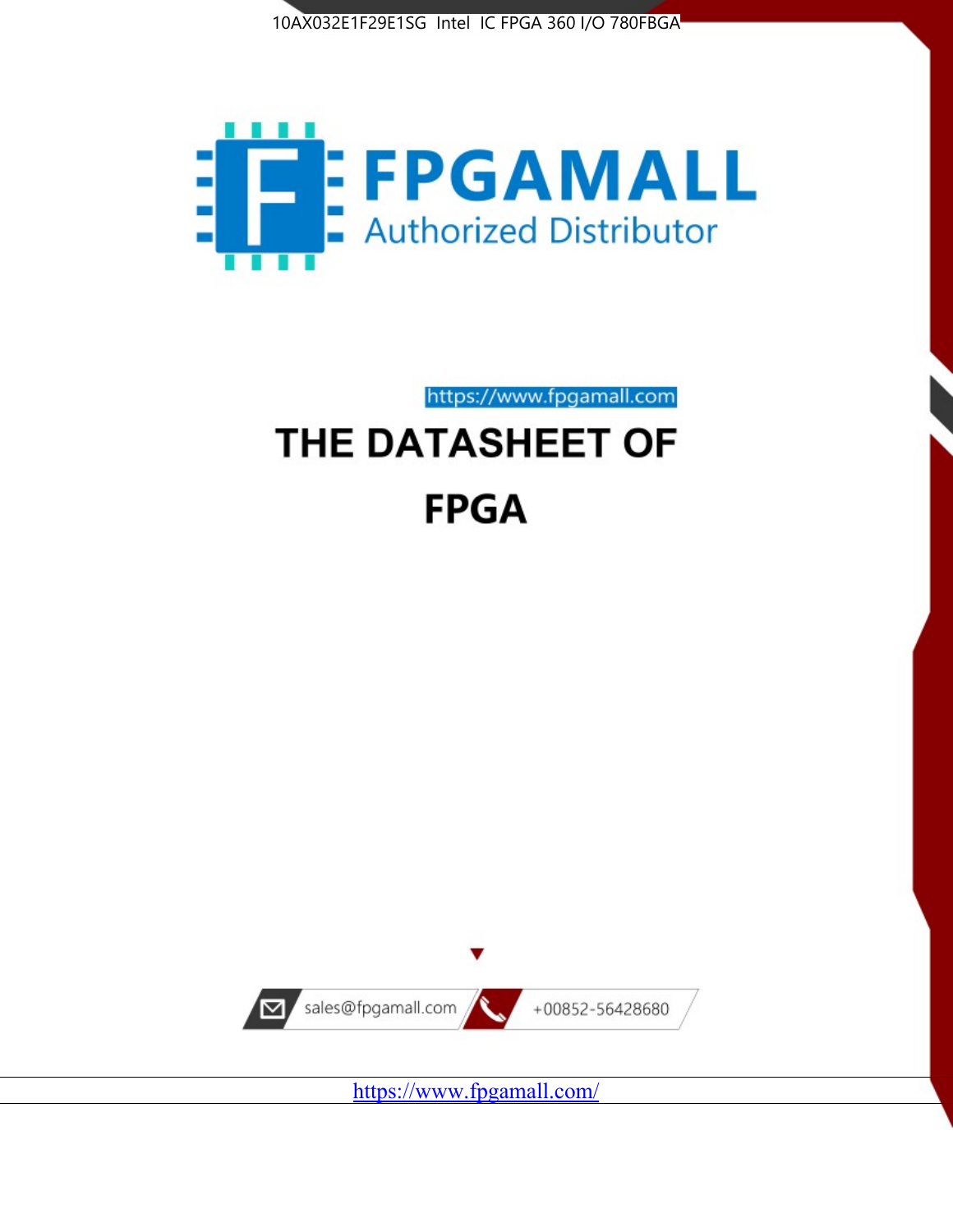10AX032E1F29E1SG Intel IC FPGA 360 I/O 780FBGA



# **Intel® Arria® 10 Device Overview**



**A10-OVERVIEW | 2018.12.06** Latest document on the web: **[PDF](https://www.intel.com/content/dam/www/programmable/us/en/pdfs/literature/hb/arria-10/a10_overview.pdf)** | **[HTML](https://www.intel.com/content/www/us/en/programmable/documentation/sam1403480274650.html)**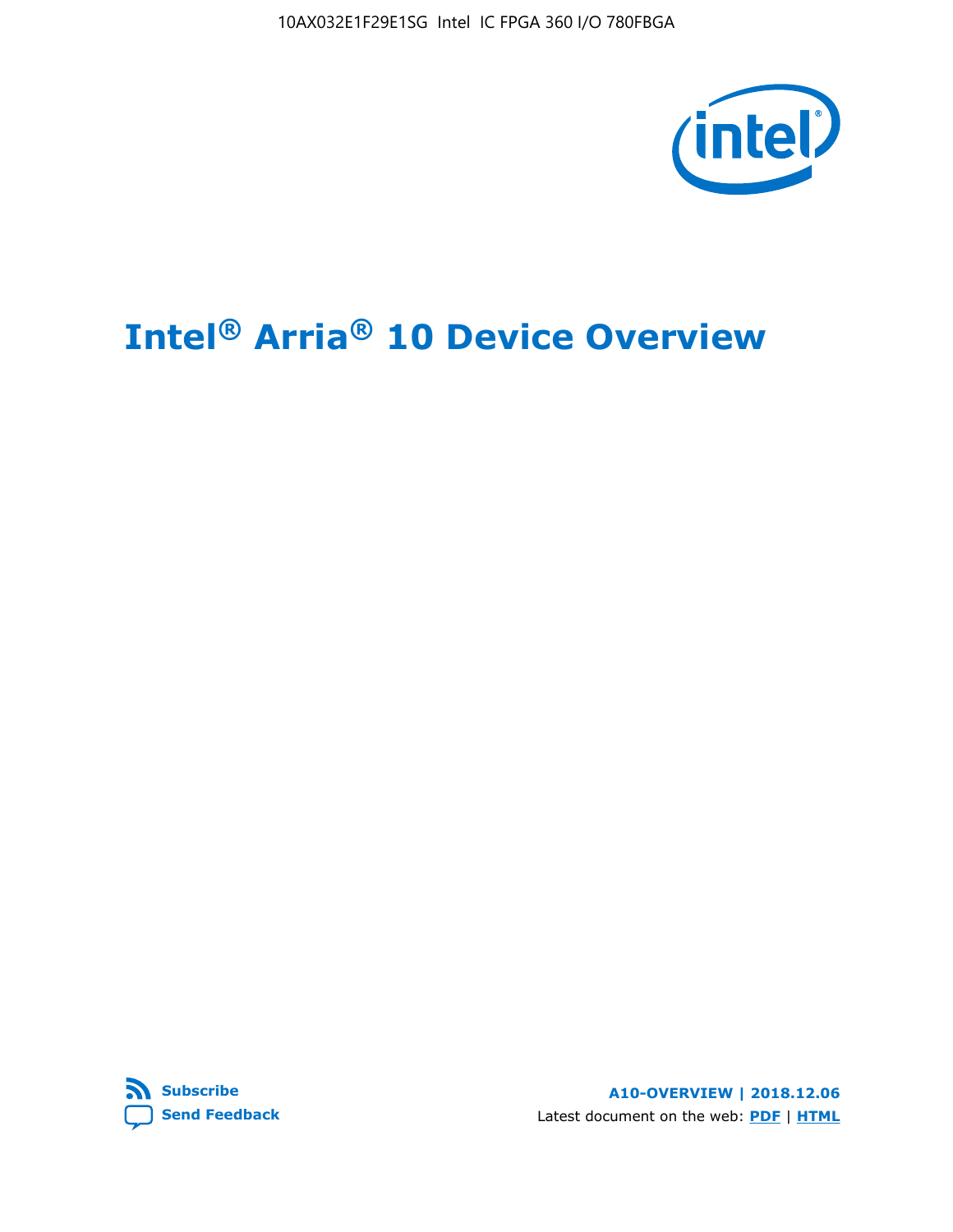

**Contents** 

# **Contents**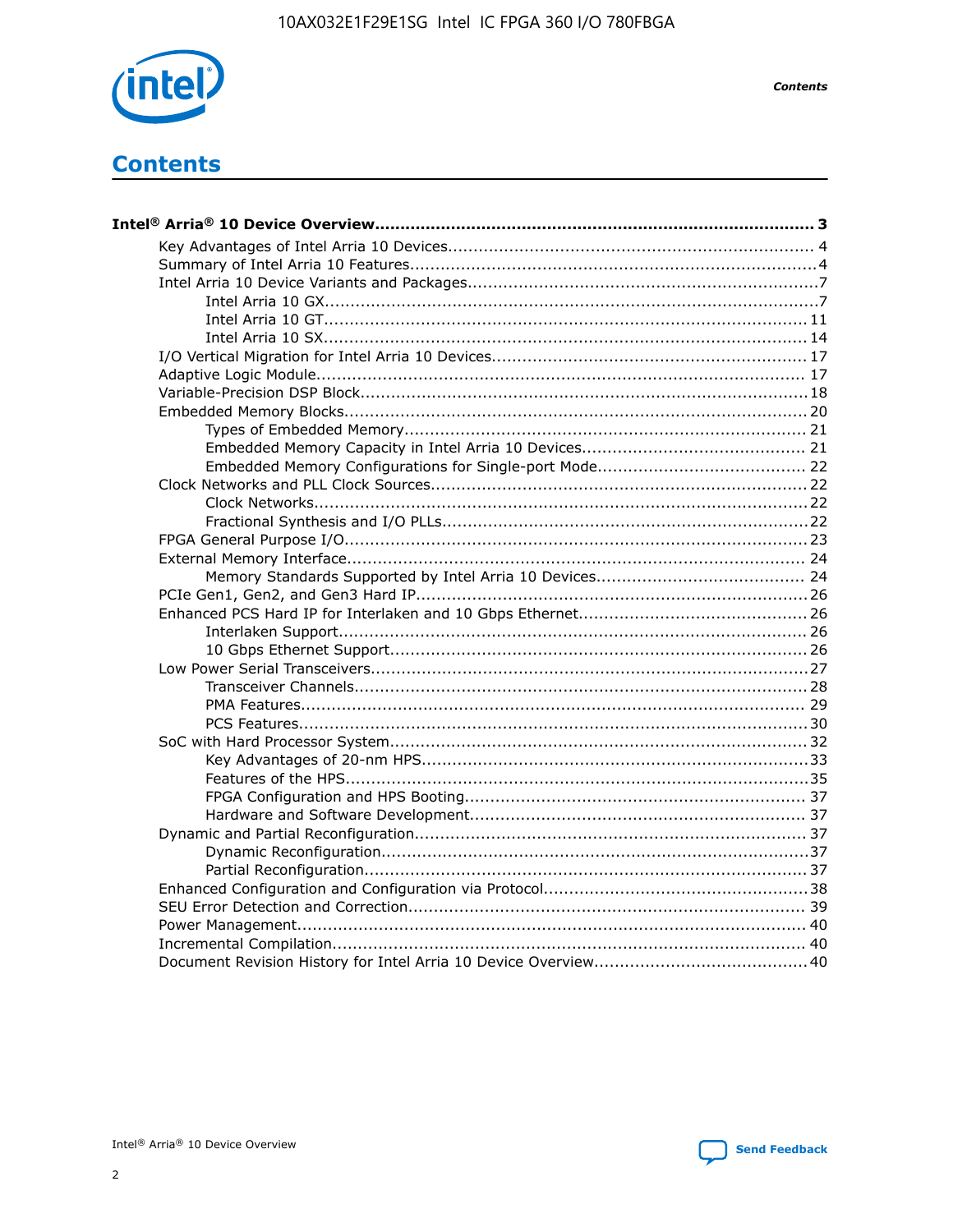**A10-OVERVIEW | 2018.12.06**

**[Send Feedback](mailto:FPGAtechdocfeedback@intel.com?subject=Feedback%20on%20Intel%20Arria%2010%20Device%20Overview%20(A10-OVERVIEW%202018.12.06)&body=We%20appreciate%20your%20feedback.%20In%20your%20comments,%20also%20specify%20the%20page%20number%20or%20paragraph.%20Thank%20you.)**



# **Intel® Arria® 10 Device Overview**

The Intel<sup>®</sup> Arria<sup>®</sup> 10 device family consists of high-performance and power-efficient 20 nm mid-range FPGAs and SoCs.

Intel Arria 10 device family delivers:

- Higher performance than the previous generation of mid-range and high-end FPGAs.
- Power efficiency attained through a comprehensive set of power-saving technologies.

The Intel Arria 10 devices are ideal for high performance, power-sensitive, midrange applications in diverse markets.

| <b>Market</b>         | <b>Applications</b>                                                                                               |
|-----------------------|-------------------------------------------------------------------------------------------------------------------|
| Wireless              | Channel and switch cards in remote radio heads<br>٠<br>Mobile backhaul<br>٠                                       |
| Wireline              | 40G/100G muxponders and transponders<br>٠<br>100G line cards<br>٠<br>Bridging<br>٠<br>Aggregation<br>٠            |
| <b>Broadcast</b>      | Studio switches<br>٠<br>Servers and transport<br>٠<br>Videoconferencing<br>٠<br>Professional audio and video<br>٠ |
| Computing and Storage | Flash cache<br>٠<br>Cloud computing servers<br>٠<br>Server acceleration<br>$\bullet$                              |
| Medical               | Diagnostic scanners<br>٠<br>Diagnostic imaging<br>٠                                                               |
| Military              | Missile guidance and control<br>٠<br>Radar<br>٠<br>Electronic warfare<br>٠<br>Secure communications<br>٠          |

#### **Table 1. Sample Markets and Ideal Applications for Intel Arria 10 Devices**

#### **Related Information**

- [Intel Arria 10 Device Handbook: Known Issues](http://www.altera.com/support/kdb/solutions/rd07302013_646.html) Lists the planned updates to the *Intel Arria 10 Device Handbook* chapters.
- [Intel Arria 10 GX/GT Device Errata and Design Recommendations](https://www.intel.com/content/www/us/en/programmable/documentation/agz1493851706374.html#yqz1494433888646)
- [Intel Arria 10 SX Device Errata and Design Recommendations](https://www.intel.com/content/www/us/en/programmable/documentation/cru1462832385668.html#cru1462832558642)

Intel Corporation. All rights reserved. Intel, the Intel logo, Altera, Arria, Cyclone, Enpirion, MAX, Nios, Quartus and Stratix words and logos are trademarks of Intel Corporation or its subsidiaries in the U.S. and/or other countries. Intel warrants performance of its FPGA and semiconductor products to current specifications in accordance with Intel's standard warranty, but reserves the right to make changes to any products and services at any time without notice. Intel assumes no responsibility or liability arising out of the application or use of any information, product, or service described herein except as expressly agreed to in writing by Intel. Intel customers are advised to obtain the latest version of device specifications before relying on any published information and before placing orders for products or services. \*Other names and brands may be claimed as the property of others.

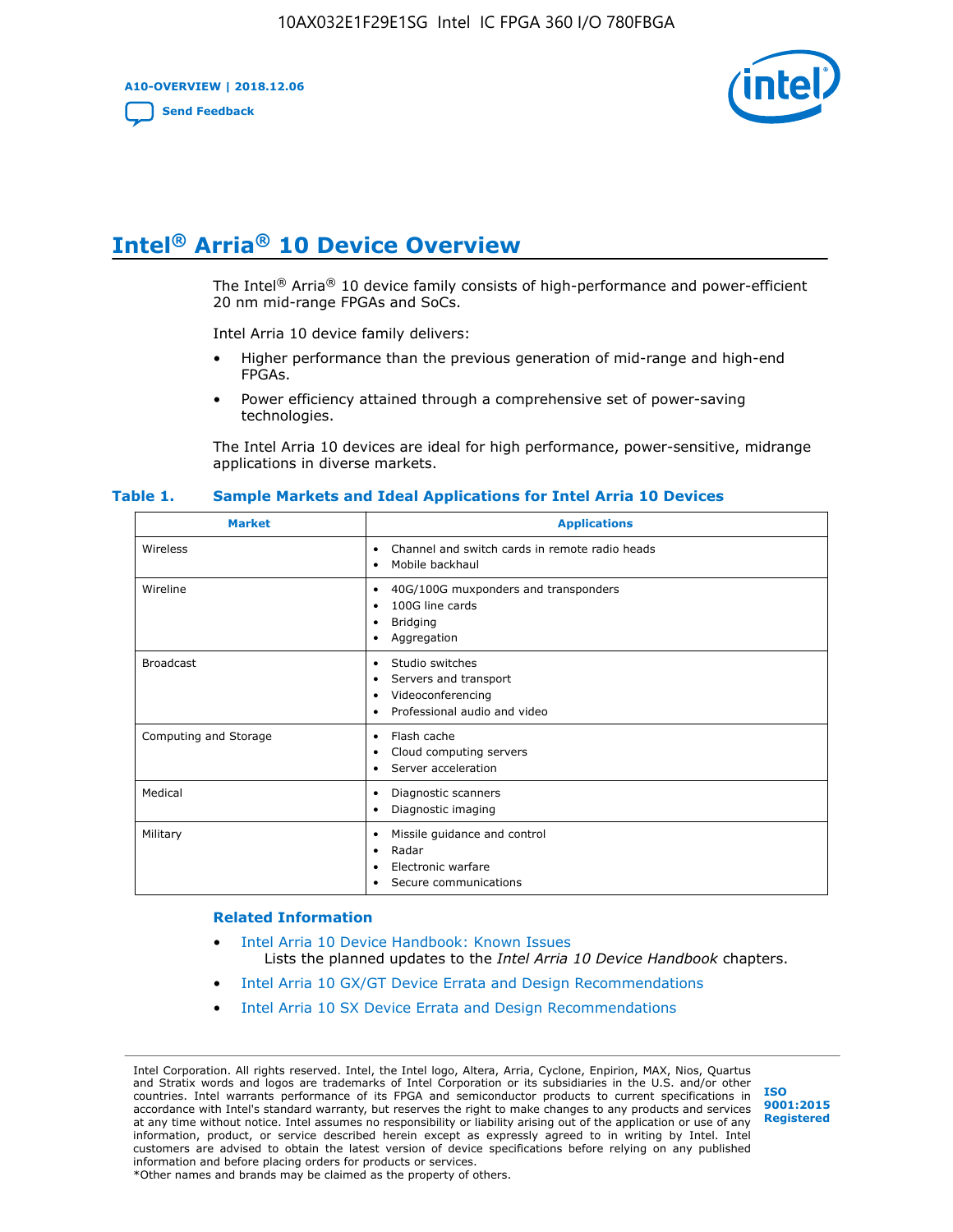

# **Key Advantages of Intel Arria 10 Devices**

# **Table 2. Key Advantages of the Intel Arria 10 Device Family**

| <b>Advantage</b>                                                                                          | <b>Supporting Feature</b>                                                                                                                                                                                                                                                                                                |
|-----------------------------------------------------------------------------------------------------------|--------------------------------------------------------------------------------------------------------------------------------------------------------------------------------------------------------------------------------------------------------------------------------------------------------------------------|
| Enhanced core architecture                                                                                | Built on TSMC's 20 nm process technology<br>٠<br>60% higher performance than the previous generation of mid-range FPGAs<br>٠<br>15% higher performance than the fastest previous-generation FPGA<br>٠                                                                                                                    |
| High-bandwidth integrated<br>transceivers                                                                 | Short-reach rates up to 25.8 Gigabits per second (Gbps)<br>٠<br>Backplane capability up to 12.5 Gbps<br>٠<br>Integrated 10GBASE-KR and 40GBASE-KR4 Forward Error Correction (FEC)<br>٠                                                                                                                                   |
| Improved logic integration and<br>hard IP blocks                                                          | 8-input adaptive logic module (ALM)<br>٠<br>Up to 65.6 megabits (Mb) of embedded memory<br>٠<br>Variable-precision digital signal processing (DSP) blocks<br>Fractional synthesis phase-locked loops (PLLs)<br>Hard PCI Express Gen3 IP blocks<br>Hard memory controllers and PHY up to 2,400 Megabits per second (Mbps) |
| Second generation hard<br>processor system (HPS) with<br>integrated ARM* Cortex*-A9*<br>MPCore* processor | Tight integration of a dual-core ARM Cortex-A9 MPCore processor, hard IP, and an<br>٠<br>FPGA in a single Intel Arria 10 system-on-a-chip (SoC)<br>Supports over 128 Gbps peak bandwidth with integrated data coherency between<br>$\bullet$<br>the processor and the FPGA fabric                                        |
| Advanced power savings                                                                                    | Comprehensive set of advanced power saving features<br>٠<br>Power-optimized MultiTrack routing and core architecture<br>٠<br>Up to 40% lower power compared to previous generation of mid-range FPGAs<br>Up to 60% lower power compared to previous generation of high-end FPGAs                                         |

# **Summary of Intel Arria 10 Features**

## **Table 3. Summary of Features for Intel Arria 10 Devices**

| <b>Feature</b>                  | <b>Description</b>                                                                                                                                                                                                                                                                                                                                                                                       |
|---------------------------------|----------------------------------------------------------------------------------------------------------------------------------------------------------------------------------------------------------------------------------------------------------------------------------------------------------------------------------------------------------------------------------------------------------|
| Technology                      | TSMC's 20-nm SoC process technology<br>٠<br>Allows operation at a lower $V_{\text{CC}}$ level of 0.82 V instead of the 0.9 V standard $V_{\text{CC}}$ core voltage                                                                                                                                                                                                                                       |
| Packaging                       | 1.0 mm ball-pitch Fineline BGA packaging<br>0.8 mm ball-pitch Ultra Fineline BGA packaging<br>Multiple devices with identical package footprints for seamless migration between different<br><b>FPGA</b> densities<br>Devices with compatible package footprints allow migration to next generation high-end<br>Stratix $\mathcal{R}$ 10 devices<br>RoHS, leaded $(1)$ , and lead-free (Pb-free) options |
| High-performance<br>FPGA fabric | Enhanced 8-input ALM with four registers<br>٠<br>Improved multi-track routing architecture to reduce congestion and improve compilation time<br>Hierarchical core clocking architecture<br>Fine-grained partial reconfiguration                                                                                                                                                                          |
| Internal memory<br>blocks       | M20K-20-Kb memory blocks with hard error correction code (ECC)<br>Memory logic array block (MLAB)-640-bit memory                                                                                                                                                                                                                                                                                         |
|                                 | continued                                                                                                                                                                                                                                                                                                                                                                                                |



<sup>(1)</sup> Contact Intel for availability.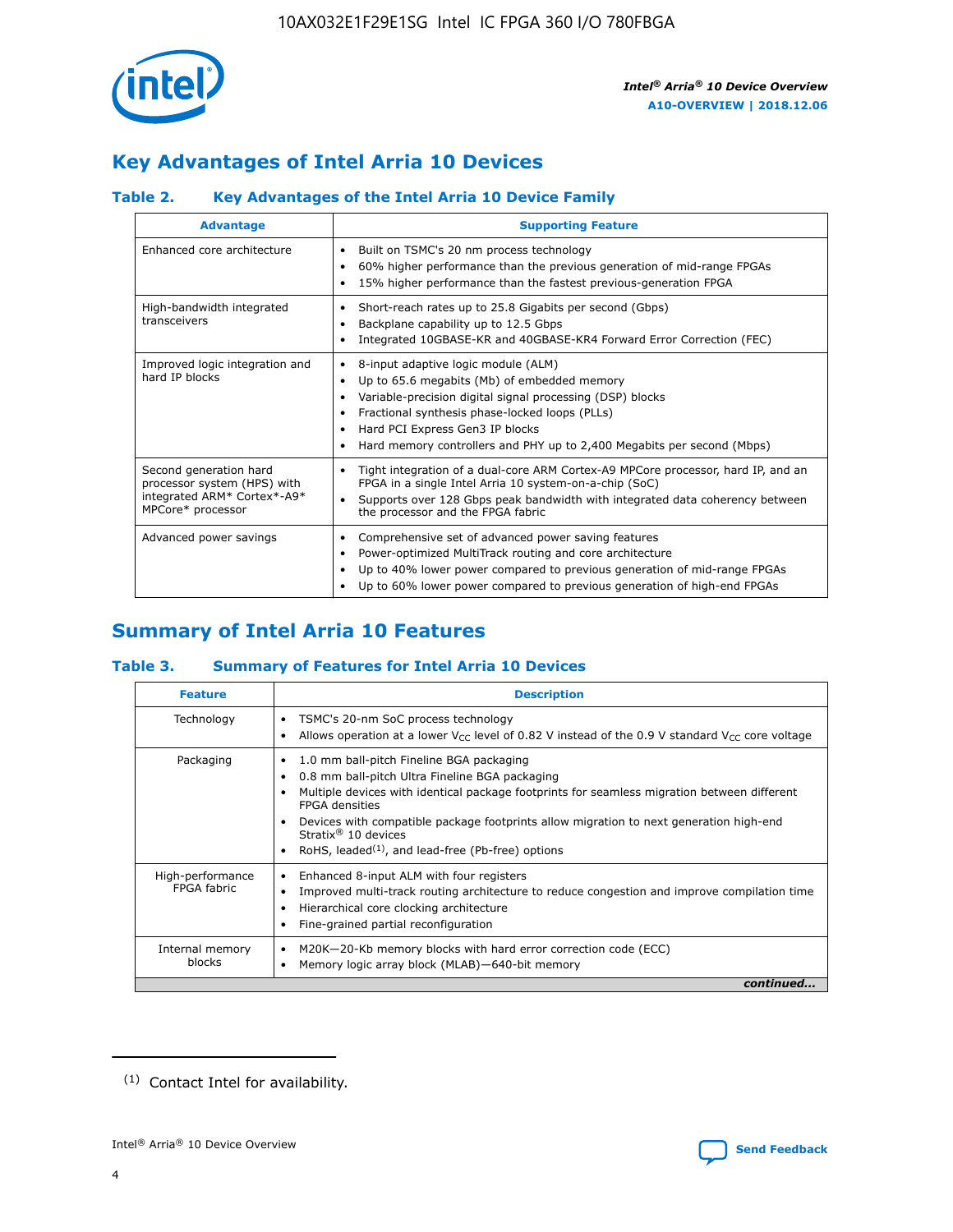$\mathsf{r}$ 



| <b>Feature</b>                         |                                                                                                                | <b>Description</b>                                                                                                                                                                                                                                                                                                                                                                                                                                                                                                                                                                                                                                                                                                                                                                                                                          |
|----------------------------------------|----------------------------------------------------------------------------------------------------------------|---------------------------------------------------------------------------------------------------------------------------------------------------------------------------------------------------------------------------------------------------------------------------------------------------------------------------------------------------------------------------------------------------------------------------------------------------------------------------------------------------------------------------------------------------------------------------------------------------------------------------------------------------------------------------------------------------------------------------------------------------------------------------------------------------------------------------------------------|
| Embedded Hard IP<br>blocks             | Variable-precision DSP                                                                                         | Native support for signal processing precision levels from $18 \times 19$ to<br>$\bullet$<br>54 x 54<br>Native support for 27 x 27 multiplier mode<br>64-bit accumulator and cascade for systolic finite impulse responses<br>(FIRS)<br>Internal coefficient memory banks<br>٠<br>Preadder/subtractor for improved efficiency<br>Additional pipeline register to increase performance and reduce<br>power<br>Supports floating point arithmetic:<br>- Perform multiplication, addition, subtraction, multiply-add,<br>multiply-subtract, and complex multiplication.<br>- Supports multiplication with accumulation capability, cascade<br>summation, and cascade subtraction capability.<br>- Dynamic accumulator reset control.<br>- Support direct vector dot and complex multiplication chaining<br>multiply floating point DSP blocks. |
|                                        | Memory controller                                                                                              | DDR4, DDR3, and DDR3L                                                                                                                                                                                                                                                                                                                                                                                                                                                                                                                                                                                                                                                                                                                                                                                                                       |
|                                        | PCI Express*                                                                                                   | PCI Express (PCIe*) Gen3 (x1, x2, x4, or x8), Gen2 (x1, x2, x4, or x8)<br>and Gen1 (x1, x2, x4, or x8) hard IP with complete protocol stack,<br>endpoint, and root port                                                                                                                                                                                                                                                                                                                                                                                                                                                                                                                                                                                                                                                                     |
|                                        | Transceiver I/O                                                                                                | 10GBASE-KR/40GBASE-KR4 Forward Error Correction (FEC)<br>PCS hard IPs that support:<br>- 10-Gbps Ethernet (10GbE)<br>- PCIe PIPE interface<br>- Interlaken<br>- Gbps Ethernet (GbE)<br>- Common Public Radio Interface (CPRI) with deterministic latency<br>support<br>- Gigabit-capable passive optical network (GPON) with fast lock-<br>time support<br>13.5G JESD204b<br>8B/10B, 64B/66B, 64B/67B encoders and decoders<br>Custom mode support for proprietary protocols                                                                                                                                                                                                                                                                                                                                                                |
| Core clock networks                    | $\bullet$                                                                                                      | Up to 800 MHz fabric clocking, depending on the application:<br>- 667 MHz external memory interface clocking with 2,400 Mbps DDR4 interface<br>- 800 MHz LVDS interface clocking with 1,600 Mbps LVDS interface<br>Global, regional, and peripheral clock networks<br>Clock networks that are not used can be gated to reduce dynamic power                                                                                                                                                                                                                                                                                                                                                                                                                                                                                                 |
| Phase-locked loops<br>(PLLs)           | High-resolution fractional synthesis PLLs:<br>$\bullet$<br>Integer PLLs:<br>- Adjacent to general purpose I/Os | - Precision clock synthesis, clock delay compensation, and zero delay buffering (ZDB)<br>- Support integer mode and fractional mode<br>- Fractional mode support with third-order delta-sigma modulation<br>- Support external memory and LVDS interfaces                                                                                                                                                                                                                                                                                                                                                                                                                                                                                                                                                                                   |
| FPGA General-purpose<br>$I/Os$ (GPIOs) | On-chip termination (OCT)<br>$\bullet$                                                                         | 1.6 Gbps LVDS-every pair can be configured as receiver or transmitter<br>1.2 V to 3.0 V single-ended LVTTL/LVCMOS interfacing                                                                                                                                                                                                                                                                                                                                                                                                                                                                                                                                                                                                                                                                                                               |
| <b>External Memory</b><br>Interface    |                                                                                                                | Hard memory controller- DDR4, DDR3, and DDR3L support<br>$-$ DDR4 $-$ speeds up to 1,200 MHz/2,400 Mbps<br>- DDR3-speeds up to 1,067 MHz/2,133 Mbps<br>Soft memory controller—provides support for RLDRAM $3^{(2)}$ , QDR IV $(2)$ , and QDR II+<br>continued                                                                                                                                                                                                                                                                                                                                                                                                                                                                                                                                                                               |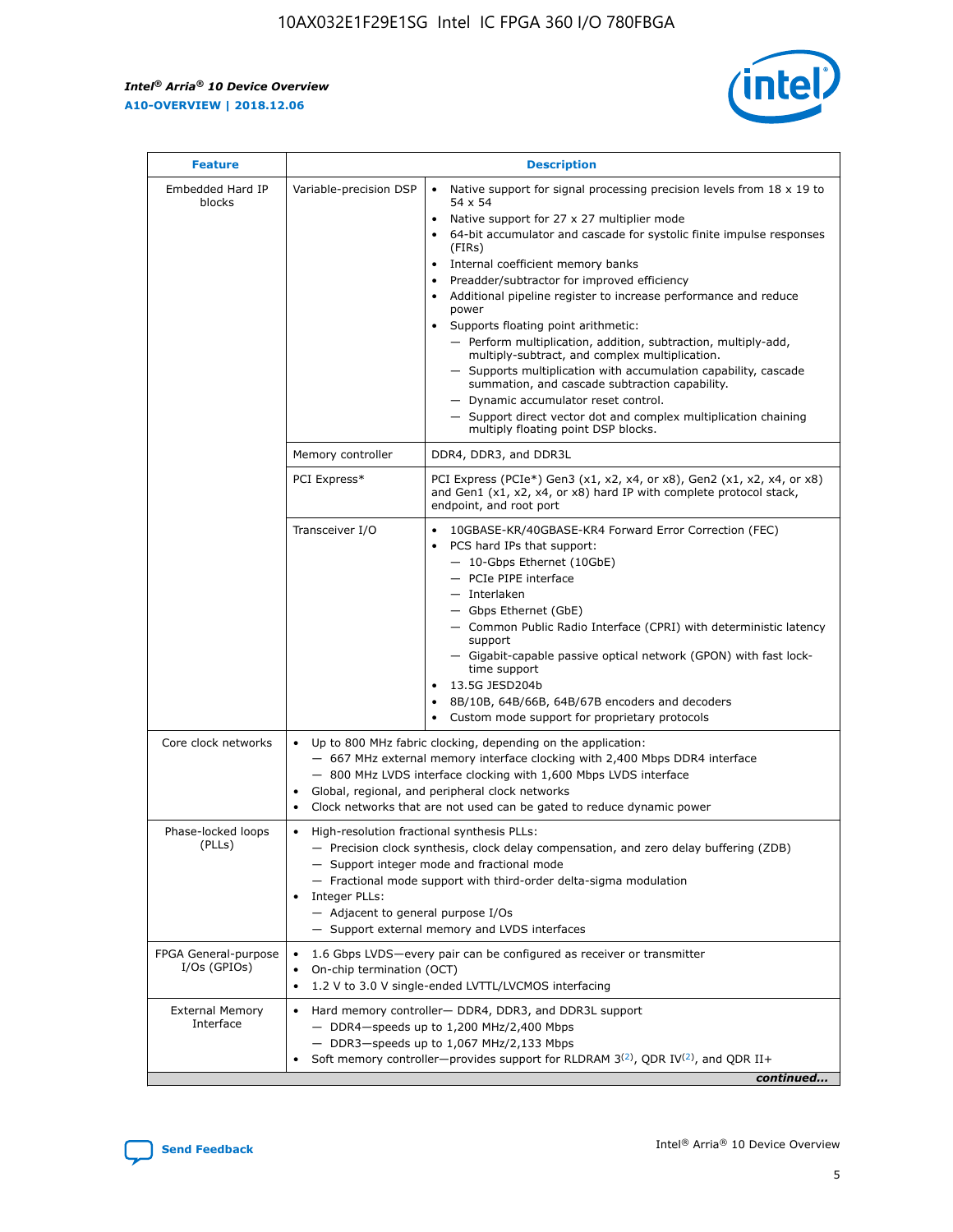

| <b>Feature</b>                                    | <b>Description</b>                                                                                                                                                                                                                                                                                                                                                                                                                                                                                                                                                                                                                                                        |
|---------------------------------------------------|---------------------------------------------------------------------------------------------------------------------------------------------------------------------------------------------------------------------------------------------------------------------------------------------------------------------------------------------------------------------------------------------------------------------------------------------------------------------------------------------------------------------------------------------------------------------------------------------------------------------------------------------------------------------------|
| Low-power serial<br>transceivers                  | • Continuous operating range:<br>- Intel Arria 10 GX-1 Gbps to 17.4 Gbps<br>$-$ Intel Arria 10 GT $-1$ Gbps to 25.8 Gbps<br>Backplane support:<br>$\bullet$<br>$-$ Intel Arria 10 GX-up to 12.5<br>$-$ Intel Arria 10 GT-up to 12.5<br>Extended range down to 125 Mbps with oversampling<br>ATX transmit PLLs with user-configurable fractional synthesis capability<br>Electronic Dispersion Compensation (EDC) support for XFP, SFP+, OSFP, and CFP optical<br>module<br>Adaptive linear and decision feedback equalization<br>$\bullet$<br>Transmitter pre-emphasis and de-emphasis<br>$\bullet$<br>Dynamic partial reconfiguration of individual transceiver channels |
| <b>HPS</b><br>(Intel Arria 10 SX<br>devices only) | Dual-core ARM Cortex-A9 MPCore processor-1.2 GHz CPU with<br>Processor and system<br>$\bullet$<br>1.5 GHz overdrive capability<br>256 KB on-chip RAM and 64 KB on-chip ROM<br>System peripherals-general-purpose timers, watchdog timers, direct<br>memory access (DMA) controller, FPGA configuration manager, and<br>clock and reset managers<br>• Security features—anti-tamper, secure boot, Advanced Encryption<br>Standard (AES) and authentication (SHA)<br>ARM CoreSight* JTAG debug access port, trace port, and on-chip<br>$\bullet$<br>trace storage                                                                                                           |
|                                                   | <b>External interfaces</b><br>Hard memory interface—Hard memory controller (2,400 Mbps DDR4,<br>and 2,133 Mbps DDR3), Quad serial peripheral interface (QSPI) flash<br>controller, NAND flash controller, direct memory access (DMA)<br>controller, Secure Digital/MultiMediaCard (SD/MMC) controller<br>Communication interface-10/100/1000 Ethernet media access<br>$\bullet$<br>control (MAC), USB On-The-GO (OTG) controllers, I <sup>2</sup> C controllers,<br>UART 16550, serial peripheral interface (SPI), and up to 62<br>HPS GPIO interfaces (48 direct-share I/Os)                                                                                             |
|                                                   | Interconnects to core<br>• High-performance ARM AMBA* AXI bus bridges that support<br>simultaneous read and write<br>HPS-FPGA bridges-include the FPGA-to-HPS, HPS-to-FPGA, and<br>$\bullet$<br>lightweight HPS-to-FPGA bridges that allow the FPGA fabric to issue<br>transactions to slaves in the HPS, and vice versa<br>Configuration bridge that allows HPS configuration manager to<br>configure the core logic via dedicated 32-bit configuration port<br>FPGA-to-HPS SDRAM controller bridge-provides configuration<br>interfaces for the multiport front end (MPFE) of the HPS SDRAM<br>controller                                                               |
| Configuration                                     | Tamper protection—comprehensive design protection to protect your valuable IP investments<br>Enhanced 256-bit advanced encryption standard (AES) design security with authentication<br>$\bullet$<br>Configuration via protocol (CvP) using PCIe Gen1, Gen2, or Gen3<br>continued                                                                                                                                                                                                                                                                                                                                                                                         |

<sup>(2)</sup> Intel Arria 10 devices support this external memory interface using hard PHY with soft memory controller.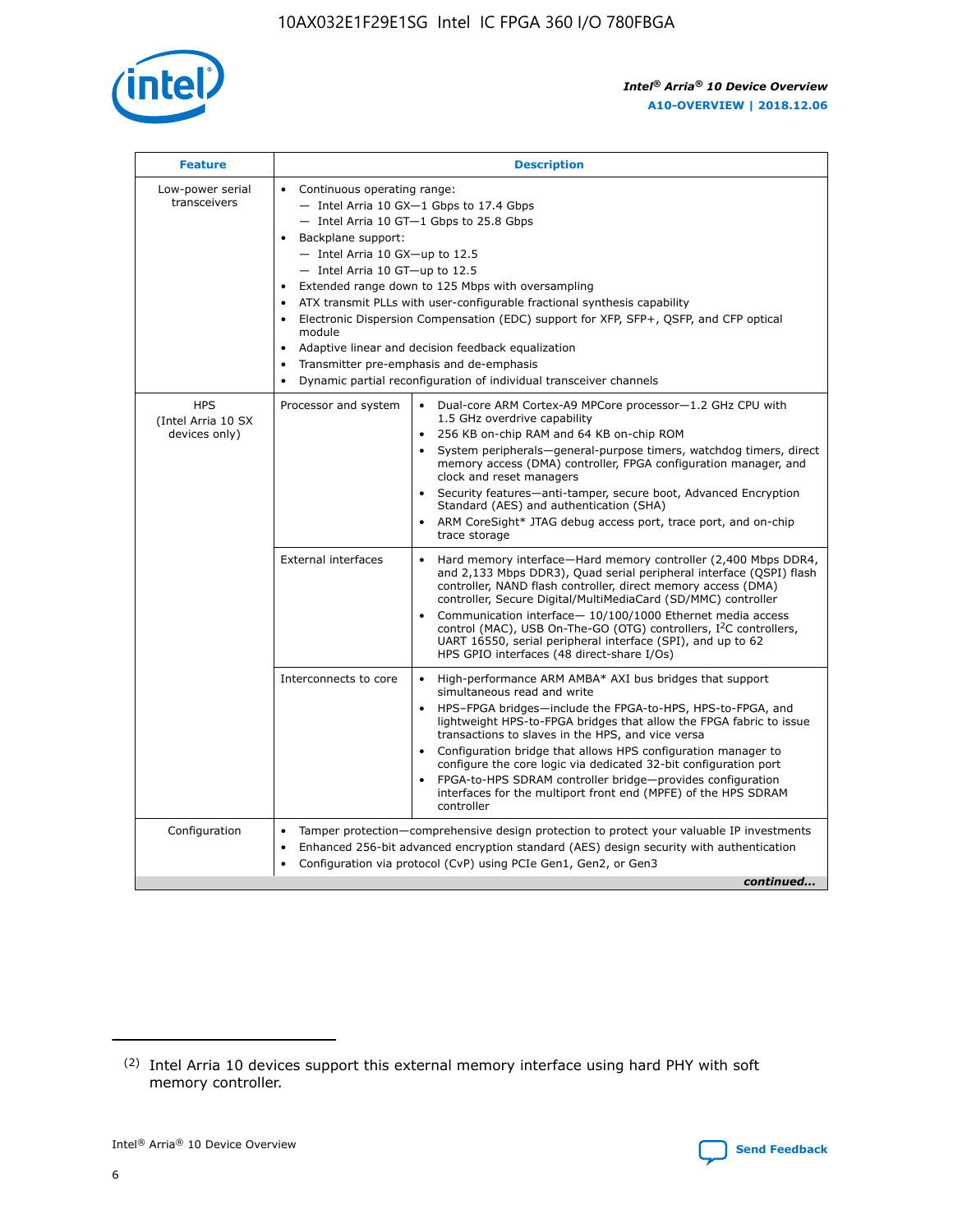

| <b>Feature</b>     | <b>Description</b>                                                                                                                                                                                               |
|--------------------|------------------------------------------------------------------------------------------------------------------------------------------------------------------------------------------------------------------|
|                    | Dynamic reconfiguration of the transceivers and PLLs<br>Fine-grained partial reconfiguration of the core fabric<br>Active Serial x4 Interface<br>$\bullet$                                                       |
| Power management   | SmartVID<br>$\bullet$<br>Low static power device options<br>Programmable Power Technology<br>Intel Quartus <sup>®</sup> Prime integrated power analysis                                                          |
| Software and tools | Intel Quartus Prime design suite<br>Transceiver toolkit<br>Platform Designer system integration tool<br>DSP Builder for Intel FPGAs<br>OpenCL <sup>™</sup> support<br>Intel SoC FPGA Embedded Design Suite (EDS) |

## **Related Information**

[Intel Arria 10 Transceiver PHY Overview](https://www.intel.com/content/www/us/en/programmable/documentation/nik1398707230472.html#nik1398706768037) Provides details on Intel Arria 10 transceivers.

# **Intel Arria 10 Device Variants and Packages**

#### **Table 4. Device Variants for the Intel Arria 10 Device Family**

| <b>Variant</b>    | <b>Description</b>                                                                                                                                                                                                     |
|-------------------|------------------------------------------------------------------------------------------------------------------------------------------------------------------------------------------------------------------------|
| Intel Arria 10 GX | FPGA featuring 17.4 Gbps transceivers for short reach applications with 12.5 backplane driving<br>capability.                                                                                                          |
| Intel Arria 10 GT | FPGA featuring:<br>17.4 Gbps transceivers for short reach applications with 12.5 backplane driving capability.<br>25.8 Gbps transceivers for supporting CAUI-4 and CEI-25G applications with CFP2 and CFP4<br>modules. |
| Intel Arria 10 SX | SoC integrating ARM-based HPS and FPGA featuring 17.4 Gbps transceivers for short reach<br>applications with 12.5 backplane driving capability.                                                                        |

# **Intel Arria 10 GX**

This section provides the available options, maximum resource counts, and package plan for the Intel Arria 10 GX devices.

The information in this section is correct at the time of publication. For the latest information and to get more details, refer to the Intel FPGA Product Selector.

#### **Related Information**

#### [Intel FPGA Product Selector](http://www.altera.com/products/selector/psg-selector.html) Provides the latest information on Intel products.

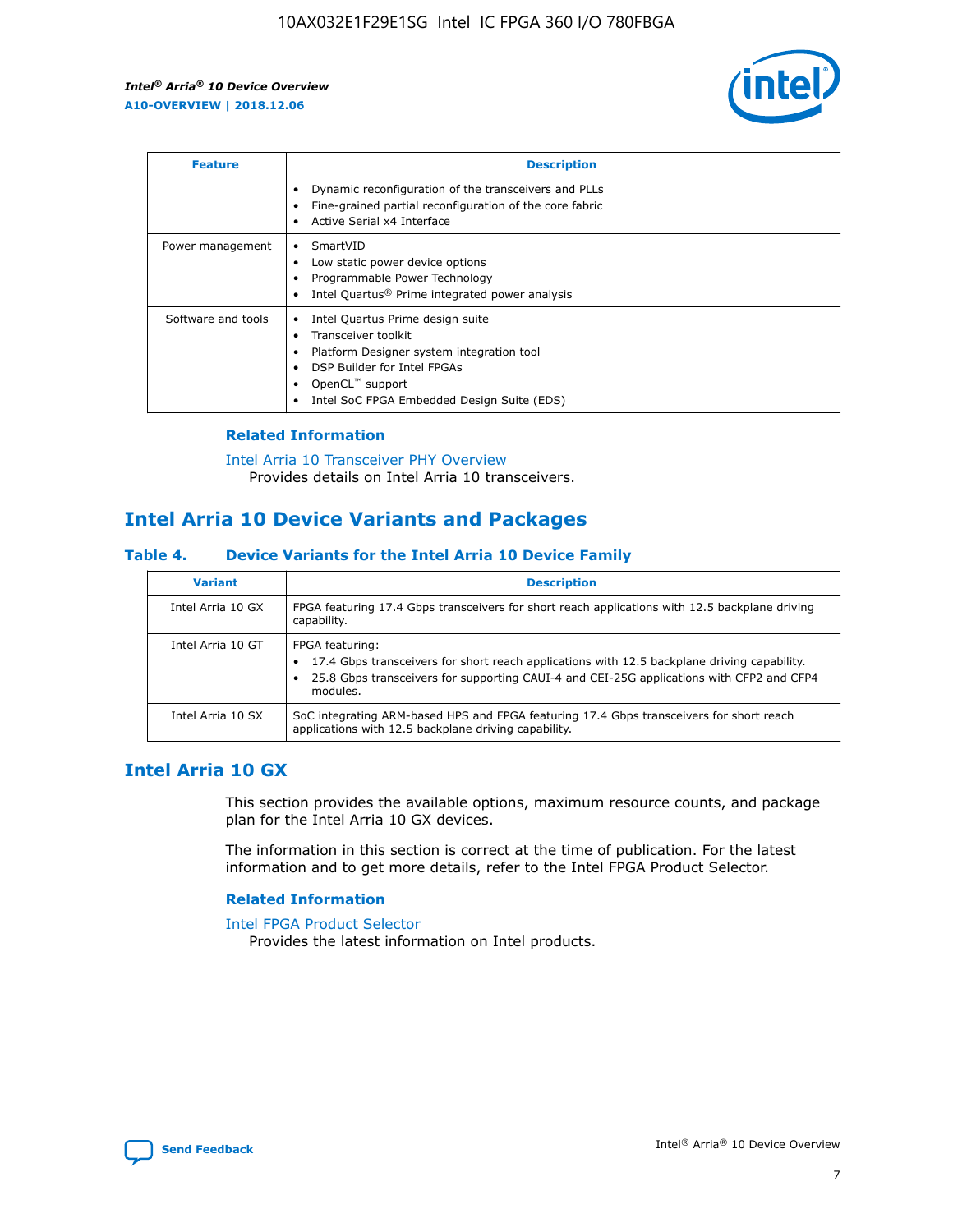

# **Available Options**





#### **Related Information**

[Transceiver Performance for Intel Arria 10 GX/SX Devices](https://www.intel.com/content/www/us/en/programmable/documentation/mcn1413182292568.html#mcn1413213965502) Provides more information about the transceiver speed grade.

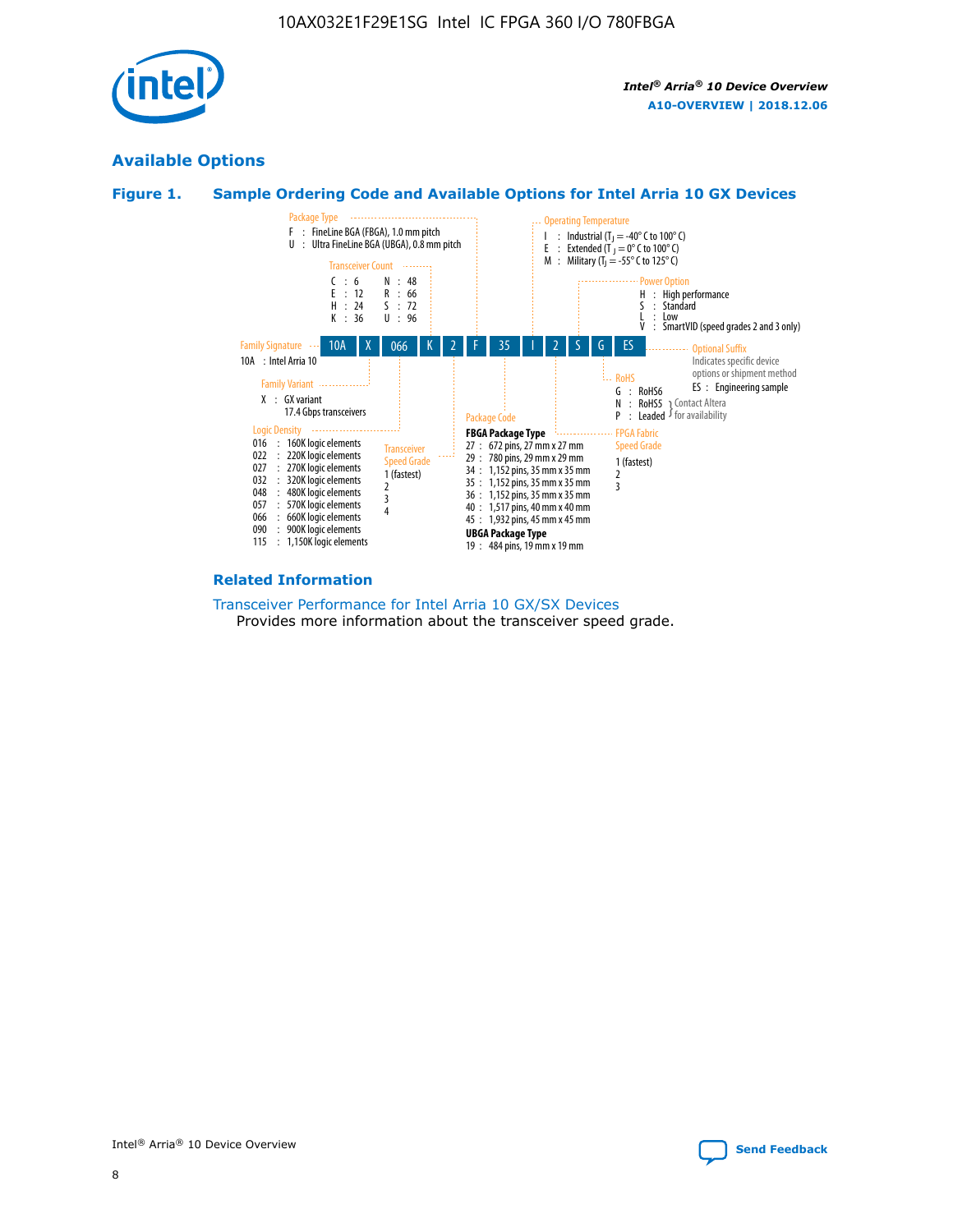

## **Maximum Resources**

#### **Table 5. Maximum Resource Counts for Intel Arria 10 GX Devices (GX 160, GX 220, GX 270, GX 320, and GX 480)**

| <b>Resource</b>              |                         | <b>Product Line</b> |                                |                |                |               |  |  |  |
|------------------------------|-------------------------|---------------------|--------------------------------|----------------|----------------|---------------|--|--|--|
|                              |                         | <b>GX 160</b>       | <b>GX 220</b><br><b>GX 270</b> |                | <b>GX 320</b>  | <b>GX 480</b> |  |  |  |
| Logic Elements (LE) (K)      |                         | 160                 | 220                            | 270            | 320            | 480           |  |  |  |
| <b>ALM</b>                   |                         | 61,510              | 80,330                         | 101,620        | 119,900        | 183,590       |  |  |  |
| Register                     |                         | 246,040             | 321,320<br>406,480             |                | 479,600        | 734,360       |  |  |  |
| Memory (Kb)                  | M <sub>20</sub> K       | 8,800               | 11,740                         | 15,000         | 17,820         | 28,620        |  |  |  |
|                              | <b>MLAB</b>             | 1,050               | 1,690                          | 2,452          | 2,727          | 4,164         |  |  |  |
| Variable-precision DSP Block |                         | 156                 | 192                            | 830<br>985     |                | 1,368         |  |  |  |
|                              | 18 x 19 Multiplier      |                     | 384                            | 1,970<br>1,660 |                | 2,736         |  |  |  |
| PLL                          | Fractional<br>Synthesis | 6                   | 6                              | 8              | 8              | 12            |  |  |  |
|                              | I/O                     | 6                   | 6                              | 8              | 8              | 12            |  |  |  |
| 17.4 Gbps Transceiver        |                         | 12                  | 12                             | 24             | 24             | 36            |  |  |  |
| GPIO <sup>(3)</sup>          |                         | 288                 | 288<br>384<br>384              |                |                | 492           |  |  |  |
| LVDS Pair $(4)$              |                         | 120                 | 120                            | 168            | 168            | 222           |  |  |  |
| PCIe Hard IP Block           |                         | 1                   | 1                              | $\overline{2}$ | $\overline{2}$ | 2             |  |  |  |
| Hard Memory Controller       |                         | 6                   | 6                              | 8<br>8         |                | 12            |  |  |  |

<sup>(4)</sup> Each LVDS I/O pair can be used as differential input or output.



<sup>(3)</sup> The number of GPIOs does not include transceiver I/Os. In the Intel Quartus Prime software, the number of user I/Os includes transceiver I/Os.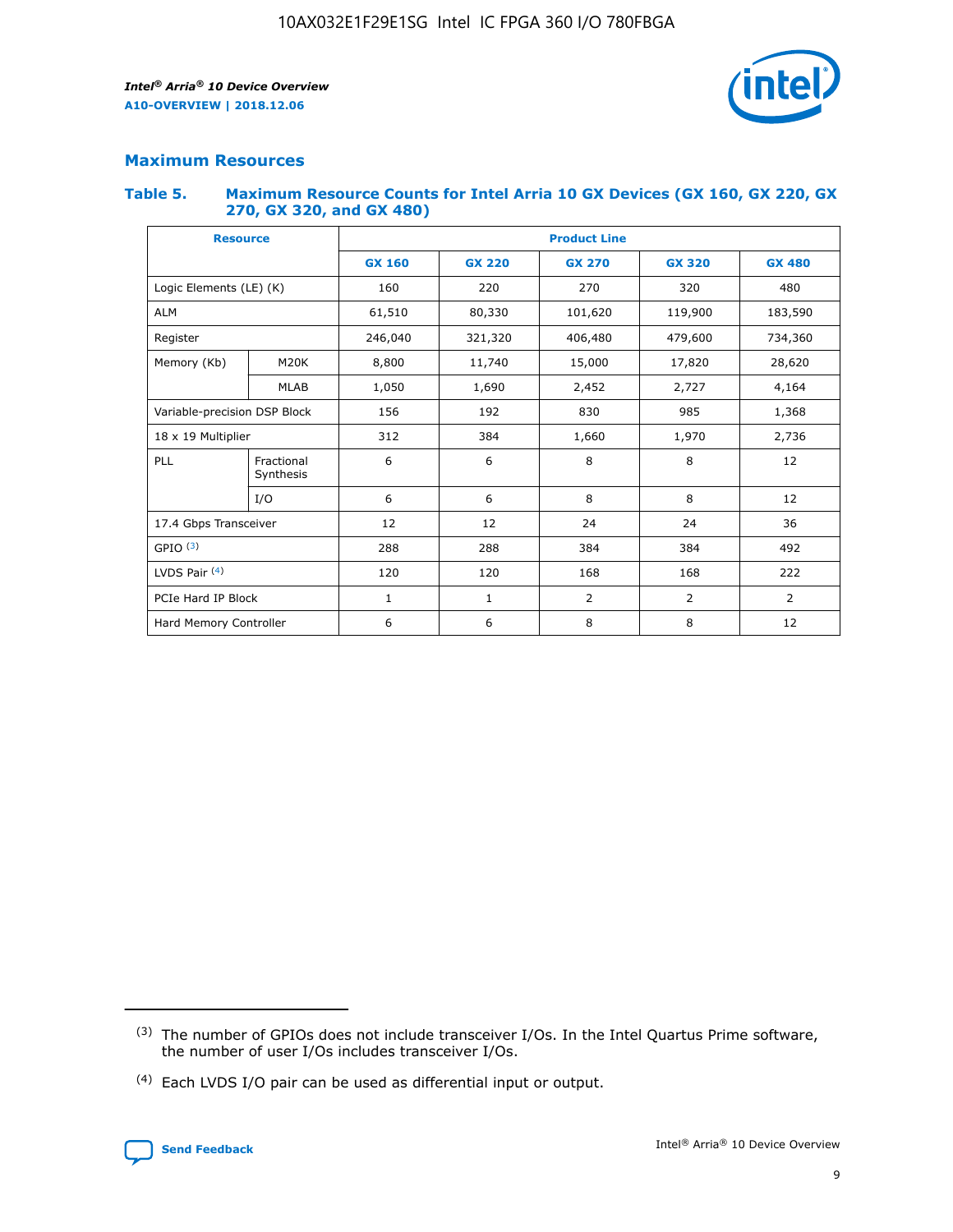

## **Table 6. Maximum Resource Counts for Intel Arria 10 GX Devices (GX 570, GX 660, GX 900, and GX 1150)**

|                              | <b>Resource</b>         | <b>Product Line</b> |                |                |                |  |  |  |
|------------------------------|-------------------------|---------------------|----------------|----------------|----------------|--|--|--|
|                              |                         | <b>GX 570</b>       | <b>GX 660</b>  | <b>GX 900</b>  | <b>GX 1150</b> |  |  |  |
| Logic Elements (LE) (K)      |                         | 570                 | 660            | 900            | 1,150          |  |  |  |
| <b>ALM</b>                   |                         | 217,080             | 251,680        | 339,620        | 427,200        |  |  |  |
| Register                     |                         | 868,320             | 1,006,720      |                | 1,708,800      |  |  |  |
| Memory (Kb)                  | <b>M20K</b>             | 36,000              | 42,620         | 48,460         | 54,260         |  |  |  |
|                              | <b>MLAB</b>             | 5,096               | 5,788          | 9,386          | 12,984         |  |  |  |
| Variable-precision DSP Block |                         | 1,523               | 1,687          | 1,518          | 1,518          |  |  |  |
| $18 \times 19$ Multiplier    |                         | 3,046               | 3,374          | 3,036          | 3,036          |  |  |  |
| PLL                          | Fractional<br>Synthesis | 16                  | 16             | 32             | 32             |  |  |  |
|                              | I/O                     | 16                  | 16             | 16             | 16             |  |  |  |
| 17.4 Gbps Transceiver        |                         | 48                  | 48<br>96       |                | 96             |  |  |  |
| GPIO <sup>(3)</sup>          |                         | 696                 | 696            | 768            | 768            |  |  |  |
| LVDS Pair $(4)$              |                         | 324                 | 324            | 384            | 384            |  |  |  |
| PCIe Hard IP Block           |                         | 2                   | $\overline{2}$ | $\overline{4}$ | $\overline{4}$ |  |  |  |
| Hard Memory Controller       |                         | 16                  | 16             | 16             | 16             |  |  |  |

# **Package Plan**

# **Table 7. Package Plan for Intel Arria 10 GX Devices (U19, F27, and F29)**

Refer to I/O and High Speed I/O in Intel Arria 10 Devices chapter for the number of 3 V I/O, LVDS I/O, and LVDS channels in each device package.

| <b>Product Line</b> | U <sub>19</sub><br>$(19 \text{ mm} \times 19 \text{ mm})$<br>484-pin UBGA) |          |             |         | <b>F27</b><br>(27 mm × 27 mm,<br>672-pin FBGA) |             | <b>F29</b><br>$(29 \text{ mm} \times 29 \text{ mm})$<br>780-pin FBGA) |          |             |  |
|---------------------|----------------------------------------------------------------------------|----------|-------------|---------|------------------------------------------------|-------------|-----------------------------------------------------------------------|----------|-------------|--|
|                     | 3 V I/O                                                                    | LVDS I/O | <b>XCVR</b> | 3 V I/O | LVDS I/O                                       | <b>XCVR</b> | 3 V I/O                                                               | LVDS I/O | <b>XCVR</b> |  |
| GX 160              | 48                                                                         | 192      | 6           | 48      | 192                                            | 12          | 48                                                                    | 240      | 12          |  |
| GX 220              | 48                                                                         | 192      | 6           | 48      | 192                                            | 12          | 48                                                                    | 240      | 12          |  |
| GX 270              |                                                                            |          |             | 48      | 192                                            | 12          | 48                                                                    | 312      | 12          |  |
| GX 320              |                                                                            |          |             | 48      | 192                                            | 12          | 48                                                                    | 312      | 12          |  |
| GX 480              |                                                                            |          |             |         |                                                |             | 48                                                                    | 312      | 12          |  |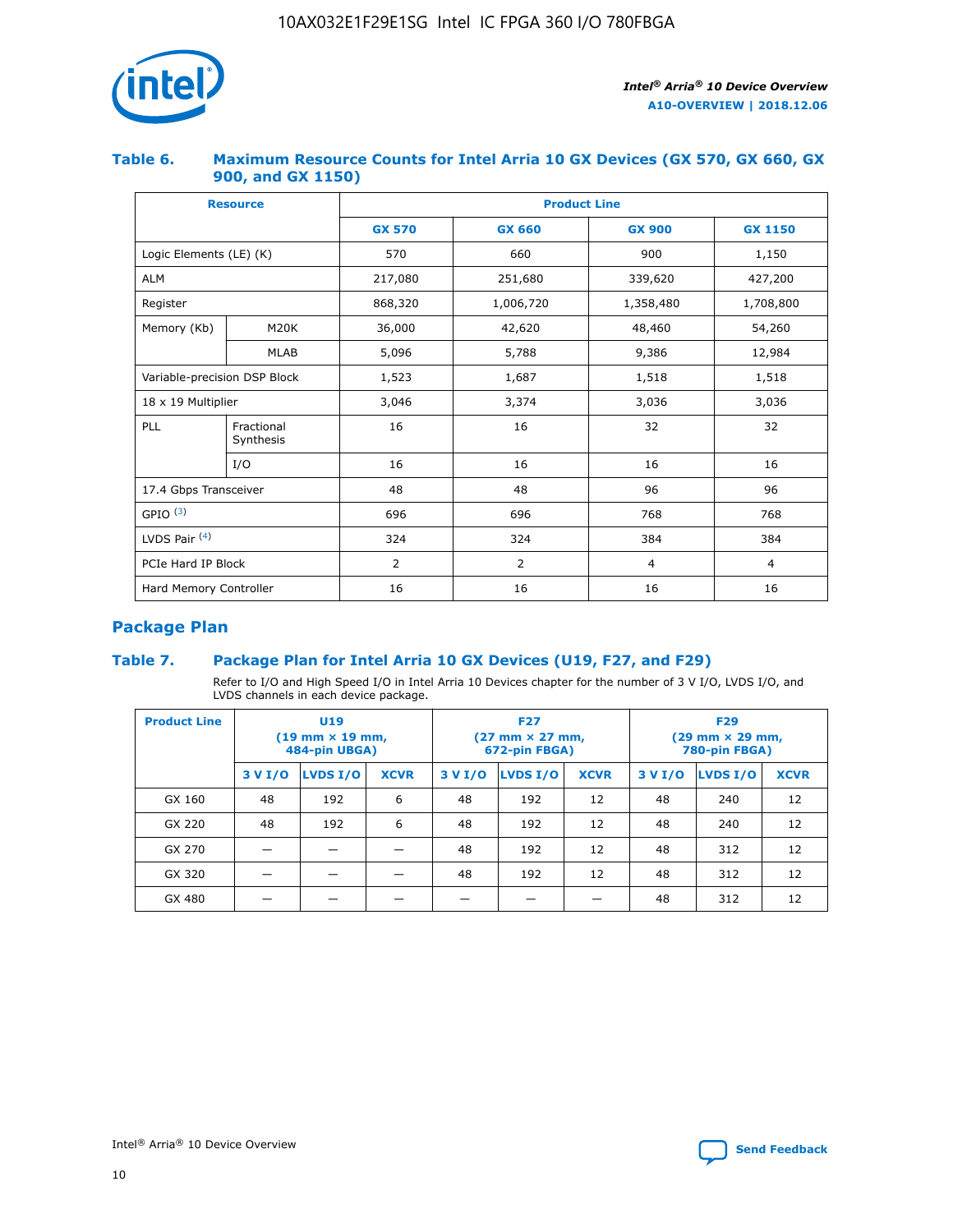

#### **Table 8. Package Plan for Intel Arria 10 GX Devices (F34, F35, NF40, and KF40)**

Refer to I/O and High Speed I/O in Intel Arria 10 Devices chapter for the number of 3 V I/O, LVDS I/O, and LVDS channels in each device package.

| <b>Product Line</b> | <b>F34</b><br>$(35 \text{ mm} \times 35 \text{ mm})$<br>1152-pin FBGA) |                    | <b>F35</b><br>$(35 \text{ mm} \times 35 \text{ mm})$<br><b>1152-pin FBGA)</b> |           | <b>KF40</b><br>$(40$ mm $\times$ 40 mm,<br>1517-pin FBGA) |             |           | <b>NF40</b><br>$(40$ mm $\times$ 40 mm,<br><b>1517-pin FBGA)</b> |             |            |                    |             |
|---------------------|------------------------------------------------------------------------|--------------------|-------------------------------------------------------------------------------|-----------|-----------------------------------------------------------|-------------|-----------|------------------------------------------------------------------|-------------|------------|--------------------|-------------|
|                     | 3V<br>I/O                                                              | <b>LVDS</b><br>I/O | <b>XCVR</b>                                                                   | 3V<br>I/O | <b>LVDS</b><br>I/O                                        | <b>XCVR</b> | 3V<br>I/O | <b>LVDS</b><br>I/O                                               | <b>XCVR</b> | 3 V<br>I/O | <b>LVDS</b><br>I/O | <b>XCVR</b> |
| GX 270              | 48                                                                     | 336                | 24                                                                            | 48        | 336                                                       | 24          |           |                                                                  |             |            |                    |             |
| GX 320              | 48                                                                     | 336                | 24                                                                            | 48        | 336                                                       | 24          |           |                                                                  |             |            |                    |             |
| GX 480              | 48                                                                     | 444                | 24                                                                            | 48        | 348                                                       | 36          |           |                                                                  |             |            |                    |             |
| GX 570              | 48                                                                     | 444                | 24                                                                            | 48        | 348                                                       | 36          | 96        | 600                                                              | 36          | 48         | 540                | 48          |
| GX 660              | 48                                                                     | 444                | 24                                                                            | 48        | 348                                                       | 36          | 96        | 600                                                              | 36          | 48         | 540                | 48          |
| GX 900              |                                                                        | 504                | 24                                                                            | -         |                                                           |             |           |                                                                  |             |            | 600                | 48          |
| GX 1150             |                                                                        | 504                | 24                                                                            |           |                                                           |             |           |                                                                  |             |            | 600                | 48          |

#### **Table 9. Package Plan for Intel Arria 10 GX Devices (RF40, NF45, SF45, and UF45)**

Refer to I/O and High Speed I/O in Intel Arria 10 Devices chapter for the number of 3 V I/O, LVDS I/O, and LVDS channels in each device package.

| <b>Product Line</b> | <b>RF40</b><br>$(40$ mm $\times$ 40 mm,<br>1517-pin FBGA) |                    |             | <b>NF45</b><br>$(45 \text{ mm} \times 45 \text{ mm})$<br><b>1932-pin FBGA)</b> |                    |             | <b>SF45</b><br>$(45 \text{ mm} \times 45 \text{ mm})$<br><b>1932-pin FBGA)</b> |                    |             | <b>UF45</b><br>$(45 \text{ mm} \times 45 \text{ mm})$<br><b>1932-pin FBGA)</b> |                    |             |
|---------------------|-----------------------------------------------------------|--------------------|-------------|--------------------------------------------------------------------------------|--------------------|-------------|--------------------------------------------------------------------------------|--------------------|-------------|--------------------------------------------------------------------------------|--------------------|-------------|
|                     | 3V<br>I/O                                                 | <b>LVDS</b><br>I/O | <b>XCVR</b> | 3 V<br>I/O                                                                     | <b>LVDS</b><br>I/O | <b>XCVR</b> | 3 V<br>I/O                                                                     | <b>LVDS</b><br>I/O | <b>XCVR</b> | 3V<br>I/O                                                                      | <b>LVDS</b><br>I/O | <b>XCVR</b> |
| GX 900              |                                                           | 342                | 66          | _                                                                              | 768                | 48          |                                                                                | 624                | 72          |                                                                                | 480                | 96          |
| GX 1150             |                                                           | 342                | 66          | _                                                                              | 768                | 48          |                                                                                | 624                | 72          |                                                                                | 480                | 96          |

### **Related Information**

[I/O and High-Speed Differential I/O Interfaces in Intel Arria 10 Devices chapter, Intel](https://www.intel.com/content/www/us/en/programmable/documentation/sam1403482614086.html#sam1403482030321) [Arria 10 Device Handbook](https://www.intel.com/content/www/us/en/programmable/documentation/sam1403482614086.html#sam1403482030321)

Provides the number of 3 V and LVDS I/Os, and LVDS channels for each Intel Arria 10 device package.

# **Intel Arria 10 GT**

This section provides the available options, maximum resource counts, and package plan for the Intel Arria 10 GT devices.

The information in this section is correct at the time of publication. For the latest information and to get more details, refer to the Intel FPGA Product Selector.

#### **Related Information**

#### [Intel FPGA Product Selector](http://www.altera.com/products/selector/psg-selector.html)

Provides the latest information on Intel products.

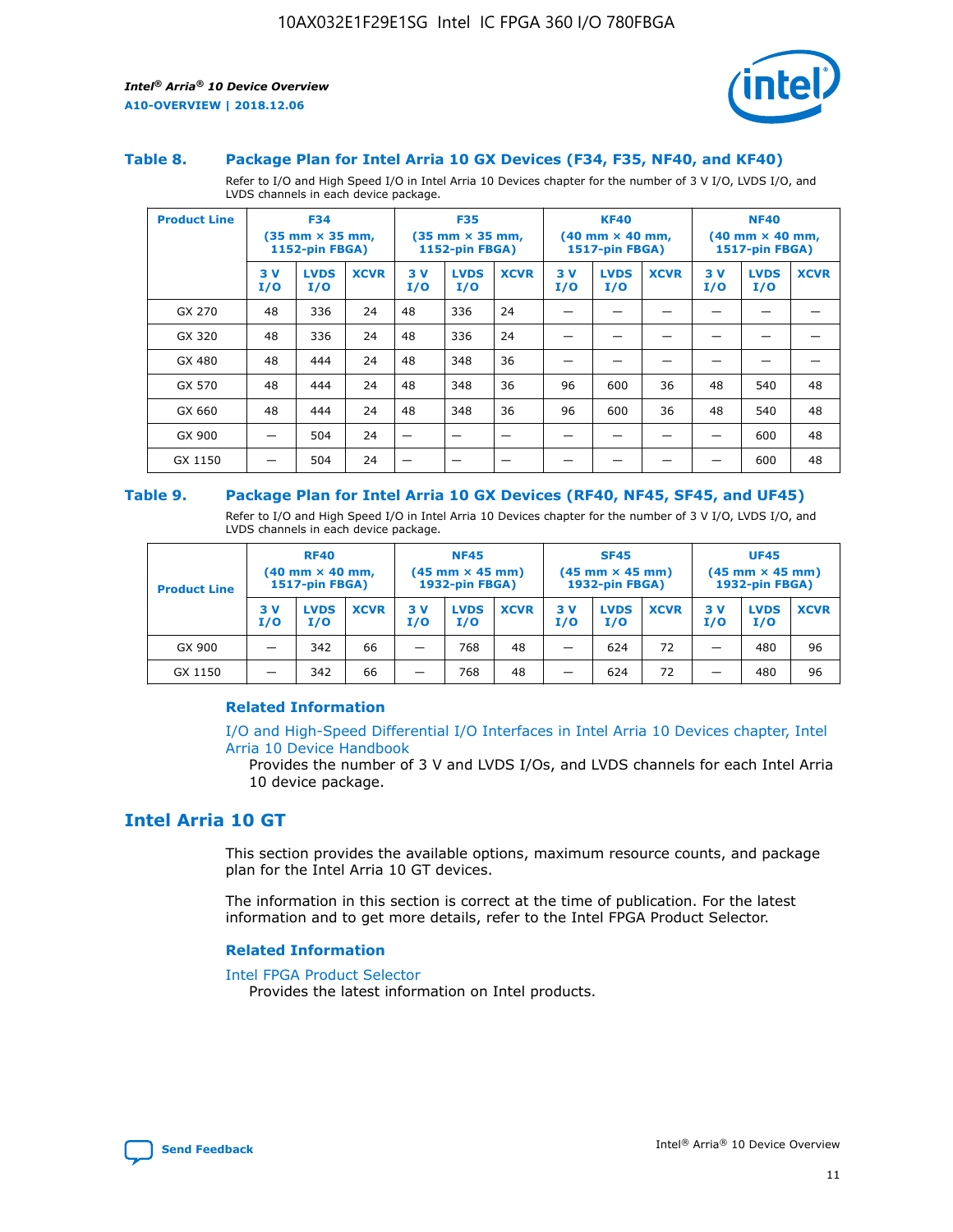

# **Available Options**

# **Figure 2. Sample Ordering Code and Available Options for Intel Arria 10 GT Devices**

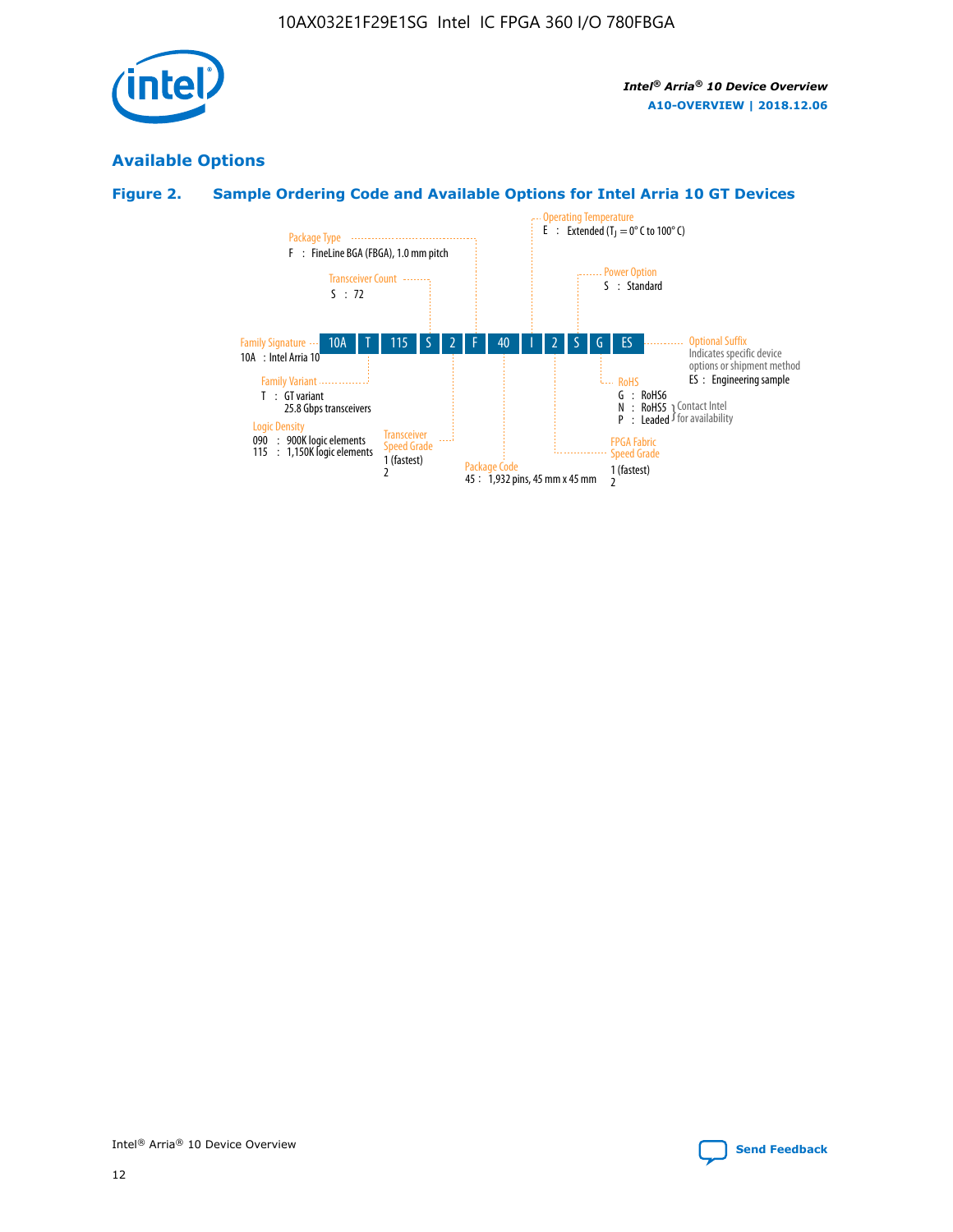

## **Maximum Resources**

#### **Table 10. Maximum Resource Counts for Intel Arria 10 GT Devices**

| <b>Resource</b>              |                      |                | <b>Product Line</b> |  |
|------------------------------|----------------------|----------------|---------------------|--|
|                              |                      | <b>GT 900</b>  | GT 1150             |  |
| Logic Elements (LE) (K)      |                      | 900            | 1,150               |  |
| <b>ALM</b>                   |                      | 339,620        | 427,200             |  |
| Register                     |                      | 1,358,480      | 1,708,800           |  |
| Memory (Kb)                  | M20K                 | 48,460         | 54,260              |  |
|                              | <b>MLAB</b>          | 9,386          | 12,984              |  |
| Variable-precision DSP Block |                      | 1,518          | 1,518               |  |
| 18 x 19 Multiplier           |                      | 3,036          | 3,036               |  |
| <b>PLL</b>                   | Fractional Synthesis | 32             | 32                  |  |
|                              | I/O                  | 16             | 16                  |  |
| Transceiver                  | 17.4 Gbps            | 72(5)          | 72(5)               |  |
|                              | 25.8 Gbps            | 6              | 6                   |  |
| GPIO <sup>(6)</sup>          |                      | 624            | 624                 |  |
| LVDS Pair $(7)$              |                      | 312            | 312                 |  |
| PCIe Hard IP Block           |                      | $\overline{4}$ | $\overline{4}$      |  |
| Hard Memory Controller       |                      | 16             | 16                  |  |

### **Related Information**

#### [Intel Arria 10 GT Channel Usage](https://www.intel.com/content/www/us/en/programmable/documentation/nik1398707230472.html#nik1398707008178)

Configuring GT/GX channels in Intel Arria 10 GT devices.

## **Package Plan**

#### **Table 11. Package Plan for Intel Arria 10 GT Devices**

Refer to I/O and High Speed I/O in Intel Arria 10 Devices chapter for the number of 3 V I/O, LVDS I/O, and LVDS channels in each device package.

| <b>Product Line</b> | <b>SF45</b><br>(45 mm × 45 mm, 1932-pin FBGA) |                 |             |  |  |  |
|---------------------|-----------------------------------------------|-----------------|-------------|--|--|--|
|                     | 3 V I/O                                       | <b>LVDS I/O</b> | <b>XCVR</b> |  |  |  |
| GT 900              |                                               | 624             | 72          |  |  |  |
| GT 1150             |                                               | 624             | 72          |  |  |  |

<sup>(7)</sup> Each LVDS I/O pair can be used as differential input or output.



 $(5)$  If all 6 GT channels are in use, 12 of the GX channels are not usable.

<sup>(6)</sup> The number of GPIOs does not include transceiver I/Os. In the Intel Quartus Prime software, the number of user I/Os includes transceiver I/Os.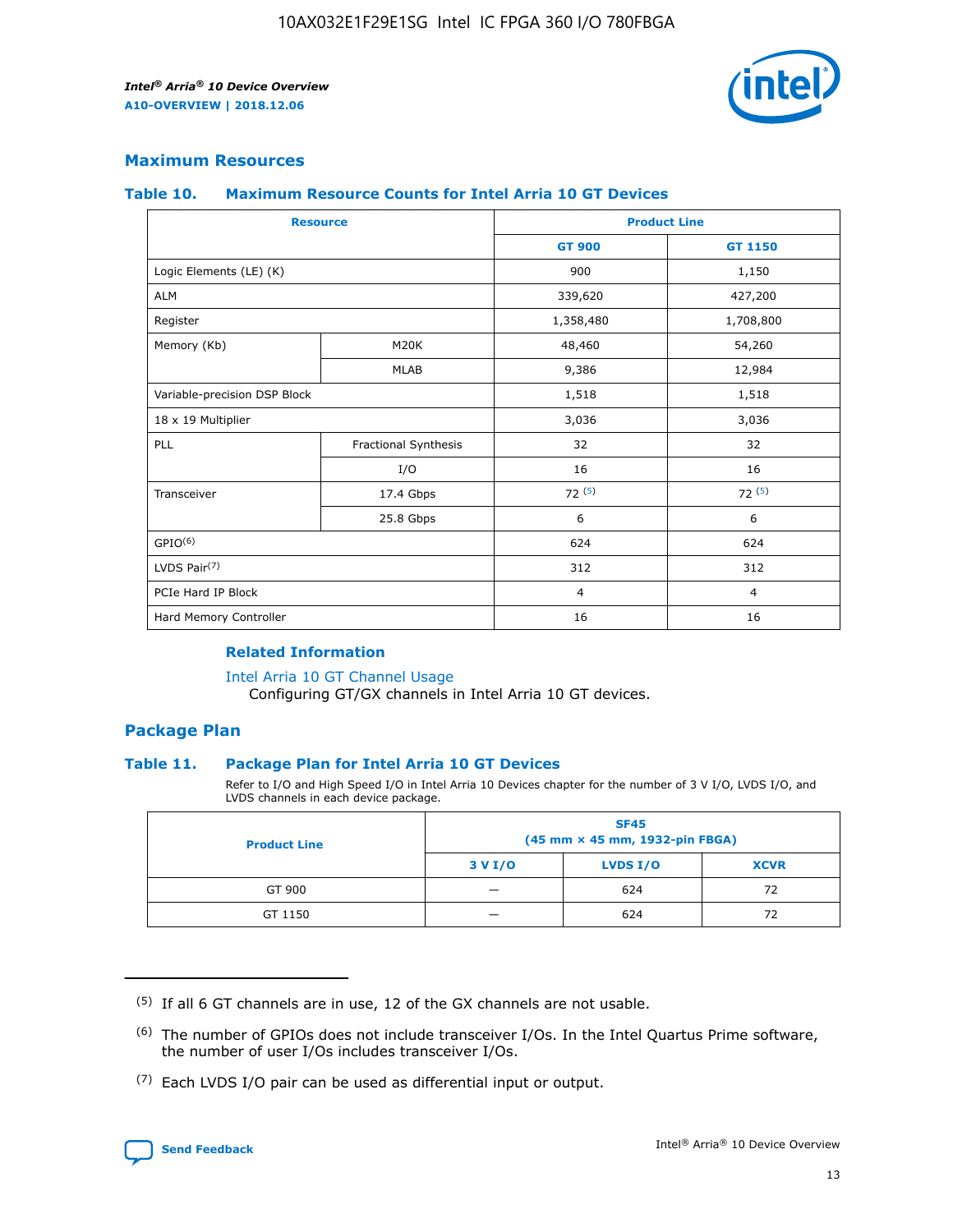

#### **Related Information**

[I/O and High-Speed Differential I/O Interfaces in Intel Arria 10 Devices chapter, Intel](https://www.intel.com/content/www/us/en/programmable/documentation/sam1403482614086.html#sam1403482030321) [Arria 10 Device Handbook](https://www.intel.com/content/www/us/en/programmable/documentation/sam1403482614086.html#sam1403482030321)

Provides the number of 3 V and LVDS I/Os, and LVDS channels for each Intel Arria 10 device package.

# **Intel Arria 10 SX**

This section provides the available options, maximum resource counts, and package plan for the Intel Arria 10 SX devices.

The information in this section is correct at the time of publication. For the latest information and to get more details, refer to the Intel FPGA Product Selector.

#### **Related Information**

[Intel FPGA Product Selector](http://www.altera.com/products/selector/psg-selector.html) Provides the latest information on Intel products.

#### **Available Options**

#### **Figure 3. Sample Ordering Code and Available Options for Intel Arria 10 SX Devices**



#### **Related Information**

[Transceiver Performance for Intel Arria 10 GX/SX Devices](https://www.intel.com/content/www/us/en/programmable/documentation/mcn1413182292568.html#mcn1413213965502) Provides more information about the transceiver speed grade.

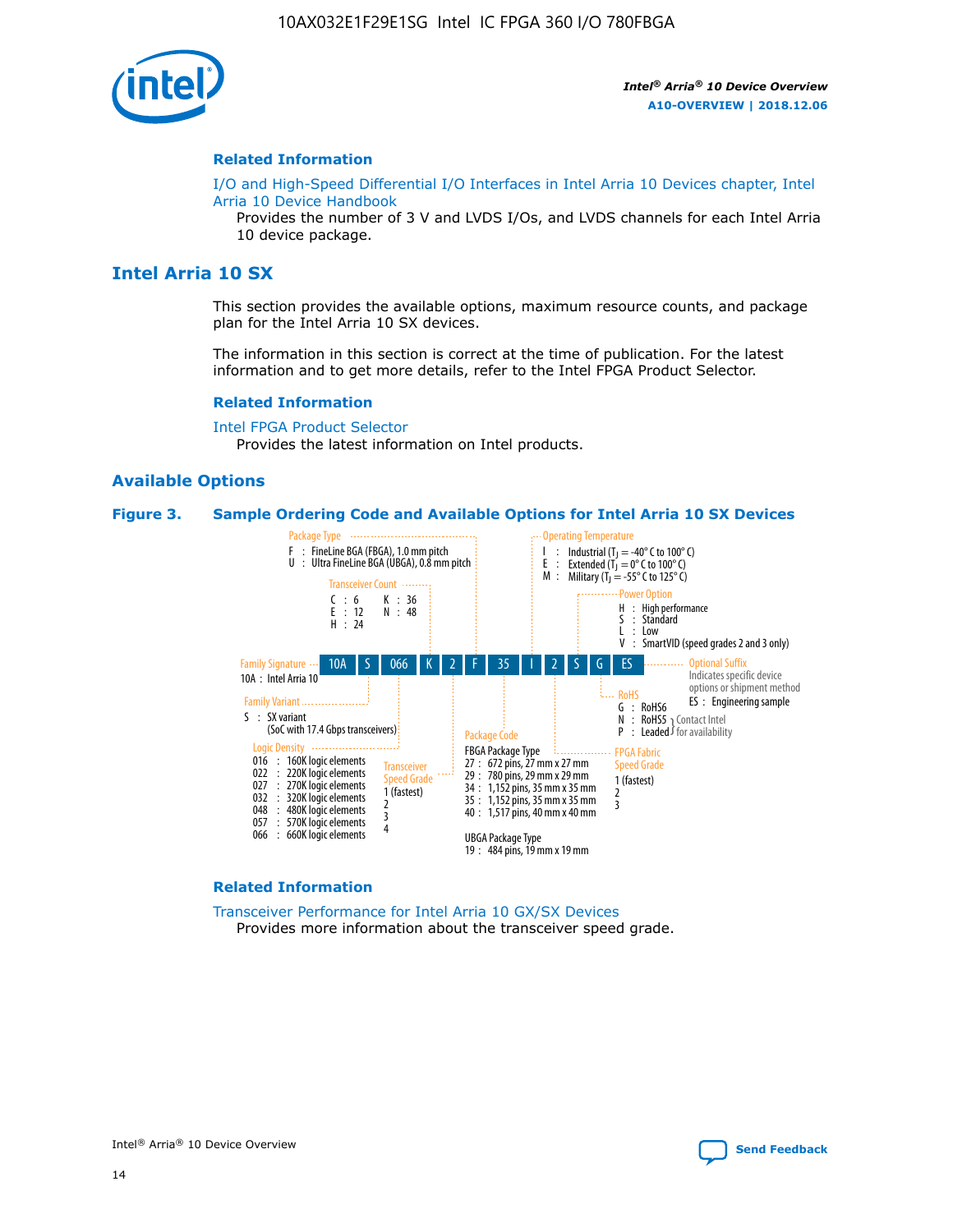

# **Maximum Resources**

#### **Table 12. Maximum Resource Counts for Intel Arria 10 SX Devices**

|                                   | <b>Resource</b>         | <b>Product Line</b> |               |                |                |                |                |                |  |  |  |
|-----------------------------------|-------------------------|---------------------|---------------|----------------|----------------|----------------|----------------|----------------|--|--|--|
|                                   |                         | <b>SX 160</b>       | <b>SX 220</b> | <b>SX 270</b>  | <b>SX 320</b>  | <b>SX 480</b>  | <b>SX 570</b>  | <b>SX 660</b>  |  |  |  |
| Logic Elements (LE) (K)           |                         | 160                 | 220           | 270            | 320            | 480            | 570            | 660            |  |  |  |
| <b>ALM</b>                        |                         | 61,510              | 80,330        | 101,620        | 119,900        | 183,590        | 217,080        | 251,680        |  |  |  |
| Register                          |                         | 246,040             | 321,320       | 406,480        | 479,600        | 734,360        | 868,320        | 1,006,720      |  |  |  |
| Memory (Kb)                       | M <sub>20</sub> K       | 8,800               | 11,740        | 15,000         | 17,820         | 28,620         | 36,000         | 42,620         |  |  |  |
|                                   | <b>MLAB</b>             | 1,050               | 1,690         | 2,452          | 2,727          | 4,164          | 5,096          | 5,788          |  |  |  |
| Variable-precision DSP Block      |                         | 156                 | 192           | 830            | 985            | 1,368          | 1,523          | 1,687          |  |  |  |
| 18 x 19 Multiplier                |                         | 312                 | 384           | 1,660          | 1,970          | 2,736          | 3,046          | 3,374          |  |  |  |
| <b>PLL</b>                        | Fractional<br>Synthesis | 6                   | 6             | 8              | 8              | 12             | 16             | 16             |  |  |  |
|                                   | I/O                     | 6                   | 6             | 8              | 8              | 12             | 16             | 16             |  |  |  |
| 17.4 Gbps Transceiver             |                         | 12                  | 12            | 24             | 24             | 36             | 48             | 48             |  |  |  |
| GPIO <sup>(8)</sup>               |                         | 288                 | 288           | 384            | 384            | 492            | 696            | 696            |  |  |  |
| LVDS Pair $(9)$                   |                         | 120                 | 120           | 168            | 168            | 174            | 324            | 324            |  |  |  |
| PCIe Hard IP Block                |                         | $\mathbf{1}$        | $\mathbf{1}$  | $\overline{2}$ | $\overline{2}$ | $\overline{2}$ | $\overline{2}$ | $\overline{2}$ |  |  |  |
| Hard Memory Controller            |                         | 6                   | 6             | 8              | 8              | 12             | 16             | 16             |  |  |  |
| ARM Cortex-A9 MPCore<br>Processor |                         | Yes                 | Yes           | Yes            | Yes            | Yes            | Yes            | Yes            |  |  |  |

# **Package Plan**

#### **Table 13. Package Plan for Intel Arria 10 SX Devices (U19, F27, F29, and F34)**

Refer to I/O and High Speed I/O in Intel Arria 10 Devices chapter for the number of 3 V I/O, LVDS I/O, and LVDS channels in each device package.

| <b>Product Line</b> | U19<br>$(19 \text{ mm} \times 19 \text{ mm})$<br>484-pin UBGA) |                    |             | <b>F27</b><br>$(27 \text{ mm} \times 27 \text{ mm})$ .<br>672-pin FBGA) |                    | <b>F29</b><br>$(29 \text{ mm} \times 29 \text{ mm})$ .<br>780-pin FBGA) |            |                    | <b>F34</b><br>$(35 \text{ mm} \times 35 \text{ mm})$<br><b>1152-pin FBGA)</b> |           |                    |             |
|---------------------|----------------------------------------------------------------|--------------------|-------------|-------------------------------------------------------------------------|--------------------|-------------------------------------------------------------------------|------------|--------------------|-------------------------------------------------------------------------------|-----------|--------------------|-------------|
|                     | 3V<br>I/O                                                      | <b>LVDS</b><br>I/O | <b>XCVR</b> | 3V<br>I/O                                                               | <b>LVDS</b><br>I/O | <b>XCVR</b>                                                             | 3 V<br>I/O | <b>LVDS</b><br>I/O | <b>XCVR</b>                                                                   | 3V<br>I/O | <b>LVDS</b><br>I/O | <b>XCVR</b> |
| SX 160              | 48                                                             | 144                | 6           | 48                                                                      | 192                | 12                                                                      | 48         | 240                | 12                                                                            |           |                    |             |
| SX 220              | 48                                                             | 144                | 6           | 48                                                                      | 192                | 12                                                                      | 48         | 240                | 12                                                                            |           |                    |             |
| SX 270              |                                                                |                    |             | 48                                                                      | 192                | 12                                                                      | 48         | 312                | 12                                                                            | 48        | 336                | 24          |
| SX 320              |                                                                |                    |             | 48                                                                      | 192                | 12                                                                      | 48         | 312                | 12                                                                            | 48        | 336                | 24          |
|                     | continued                                                      |                    |             |                                                                         |                    |                                                                         |            |                    |                                                                               |           |                    |             |

 $(8)$  The number of GPIOs does not include transceiver I/Os. In the Intel Quartus Prime software, the number of user I/Os includes transceiver I/Os.

 $(9)$  Each LVDS I/O pair can be used as differential input or output.

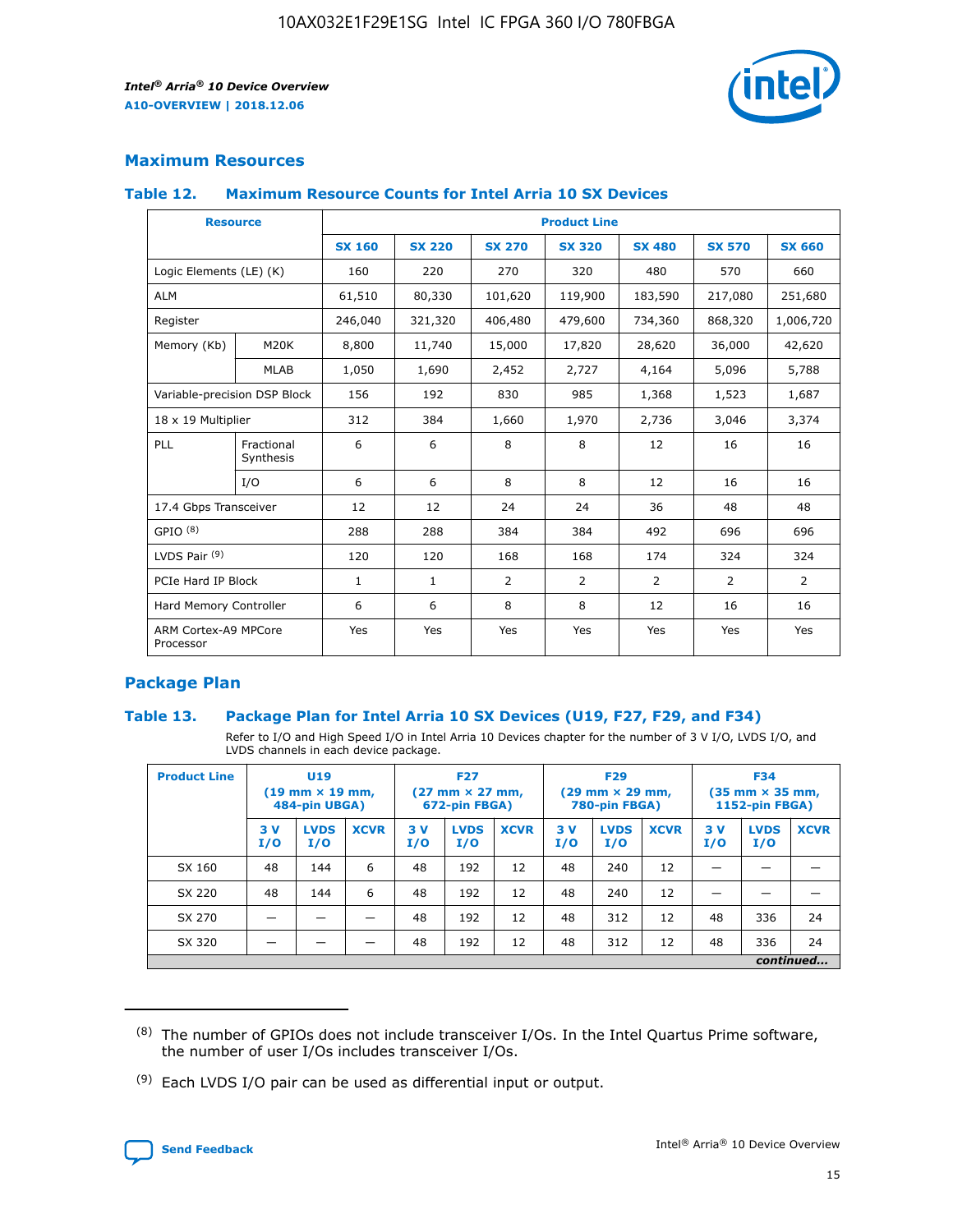

| <b>Product Line</b> | U <sub>19</sub><br>$(19 \text{ mm} \times 19 \text{ mm})$<br>484-pin UBGA) |                    | <b>F27</b><br>$(27 \text{ mm} \times 27 \text{ mm})$<br>672-pin FBGA) |           |                    | <b>F29</b><br>$(29$ mm $\times$ 29 mm,<br>780-pin FBGA) |           |                    | <b>F34</b><br>$(35$ mm $\times$ 35 mm,<br><b>1152-pin FBGA)</b> |           |                    |             |
|---------------------|----------------------------------------------------------------------------|--------------------|-----------------------------------------------------------------------|-----------|--------------------|---------------------------------------------------------|-----------|--------------------|-----------------------------------------------------------------|-----------|--------------------|-------------|
|                     | 3V<br>I/O                                                                  | <b>LVDS</b><br>I/O | <b>XCVR</b>                                                           | 3V<br>I/O | <b>LVDS</b><br>I/O | <b>XCVR</b>                                             | 3V<br>I/O | <b>LVDS</b><br>I/O | <b>XCVR</b>                                                     | 3V<br>I/O | <b>LVDS</b><br>I/O | <b>XCVR</b> |
| SX 480              |                                                                            |                    |                                                                       |           |                    |                                                         | 48        | 312                | 12                                                              | 48        | 444                | 24          |
| SX 570              |                                                                            |                    |                                                                       |           |                    |                                                         |           |                    |                                                                 | 48        | 444                | 24          |
| SX 660              |                                                                            |                    |                                                                       |           |                    |                                                         |           |                    |                                                                 | 48        | 444                | 24          |

## **Table 14. Package Plan for Intel Arria 10 SX Devices (F35, KF40, and NF40)**

Refer to I/O and High Speed I/O in Intel Arria 10 Devices chapter for the number of 3 V I/O, LVDS I/O, and LVDS channels in each device package.

| <b>Product Line</b> | <b>F35</b><br>(35 mm × 35 mm,<br><b>1152-pin FBGA)</b> |          |             |                                           | <b>KF40</b><br>(40 mm × 40 mm,<br>1517-pin FBGA) |    | <b>NF40</b><br>$(40 \text{ mm} \times 40 \text{ mm})$<br>1517-pin FBGA) |          |             |  |
|---------------------|--------------------------------------------------------|----------|-------------|-------------------------------------------|--------------------------------------------------|----|-------------------------------------------------------------------------|----------|-------------|--|
|                     | 3 V I/O                                                | LVDS I/O | <b>XCVR</b> | <b>LVDS I/O</b><br>3 V I/O<br><b>XCVR</b> |                                                  |    | 3 V I/O                                                                 | LVDS I/O | <b>XCVR</b> |  |
| SX 270              | 48                                                     | 336      | 24          |                                           |                                                  |    |                                                                         |          |             |  |
| SX 320              | 48                                                     | 336      | 24          |                                           |                                                  |    |                                                                         |          |             |  |
| SX 480              | 48                                                     | 348      | 36          |                                           |                                                  |    |                                                                         |          |             |  |
| SX 570              | 48                                                     | 348      | 36          | 96                                        | 600                                              | 36 | 48                                                                      | 540      | 48          |  |
| SX 660              | 48                                                     | 348      | 36          | 96                                        | 600                                              | 36 | 48                                                                      | 540      | 48          |  |

# **Related Information**

[I/O and High-Speed Differential I/O Interfaces in Intel Arria 10 Devices chapter, Intel](https://www.intel.com/content/www/us/en/programmable/documentation/sam1403482614086.html#sam1403482030321) [Arria 10 Device Handbook](https://www.intel.com/content/www/us/en/programmable/documentation/sam1403482614086.html#sam1403482030321)

Provides the number of 3 V and LVDS I/Os, and LVDS channels for each Intel Arria 10 device package.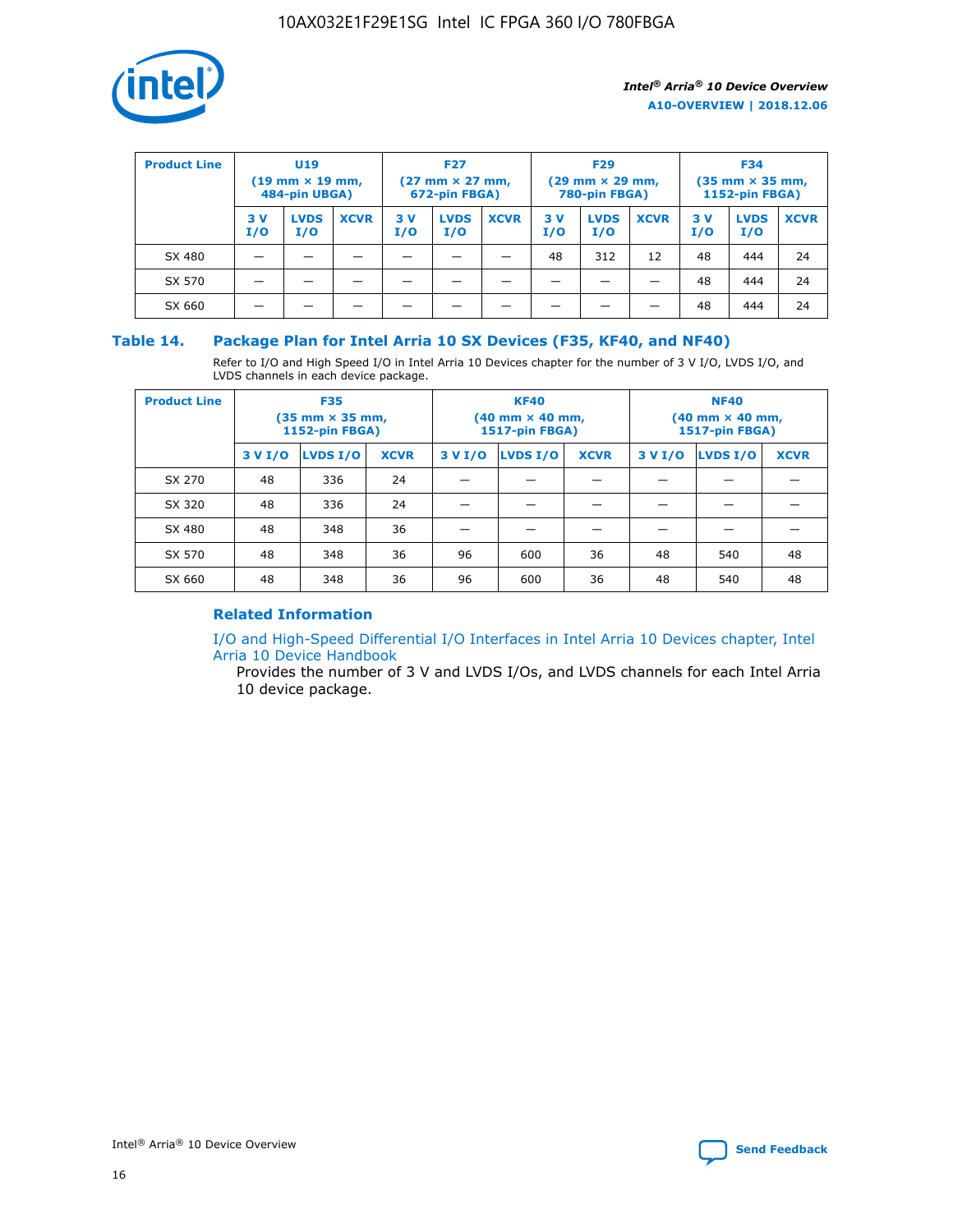

# **I/O Vertical Migration for Intel Arria 10 Devices**

#### **Figure 4. Migration Capability Across Intel Arria 10 Product Lines**

- The arrows indicate the migration paths. The devices included in each vertical migration path are shaded. Devices with fewer resources in the same path have lighter shades.
- To achieve the full I/O migration across product lines in the same migration path, restrict I/Os and transceivers usage to match the product line with the lowest I/O and transceiver counts.
- An LVDS I/O bank in the source device may be mapped to a 3 V I/O bank in the target device. To use memory interface clock frequency higher than 533 MHz, assign external memory interface pins only to banks that are LVDS I/O in both devices.
- There may be nominal 0.15 mm package height difference between some product lines in the same package type.
	- **Variant Product Line Package U19 F27 F29 F34 F35 KF40 NF40 RF40 NF45 SF45 UF45** Intel® Arria® 10 GX GX 160 GX 220 GX 270 GX 320 GX 480 GX 570 GX 660 GX 900 GX 1150 Intel Arria 10 GT GT 900 GT 1150 Intel Arria 10 SX SX 160 SX 220 SX 270 SX 320 SX 480 SX 570 SX 660
- Some migration paths are not shown in the Intel Quartus Prime software **Pin Migration View**.

*Note:* To verify the pin migration compatibility, use the **Pin Migration View** window in the Intel Quartus Prime software Pin Planner.

# **Adaptive Logic Module**

Intel Arria 10 devices use a 20 nm ALM as the basic building block of the logic fabric.

The ALM architecture is the same as the previous generation FPGAs, allowing for efficient implementation of logic functions and easy conversion of IP between the device generations.

The ALM, as shown in following figure, uses an 8-input fracturable look-up table (LUT) with four dedicated registers to help improve timing closure in register-rich designs and achieve an even higher design packing capability than the traditional two-register per LUT architecture.

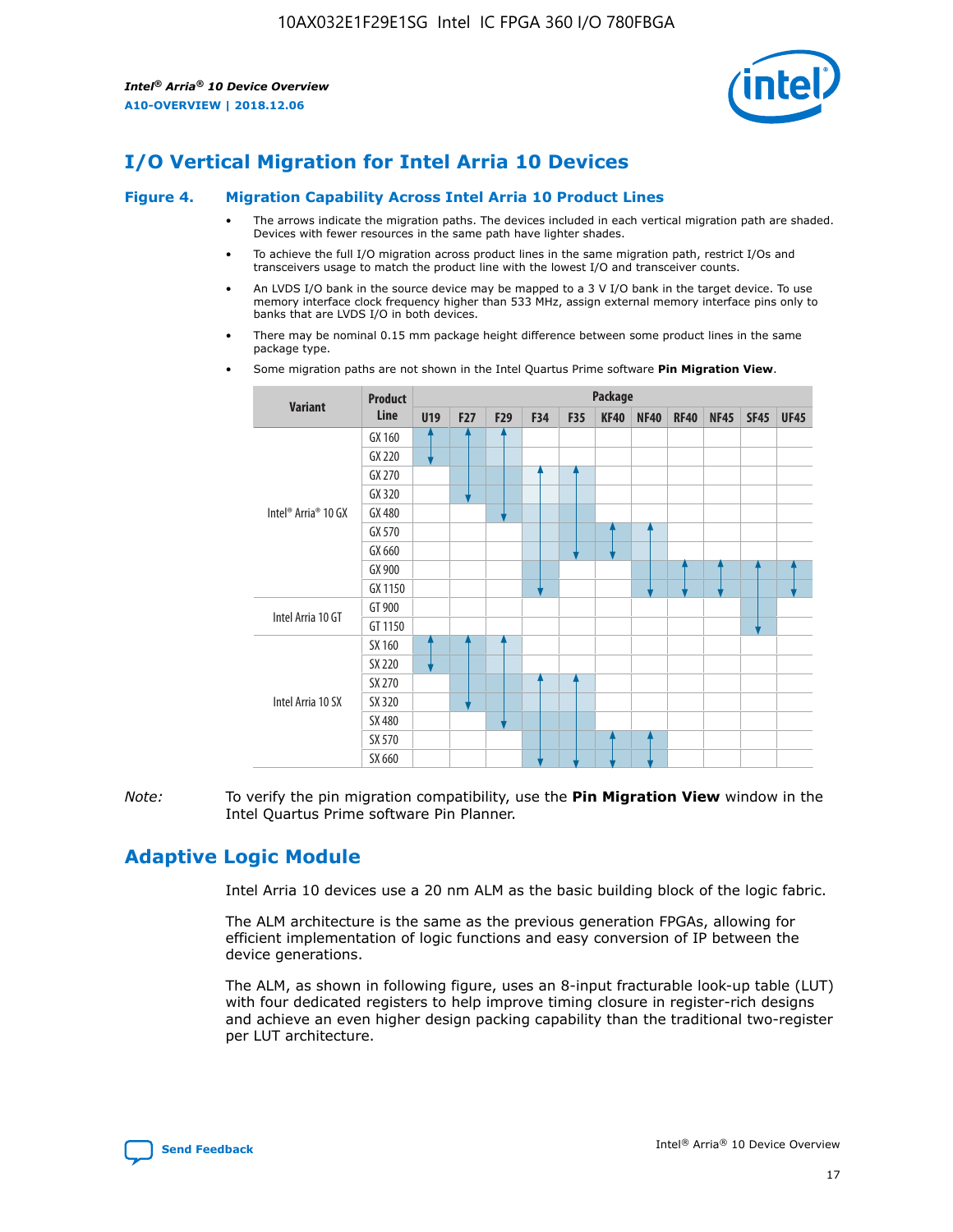

**Figure 5. ALM for Intel Arria 10 Devices**



The Intel Quartus Prime software optimizes your design according to the ALM logic structure and automatically maps legacy designs into the Intel Arria 10 ALM architecture.

# **Variable-Precision DSP Block**

The Intel Arria 10 variable precision DSP blocks support fixed-point arithmetic and floating-point arithmetic.

Features for fixed-point arithmetic:

- High-performance, power-optimized, and fully registered multiplication operations
- 18-bit and 27-bit word lengths
- Two 18 x 19 multipliers or one 27 x 27 multiplier per DSP block
- Built-in addition, subtraction, and 64-bit double accumulation register to combine multiplication results
- Cascading 19-bit or 27-bit when pre-adder is disabled and cascading 18-bit when pre-adder is used to form the tap-delay line for filtering applications
- Cascading 64-bit output bus to propagate output results from one block to the next block without external logic support
- Hard pre-adder supported in 19-bit and 27-bit modes for symmetric filters
- Internal coefficient register bank in both 18-bit and 27-bit modes for filter implementation
- 18-bit and 27-bit systolic finite impulse response (FIR) filters with distributed output adder
- Biased rounding support

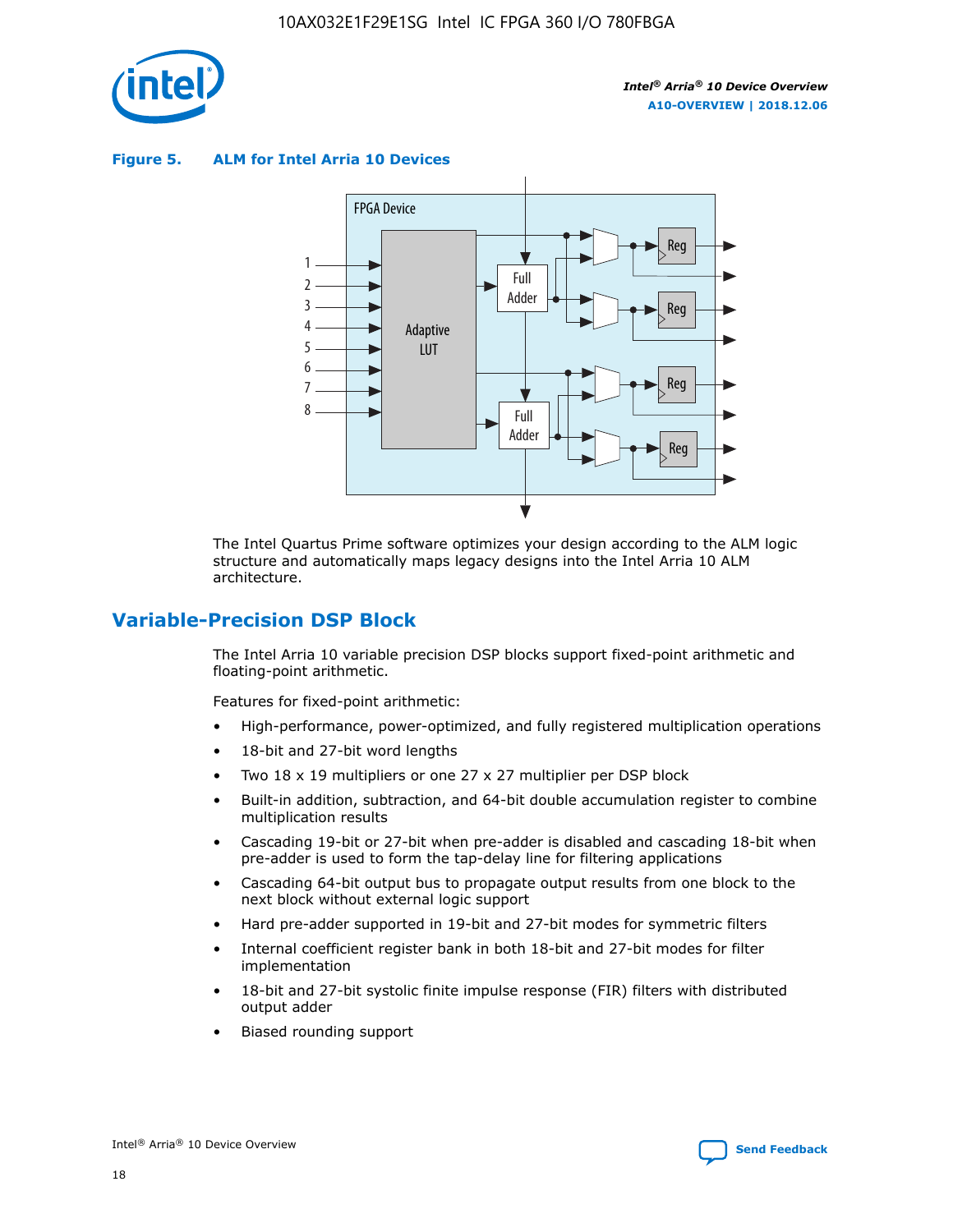

Features for floating-point arithmetic:

- A completely hardened architecture that supports multiplication, addition, subtraction, multiply-add, and multiply-subtract
- Multiplication with accumulation capability and a dynamic accumulator reset control
- Multiplication with cascade summation capability
- Multiplication with cascade subtraction capability
- Complex multiplication
- Direct vector dot product
- Systolic FIR filter

#### **Table 15. Variable-Precision DSP Block Configurations for Intel Arria 10 Devices**

| <b>Usage Example</b>                                       | <b>Multiplier Size (Bit)</b>    | <b>DSP Block Resources</b> |
|------------------------------------------------------------|---------------------------------|----------------------------|
| Medium precision fixed point                               | Two 18 x 19                     |                            |
| High precision fixed or Single precision<br>floating point | One 27 x 27                     |                            |
| Fixed point FFTs                                           | One 19 x 36 with external adder |                            |
| Very high precision fixed point                            | One 36 x 36 with external adder |                            |
| Double precision floating point                            | One 54 x 54 with external adder | 4                          |

#### **Table 16. Resources for Fixed-Point Arithmetic in Intel Arria 10 Devices**

The table lists the variable-precision DSP resources by bit precision for each Intel Arria 10 device.

| <b>Variant</b>  | <b>Product Line</b> | <b>Variable-</b><br>precision<br><b>DSP Block</b> | <b>Independent Input and Output</b><br><b>Multiplications Operator</b> |                                     | 18 x 19<br><b>Multiplier</b><br><b>Adder Sum</b> | $18 \times 18$<br><b>Multiplier</b><br><b>Adder</b> |
|-----------------|---------------------|---------------------------------------------------|------------------------------------------------------------------------|-------------------------------------|--------------------------------------------------|-----------------------------------------------------|
|                 |                     |                                                   | 18 x 19<br><b>Multiplier</b>                                           | $27 \times 27$<br><b>Multiplier</b> | <b>Mode</b>                                      | <b>Summed with</b><br>36 bit Input                  |
| AIntel Arria 10 | GX 160              | 156                                               | 312                                                                    | 156                                 | 156                                              | 156                                                 |
| GX              | GX 220              | 192                                               | 384                                                                    | 192                                 | 192                                              | 192                                                 |
|                 | GX 270              | 830                                               | 1,660                                                                  | 830                                 | 830                                              | 830                                                 |
|                 | GX 320              | 984                                               | 1,968                                                                  | 984                                 | 984                                              | 984                                                 |
|                 | GX 480              | 1,368                                             | 2,736                                                                  | 1,368                               | 1,368                                            | 1,368                                               |
|                 | GX 570              | 1,523                                             | 3,046                                                                  | 1,523                               | 1,523                                            | 1,523                                               |
|                 | GX 660              | 1,687                                             | 3,374                                                                  | 1,687                               | 1,687                                            | 1,687                                               |
|                 | GX 900              | 1,518                                             | 3,036                                                                  | 1,518                               | 1,518                                            | 1,518                                               |
|                 | GX 1150             | 1,518                                             | 3,036                                                                  | 1,518                               | 1,518                                            | 1,518                                               |
| Intel Arria 10  | GT 900              | 1,518                                             | 3,036                                                                  | 1,518                               | 1,518                                            | 1,518                                               |
| GT              | GT 1150             | 1,518                                             | 3,036                                                                  | 1,518                               | 1,518                                            | 1,518                                               |
| Intel Arria 10  | SX 160              | 156                                               | 312                                                                    | 156                                 | 156                                              | 156                                                 |
| <b>SX</b>       | SX 220              | 192                                               | 384                                                                    | 192                                 | 192                                              | 192                                                 |
|                 | SX 270              | 830                                               | 1,660                                                                  | 830                                 | 830                                              | 830                                                 |
|                 |                     |                                                   |                                                                        |                                     |                                                  | continued                                           |

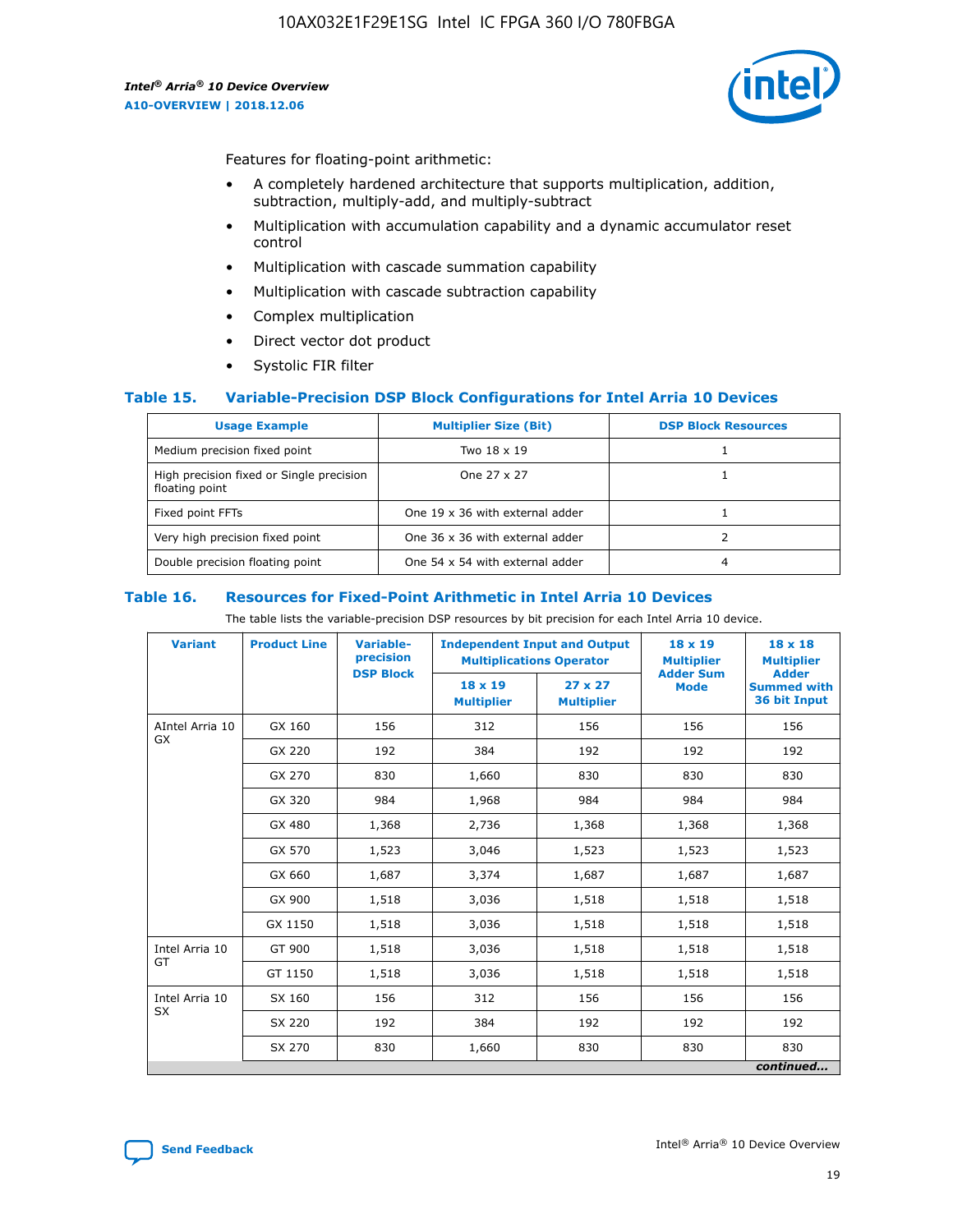

| <b>Variant</b> | <b>Product Line</b> | Variable-<br>precision | <b>Independent Input and Output</b><br><b>Multiplications Operator</b> |                                     | $18 \times 19$<br><b>Multiplier</b> | $18 \times 18$<br><b>Multiplier</b><br><b>Adder</b> |  |
|----------------|---------------------|------------------------|------------------------------------------------------------------------|-------------------------------------|-------------------------------------|-----------------------------------------------------|--|
|                |                     | <b>DSP Block</b>       | $18 \times 19$<br><b>Multiplier</b>                                    | $27 \times 27$<br><b>Multiplier</b> | <b>Adder Sum</b><br><b>Mode</b>     | <b>Summed with</b><br>36 bit Input                  |  |
|                | SX 320              | 984                    | 1,968                                                                  | 984                                 | 984                                 | 984                                                 |  |
|                | SX 480              | 1,368                  | 2,736                                                                  | 1,368                               | 1,368                               | 1,368                                               |  |
|                | SX 570              | 1,523                  | 3,046                                                                  | 1,523                               | 1,523                               | 1,523                                               |  |
|                | SX 660              | 1,687                  | 3,374                                                                  | 1,687                               | 1,687                               | 1,687                                               |  |

# **Table 17. Resources for Floating-Point Arithmetic in Intel Arria 10 Devices**

The table lists the variable-precision DSP resources by bit precision for each Intel Arria 10 device.

| <b>Variant</b> | <b>Product Line</b> | <b>Variable-</b><br>precision<br><b>DSP Block</b> | <b>Single</b><br><b>Precision</b><br><b>Floating-Point</b><br><b>Multiplication</b><br><b>Mode</b> | <b>Single-Precision</b><br><b>Floating-Point</b><br><b>Adder Mode</b> | Single-<br><b>Precision</b><br><b>Floating-Point</b><br><b>Multiply</b><br><b>Accumulate</b><br><b>Mode</b> | <b>Peak</b><br><b>Giga Floating-</b><br><b>Point</b><br><b>Operations</b><br>per Second<br>(GFLOPs) |
|----------------|---------------------|---------------------------------------------------|----------------------------------------------------------------------------------------------------|-----------------------------------------------------------------------|-------------------------------------------------------------------------------------------------------------|-----------------------------------------------------------------------------------------------------|
| Intel Arria 10 | GX 160              | 156                                               | 156                                                                                                | 156                                                                   | 156                                                                                                         | 140                                                                                                 |
| GX             | GX 220              | 192                                               | 192                                                                                                | 192                                                                   | 192                                                                                                         | 173                                                                                                 |
|                | GX 270              | 830                                               | 830                                                                                                | 830                                                                   | 830                                                                                                         | 747                                                                                                 |
|                | GX 320              | 984                                               | 984                                                                                                | 984                                                                   | 984                                                                                                         | 886                                                                                                 |
|                | GX 480              | 1,369                                             | 1,368                                                                                              | 1,368                                                                 | 1,368                                                                                                       | 1,231                                                                                               |
|                | GX 570              | 1,523                                             | 1,523                                                                                              | 1,523                                                                 | 1,523                                                                                                       | 1,371                                                                                               |
|                | GX 660              | 1,687                                             | 1,687                                                                                              | 1,687                                                                 | 1,687                                                                                                       | 1,518                                                                                               |
|                | GX 900              | 1,518                                             | 1,518                                                                                              | 1,518                                                                 | 1,518                                                                                                       | 1,366                                                                                               |
|                | GX 1150             | 1,518                                             | 1,518                                                                                              | 1,518                                                                 | 1,518                                                                                                       | 1,366                                                                                               |
| Intel Arria 10 | GT 900              | 1,518                                             | 1,518                                                                                              | 1,518                                                                 | 1,518                                                                                                       | 1,366                                                                                               |
| GT             | GT 1150             | 1,518                                             | 1,518                                                                                              | 1,518                                                                 | 1,518                                                                                                       | 1,366                                                                                               |
| Intel Arria 10 | SX 160              | 156                                               | 156                                                                                                | 156                                                                   | 156                                                                                                         | 140                                                                                                 |
| <b>SX</b>      | SX 220              | 192                                               | 192                                                                                                | 192                                                                   | 192                                                                                                         | 173                                                                                                 |
|                | SX 270              | 830                                               | 830                                                                                                | 830                                                                   | 830                                                                                                         | 747                                                                                                 |
|                | SX 320              | 984                                               | 984                                                                                                | 984                                                                   | 984                                                                                                         | 886                                                                                                 |
|                | SX 480              | 1,369                                             | 1,368                                                                                              | 1,368                                                                 | 1,368                                                                                                       | 1,231                                                                                               |
|                | SX 570              | 1,523                                             | 1,523                                                                                              | 1,523                                                                 | 1,523                                                                                                       | 1,371                                                                                               |
|                | SX 660              | 1,687                                             | 1,687                                                                                              | 1,687                                                                 | 1,687                                                                                                       | 1,518                                                                                               |

# **Embedded Memory Blocks**

The embedded memory blocks in the devices are flexible and designed to provide an optimal amount of small- and large-sized memory arrays to fit your design requirements.

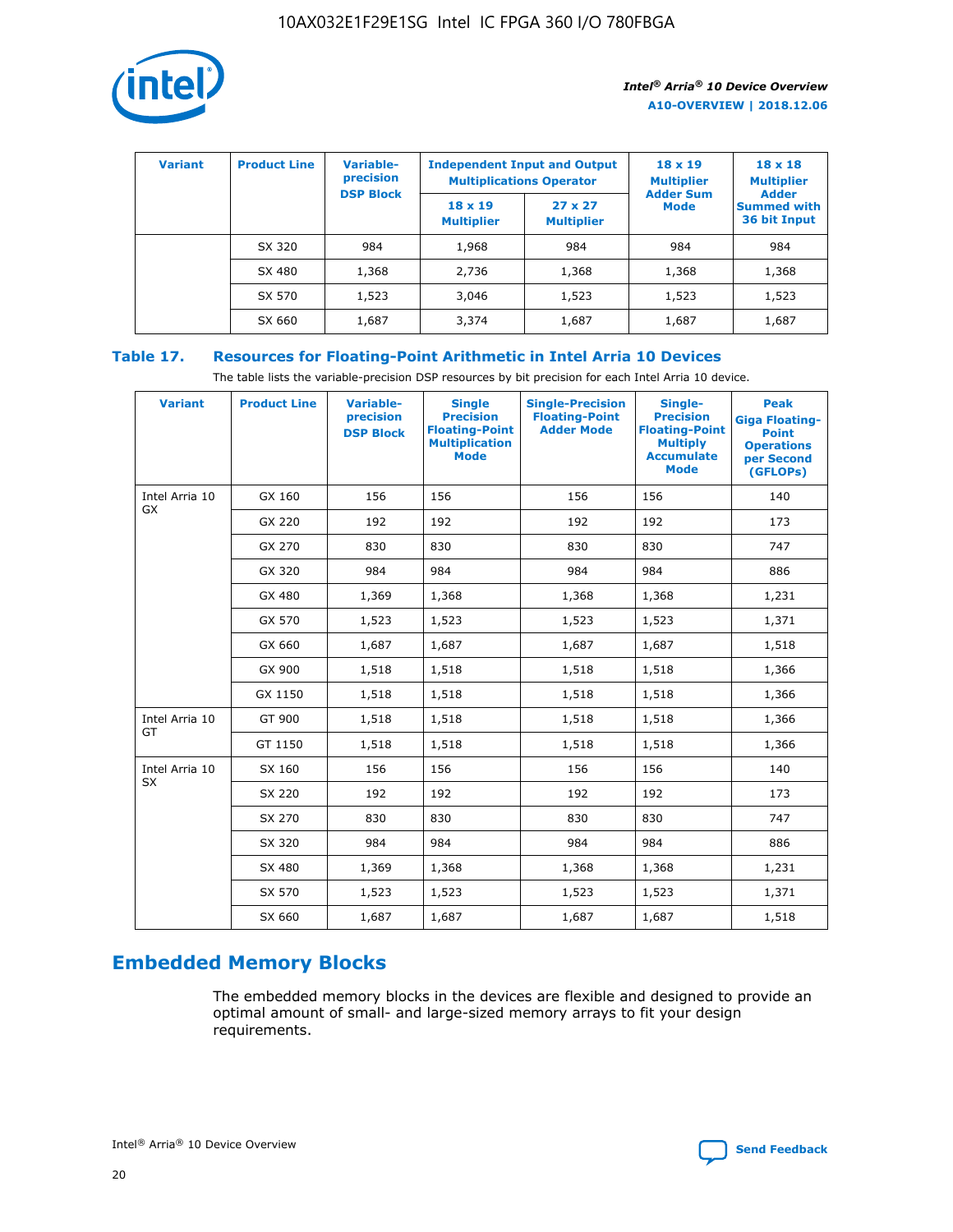

# **Types of Embedded Memory**

The Intel Arria 10 devices contain two types of memory blocks:

- 20 Kb M20K blocks—blocks of dedicated memory resources. The M20K blocks are ideal for larger memory arrays while still providing a large number of independent ports.
- 640 bit memory logic array blocks (MLABs)—enhanced memory blocks that are configured from dual-purpose logic array blocks (LABs). The MLABs are ideal for wide and shallow memory arrays. The MLABs are optimized for implementation of shift registers for digital signal processing (DSP) applications, wide and shallow FIFO buffers, and filter delay lines. Each MLAB is made up of ten adaptive logic modules (ALMs). In the Intel Arria 10 devices, you can configure these ALMs as ten 32 x 2 blocks, giving you one 32 x 20 simple dual-port SRAM block per MLAB.

# **Embedded Memory Capacity in Intel Arria 10 Devices**

|                   | <b>Product</b> |              | <b>M20K</b>         | <b>MLAB</b>  |                     | <b>Total RAM Bit</b> |
|-------------------|----------------|--------------|---------------------|--------------|---------------------|----------------------|
| <b>Variant</b>    | Line           | <b>Block</b> | <b>RAM Bit (Kb)</b> | <b>Block</b> | <b>RAM Bit (Kb)</b> | (Kb)                 |
| Intel Arria 10 GX | GX 160         | 440          | 8,800               | 1,680        | 1,050               | 9,850                |
|                   | GX 220         | 587          | 11,740              | 2,703        | 1,690               | 13,430               |
|                   | GX 270         | 750          | 15,000              | 3,922        | 2,452               | 17,452               |
|                   | GX 320         | 891          | 17,820              | 4,363        | 2,727               | 20,547               |
|                   | GX 480         | 1,431        | 28,620              | 6,662        | 4,164               | 32,784               |
|                   | GX 570         | 1,800        | 36,000              | 8,153        | 5,096               | 41,096               |
|                   | GX 660         | 2,131        | 42,620              | 9,260        | 5,788               | 48,408               |
|                   | GX 900         | 2,423        | 48,460              | 15,017       | 9,386               | 57,846               |
|                   | GX 1150        | 2,713        | 54,260              | 20,774       | 12,984              | 67,244               |
| Intel Arria 10 GT | GT 900         | 2,423        | 48,460              | 15,017       | 9,386               | 57,846               |
|                   | GT 1150        | 2,713        | 54,260              | 20,774       | 12,984              | 67,244               |
| Intel Arria 10 SX | SX 160         | 440          | 8,800               | 1,680        | 1,050               | 9,850                |
|                   | SX 220         | 587          | 11,740              | 2,703        | 1,690               | 13,430               |
|                   | SX 270         | 750          | 15,000              | 3,922        | 2,452               | 17,452               |
|                   | SX 320         | 891          | 17,820              | 4,363        | 2,727               | 20,547               |
|                   | SX 480         | 1,431        | 28,620              | 6,662        | 4,164               | 32,784               |
|                   | SX 570         | 1,800        | 36,000              | 8,153        | 5,096               | 41,096               |
|                   | SX 660         | 2,131        | 42,620              | 9,260        | 5,788               | 48,408               |

#### **Table 18. Embedded Memory Capacity and Distribution in Intel Arria 10 Devices**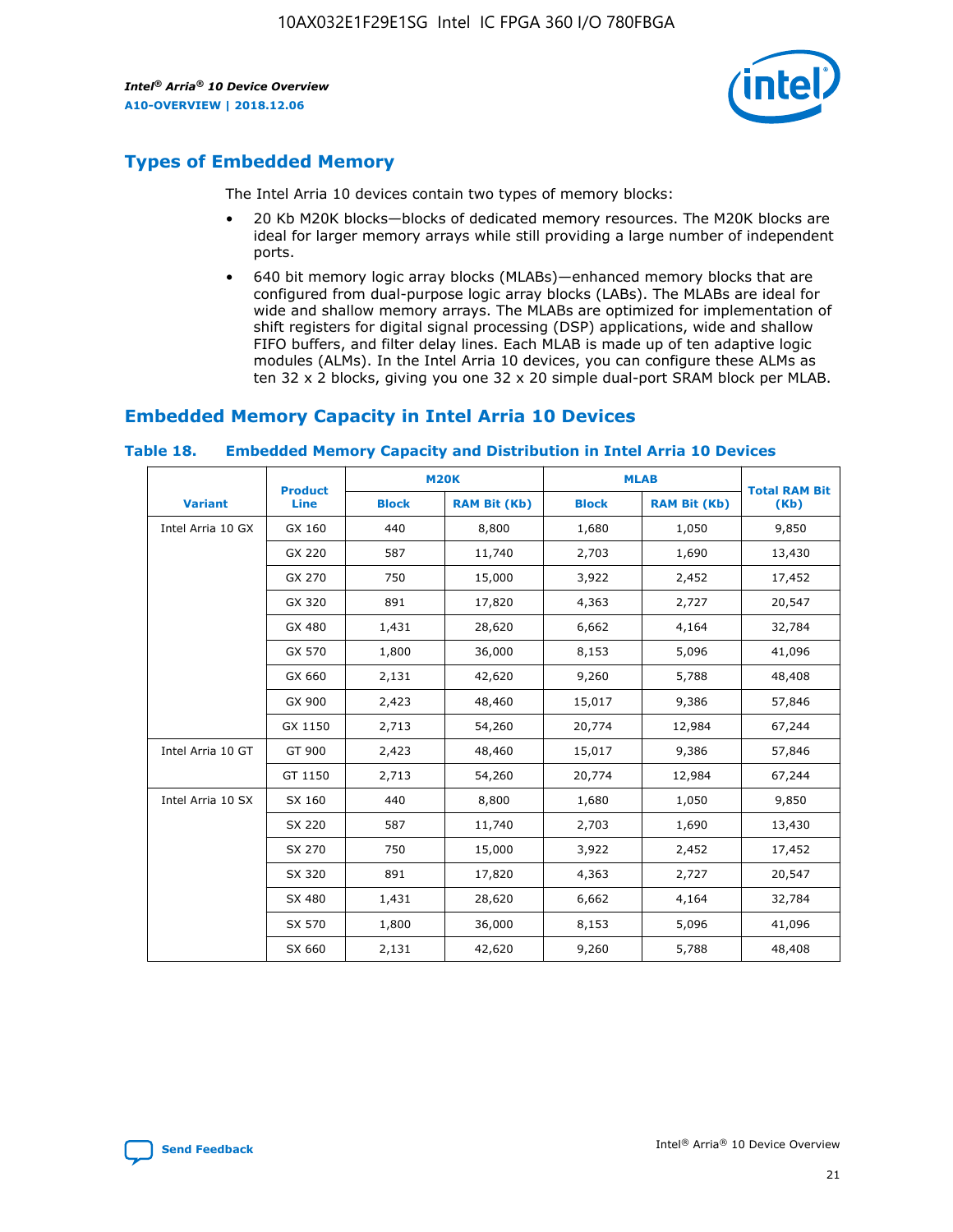

# **Embedded Memory Configurations for Single-port Mode**

#### **Table 19. Single-port Embedded Memory Configurations for Intel Arria 10 Devices**

This table lists the maximum configurations supported for single-port RAM and ROM modes.

| <b>Memory Block</b> | Depth (bits)           | <b>Programmable Width</b> |
|---------------------|------------------------|---------------------------|
| MLAB                | 32<br>x16, x18, or x20 |                           |
|                     | 64(10)                 | x8, x9, x10               |
| M20K                | 512                    | x40, x32                  |
|                     | 1K                     | x20, x16                  |
|                     | 2K                     | x10, x8                   |
|                     | 4K                     | x5, x4                    |
|                     | 8K                     | x2                        |
|                     | 16K                    | x1                        |

# **Clock Networks and PLL Clock Sources**

The clock network architecture is based on Intel's global, regional, and peripheral clock structure. This clock structure is supported by dedicated clock input pins, fractional clock synthesis PLLs, and integer I/O PLLs.

# **Clock Networks**

The Intel Arria 10 core clock networks are capable of up to 800 MHz fabric operation across the full industrial temperature range. For the external memory interface, the clock network supports the hard memory controller with speeds up to 2,400 Mbps in a quarter-rate transfer.

To reduce power consumption, the Intel Quartus Prime software identifies all unused sections of the clock network and powers them down.

# **Fractional Synthesis and I/O PLLs**

Intel Arria 10 devices contain up to 32 fractional synthesis PLLs and up to 16 I/O PLLs that are available for both specific and general purpose uses in the core:

- Fractional synthesis PLLs—located in the column adjacent to the transceiver blocks
- I/O PLLs—located in each bank of the 48 I/Os

# **Fractional Synthesis PLLs**

You can use the fractional synthesis PLLs to:

- Reduce the number of oscillators that are required on your board
- Reduce the number of clock pins that are used in the device by synthesizing multiple clock frequencies from a single reference clock source

<sup>(10)</sup> Supported through software emulation and consumes additional MLAB blocks.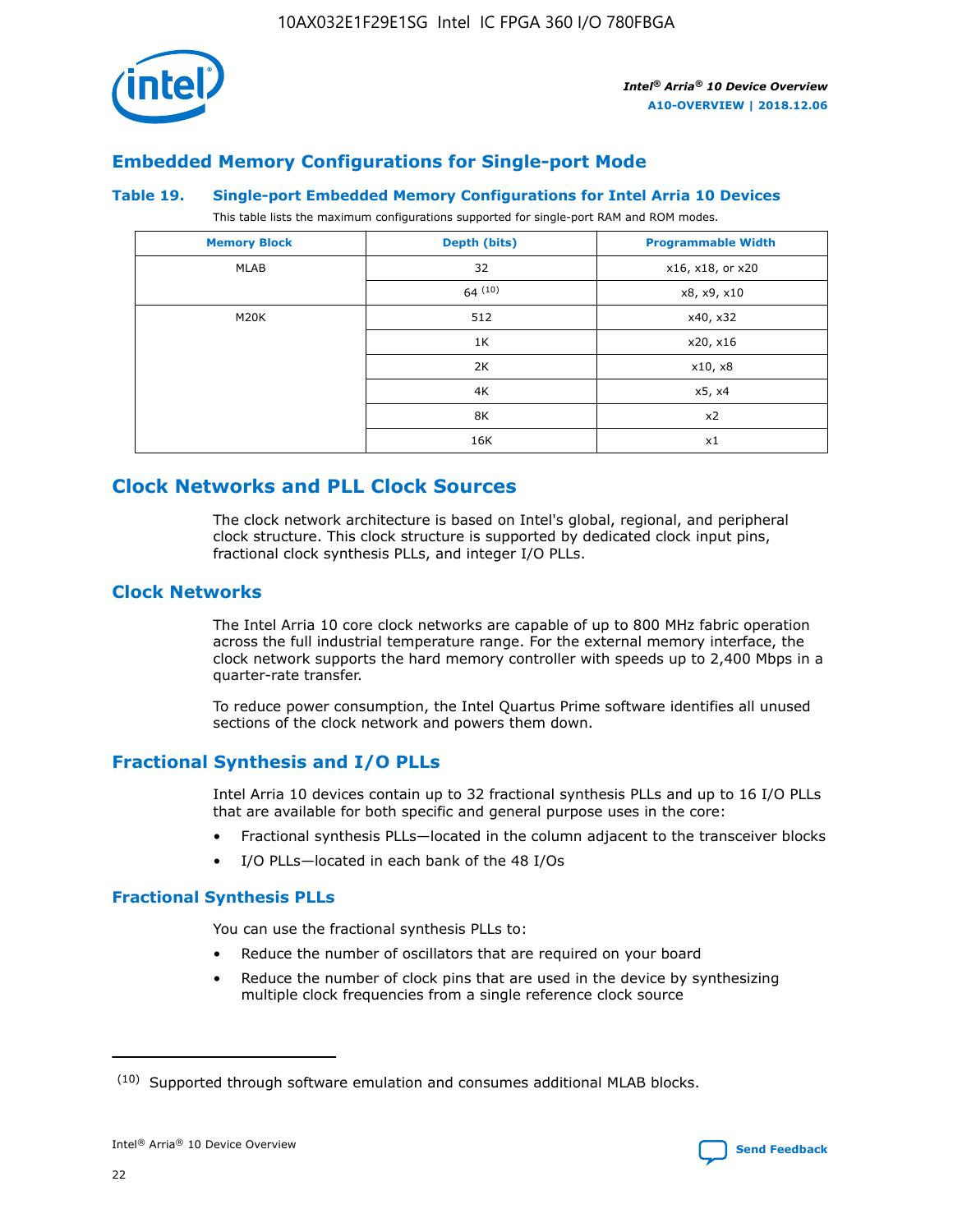10AX032E1F29E1SG Intel IC FPGA 360 I/O 780FBGA

*Intel® Arria® 10 Device Overview* **A10-OVERVIEW | 2018.12.06**



The fractional synthesis PLLs support the following features:

- Reference clock frequency synthesis for transceiver CMU and Advanced Transmit (ATX) PLLs
- Clock network delay compensation
- Zero-delay buffering
- Direct transmit clocking for transceivers
- Independently configurable into two modes:
	- Conventional integer mode equivalent to the general purpose PLL
	- Enhanced fractional mode with third order delta-sigma modulation
- PLL cascading

## **I/O PLLs**

The integer mode I/O PLLs are located in each bank of 48 I/Os. You can use the I/O PLLs to simplify the design of external memory and high-speed LVDS interfaces.

In each I/O bank, the I/O PLLs are adjacent to the hard memory controllers and LVDS SERDES. Because these PLLs are tightly coupled with the I/Os that need to use them, it makes it easier to close timing.

You can use the I/O PLLs for general purpose applications in the core such as clock network delay compensation and zero-delay buffering.

Intel Arria 10 devices support PLL-to-PLL cascading.

# **FPGA General Purpose I/O**

Intel Arria 10 devices offer highly configurable GPIOs. Each I/O bank contains 48 general purpose I/Os and a high-efficiency hard memory controller.

The following list describes the features of the GPIOs:

- Consist of 3 V I/Os for high-voltage application and LVDS I/Os for differential signaling
	- Up to two 3 V I/O banks, available in some devices, that support up to 3 V I/O standards
	- LVDS I/O banks that support up to 1.8 V I/O standards
- Support a wide range of single-ended and differential I/O interfaces
- LVDS speeds up to 1.6 Gbps
- Each LVDS pair of pins has differential input and output buffers, allowing you to configure the LVDS direction for each pair.
- Programmable bus hold and weak pull-up
- Programmable differential output voltage  $(V_{OD})$  and programmable pre-emphasis

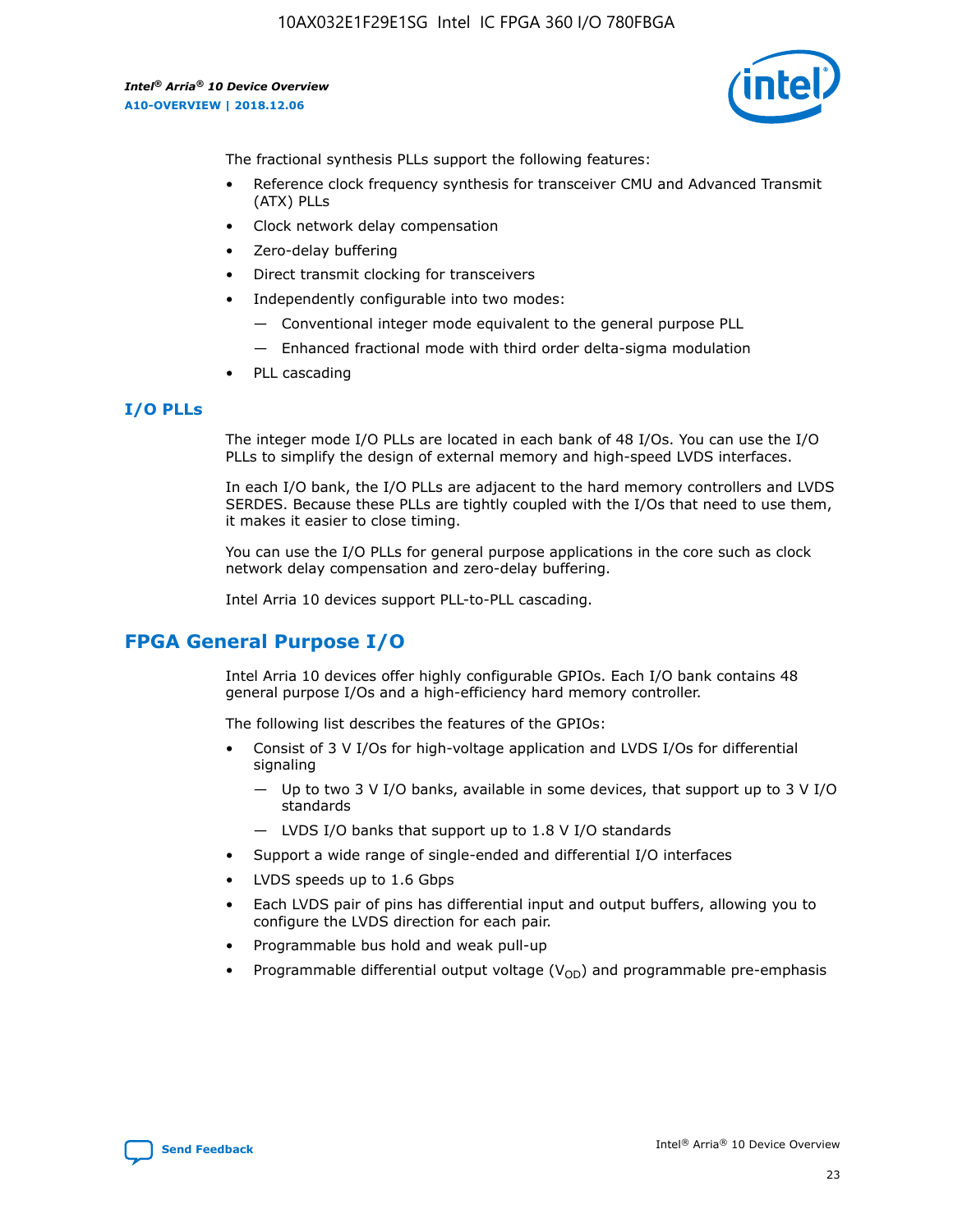

- Series (R<sub>S</sub>) and parallel (R<sub>T</sub>) on-chip termination (OCT) for all I/O banks with OCT calibration to limit the termination impedance variation
- On-chip dynamic termination that has the ability to swap between series and parallel termination, depending on whether there is read or write on a common bus for signal integrity
- Easy timing closure support using the hard read FIFO in the input register path, and delay-locked loop (DLL) delay chain with fine and coarse architecture

# **External Memory Interface**

Intel Arria 10 devices offer massive external memory bandwidth, with up to seven 32 bit DDR4 memory interfaces running at up to 2,400 Mbps. This bandwidth provides additional ease of design, lower power, and resource efficiencies of hardened highperformance memory controllers.

The memory interface within Intel Arria 10 FPGAs and SoCs delivers the highest performance and ease of use. You can configure up to a maximum width of 144 bits when using the hard or soft memory controllers. If required, you can bypass the hard memory controller and use a soft controller implemented in the user logic.

Each I/O contains a hardened DDR read/write path (PHY) capable of performing key memory interface functionality such as read/write leveling, FIFO buffering to lower latency and improve margin, timing calibration, and on-chip termination.

The timing calibration is aided by the inclusion of hard microcontrollers based on Intel's Nios® II technology, specifically tailored to control the calibration of multiple memory interfaces. This calibration allows the Intel Arria 10 device to compensate for any changes in process, voltage, or temperature either within the Intel Arria 10 device itself, or within the external memory device. The advanced calibration algorithms ensure maximum bandwidth and robust timing margin across all operating conditions.

In addition to parallel memory interfaces, Intel Arria 10 devices support serial memory technologies such as the Hybrid Memory Cube (HMC). The HMC is supported by the Intel Arria 10 high-speed serial transceivers which connect up to four HMC links, with each link running at data rates up to 15 Gbps.

#### **Related Information**

#### [External Memory Interface Spec Estimator](http://www.altera.com/technology/memory/estimator/mem-emif-index.html)

Provides a parametric tool that allows you to find and compare the performance of the supported external memory interfaces in IntelFPGAs.

# **Memory Standards Supported by Intel Arria 10 Devices**

The I/Os are designed to provide high performance support for existing and emerging external memory standards.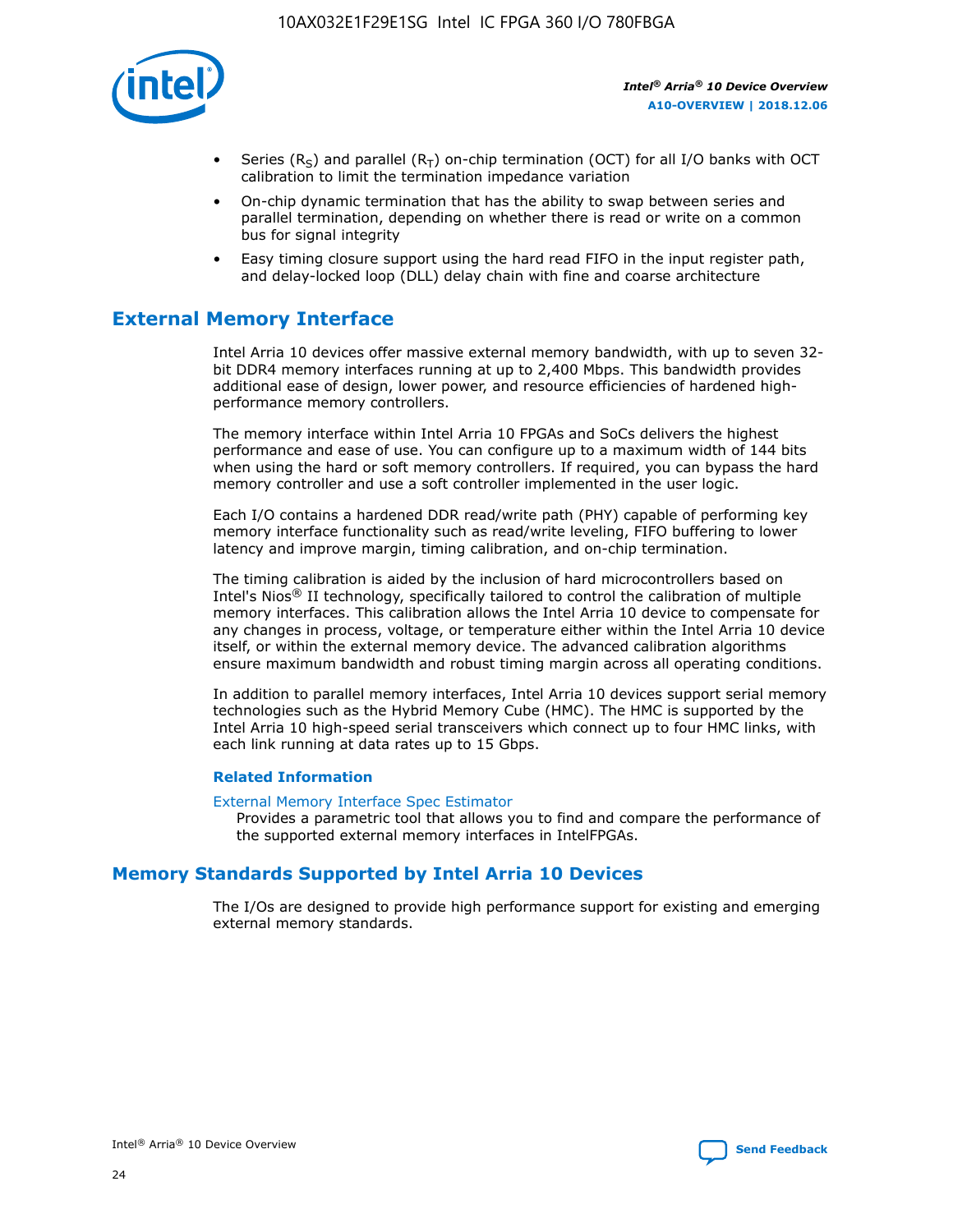

#### **Table 20. Memory Standards Supported by the Hard Memory Controller**

This table lists the overall capability of the hard memory controller. For specific details, refer to the External Memory Interface Spec Estimator and Intel Arria 10 Device Datasheet.

| <b>Memory Standard</b> | <b>Rate Support</b> | <b>Ping Pong PHY Support</b> | <b>Maximum Frequency</b><br>(MHz) |
|------------------------|---------------------|------------------------------|-----------------------------------|
| <b>DDR4 SDRAM</b>      | Quarter rate        | Yes                          | 1,067                             |
|                        |                     |                              | 1,200                             |
| DDR3 SDRAM             | Half rate           | Yes                          | 533                               |
|                        |                     |                              | 667                               |
|                        | Quarter rate        | Yes                          | 1,067                             |
|                        |                     |                              | 1,067                             |
| <b>DDR3L SDRAM</b>     | Half rate           | Yes                          | 533                               |
|                        |                     |                              | 667                               |
|                        | Quarter rate        | Yes                          | 933                               |
|                        |                     |                              | 933                               |
| LPDDR3 SDRAM           | Half rate           |                              | 533                               |
|                        | Quarter rate        |                              | 800                               |

#### **Table 21. Memory Standards Supported by the Soft Memory Controller**

| <b>Memory Standard</b>      | <b>Rate Support</b> | <b>Maximum Frequency</b><br>(MHz) |
|-----------------------------|---------------------|-----------------------------------|
| <b>RLDRAM 3 (11)</b>        | Quarter rate        | 1,200                             |
| ODR IV SRAM <sup>(11)</sup> | Quarter rate        | 1,067                             |
| <b>ODR II SRAM</b>          | Full rate           | 333                               |
|                             | Half rate           | 633                               |
| <b>ODR II+ SRAM</b>         | Full rate           | 333                               |
|                             | Half rate           | 633                               |
| <b>ODR II+ Xtreme SRAM</b>  | Full rate           | 333                               |
|                             | Half rate           | 633                               |

#### **Table 22. Memory Standards Supported by the HPS Hard Memory Controller**

The hard processor system (HPS) is available in Intel Arria 10 SoC devices only.

| <b>Memory Standard</b> | <b>Rate Support</b> | <b>Maximum Frequency</b><br>(MHz) |
|------------------------|---------------------|-----------------------------------|
| <b>DDR4 SDRAM</b>      | Half rate           | 1,200                             |
| <b>DDR3 SDRAM</b>      | Half rate           | 1,067                             |
| <b>DDR3L SDRAM</b>     | Half rate           | 933                               |

<sup>(11)</sup> Intel Arria 10 devices support this external memory interface using hard PHY with soft memory controller.

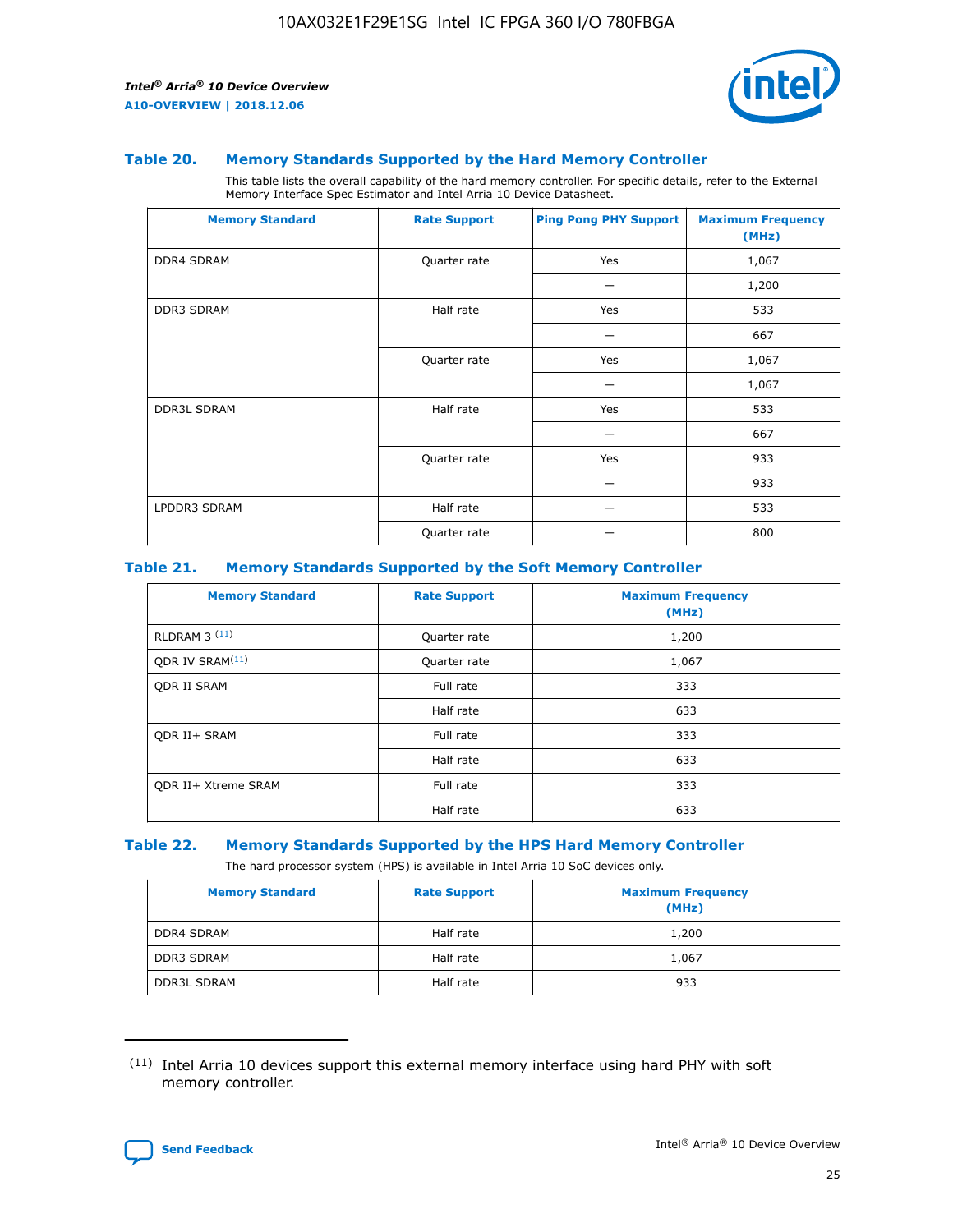

#### **Related Information**

#### [Intel Arria 10 Device Datasheet](https://www.intel.com/content/www/us/en/programmable/documentation/mcn1413182292568.html#mcn1413182153340)

Lists the memory interface performance according to memory interface standards, rank or chip select configurations, and Intel Arria 10 device speed grades.

# **PCIe Gen1, Gen2, and Gen3 Hard IP**

Intel Arria 10 devices contain PCIe hard IP that is designed for performance and ease-of-use:

- Includes all layers of the PCIe stack—transaction, data link and physical layers.
- Supports PCIe Gen3, Gen2, and Gen1 Endpoint and Root Port in x1, x2, x4, or x8 lane configuration.
- Operates independently from the core logic—optional configuration via protocol (CvP) allows the PCIe link to power up and complete link training in less than 100 ms while the Intel Arria 10 device completes loading the programming file for the rest of the FPGA.
- Provides added functionality that makes it easier to support emerging features such as Single Root I/O Virtualization (SR-IOV) and optional protocol extensions.
- Provides improved end-to-end datapath protection using ECC.
- Supports FPGA configuration via protocol (CvP) using PCIe at Gen3, Gen2, or Gen1 speed.

#### **Related Information**

PCS Features on page 30

# **Enhanced PCS Hard IP for Interlaken and 10 Gbps Ethernet**

# **Interlaken Support**

The Intel Arria 10 enhanced PCS hard IP provides integrated Interlaken PCS supporting rates up to 25.8 Gbps per lane.

The Interlaken PCS is based on the proven functionality of the PCS developed for Intel's previous generation FPGAs, which demonstrated interoperability with Interlaken ASSP vendors and third-party IP suppliers. The Interlaken PCS is present in every transceiver channel in Intel Arria 10 devices.

#### **Related Information**

PCS Features on page 30

# **10 Gbps Ethernet Support**

The Intel Arria 10 enhanced PCS hard IP supports 10GBASE-R PCS compliant with IEEE 802.3 10 Gbps Ethernet (10GbE). The integrated hard IP support for 10GbE and the 10 Gbps transceivers save external PHY cost, board space, and system power.

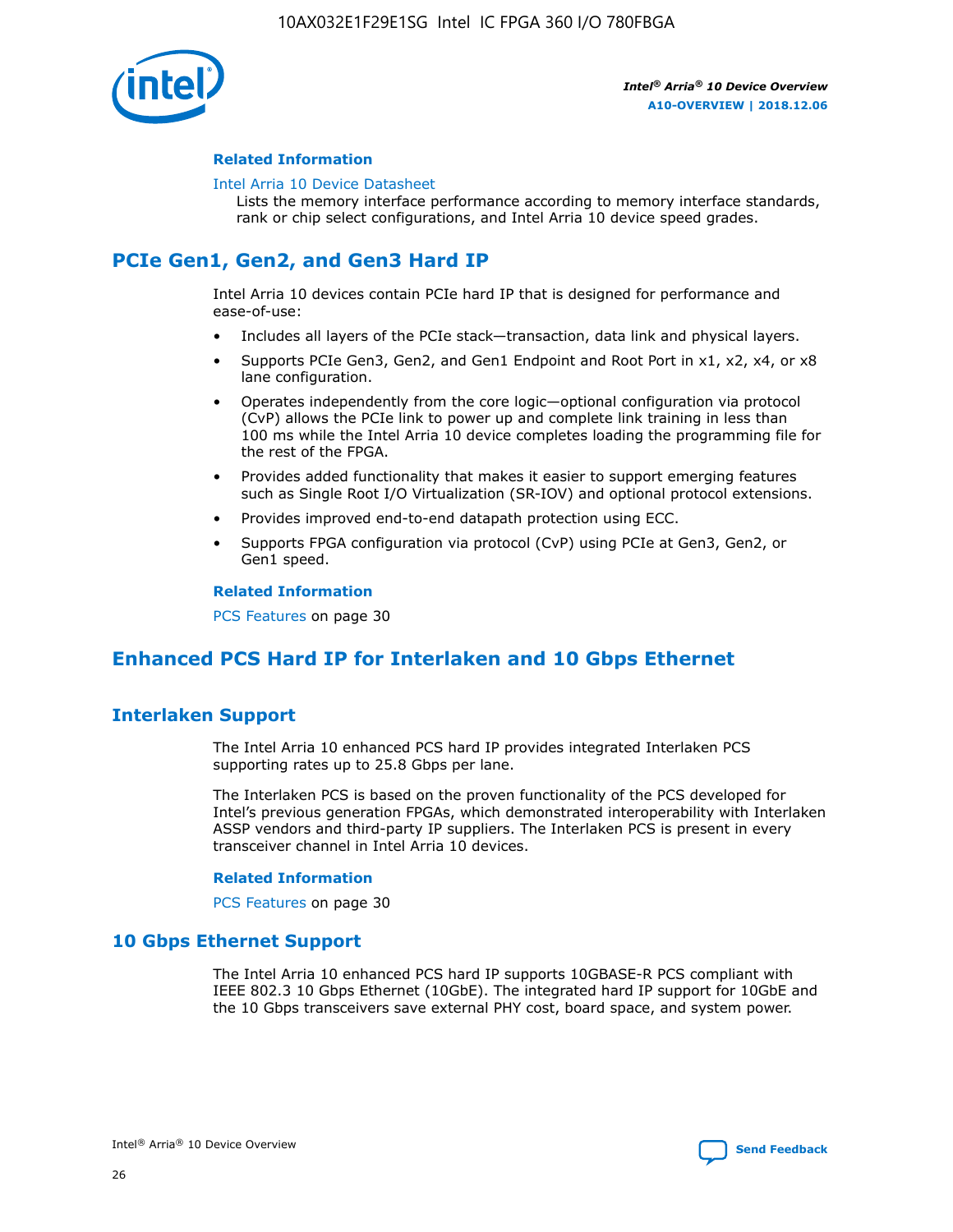

The scalable hard IP supports multiple independent 10GbE ports while using a single PLL for all the 10GBASE-R PCS instantiations, which saves on core logic resources and clock networks:

- Simplifies multiport 10GbE systems compared to XAUI interfaces that require an external XAUI-to-10G PHY.
- Incorporates Electronic Dispersion Compensation (EDC), which enables direct connection to standard 10 Gbps XFP and SFP+ pluggable optical modules.
- Supports backplane Ethernet applications and includes a hard 10GBASE-KR Forward Error Correction (FEC) circuit that you can use for 10 Gbps and 40 Gbps applications.

The 10 Gbps Ethernet PCS hard IP and 10GBASE-KR FEC are present in every transceiver channel.

#### **Related Information**

PCS Features on page 30

# **Low Power Serial Transceivers**

Intel Arria 10 FPGAs and SoCs include lowest power transceivers that deliver high bandwidth, throughput and low latency.

Intel Arria 10 devices deliver the industry's lowest power consumption per transceiver channel:

- 12.5 Gbps transceivers at as low as 242 mW
- 10 Gbps transceivers at as low as 168 mW
- 6 Gbps transceivers at as low as 117 mW

Intel Arria 10 transceivers support various data rates according to application:

- Chip-to-chip and chip-to-module applications—from 1 Gbps up to 25.8 Gbps
- Long reach and backplane applications—from 1 Gbps up to 12.5 with advanced adaptive equalization
- Critical power sensitive applications—from 1 Gbps up to 11.3 Gbps using lower power modes

The combination of 20 nm process technology and architectural advances provide the following benefits:

- Significant reduction in die area and power consumption
- Increase of up to two times in transceiver I/O density compared to previous generation devices while maintaining optimal signal integrity
- Up to 72 total transceiver channels—you can configure up to 6 of these channels to run as fast as 25.8 Gbps
- All channels feature continuous data rate support up to the maximum rated speed

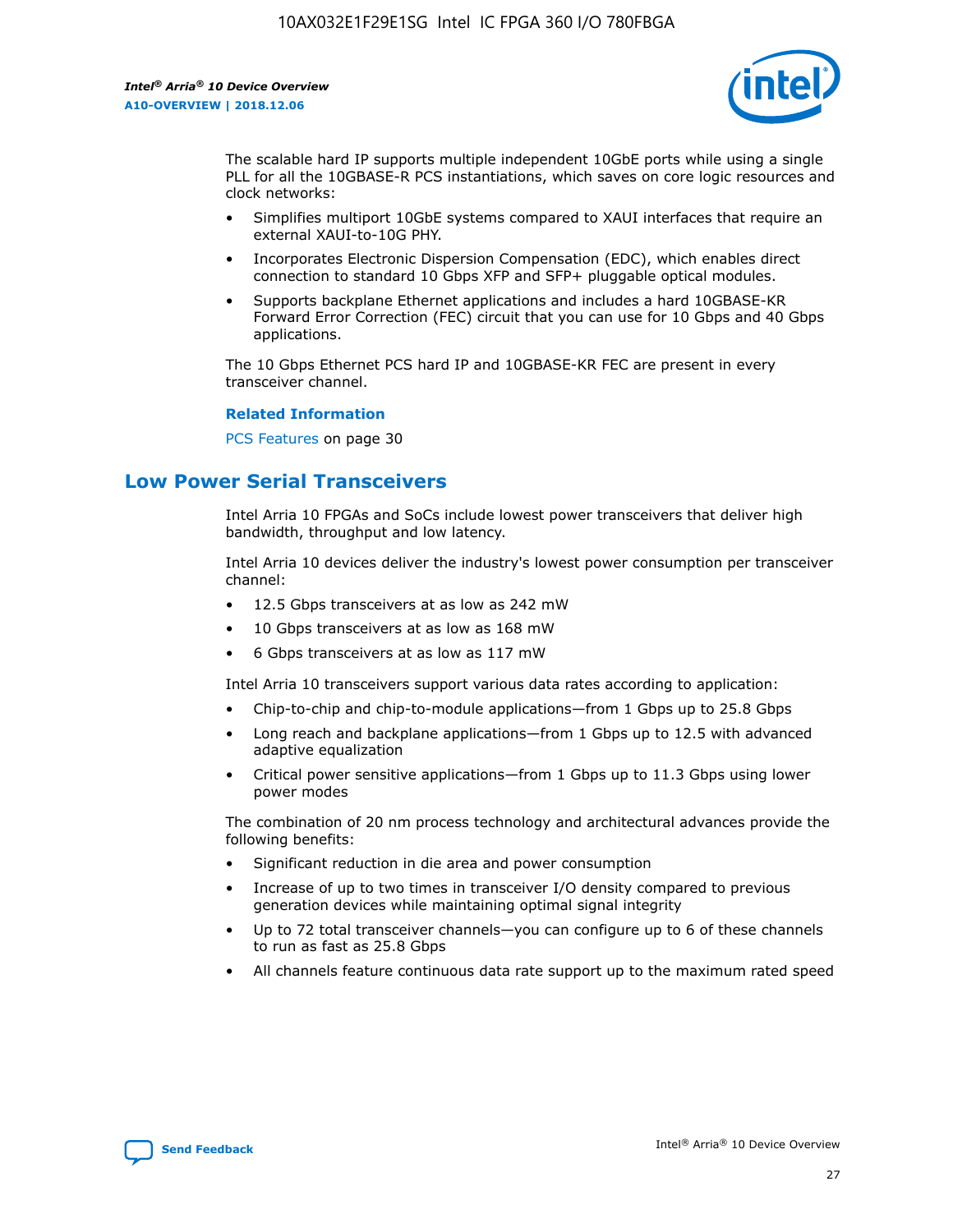

# Transceiver PMA TX/RX PCS ATX PLL Transceiver PMA TX/RX PCS fPLL Network Flexible Clock Distribution Network PCS Transceiver PMA TX/RX FPGA **Clock Distribution** Fabric PCS Transceiver PMA TX/RX ATX Flexible PLL PCS Transceiver PMA TX/RX ▲ fPLL Transceiver PMA TX/RX PCS 4

## **Figure 6. Intel Arria 10 Transceiver Block Architecture**

# **Transceiver Channels**

All transceiver channels feature a dedicated Physical Medium Attachment (PMA) and a hardened Physical Coding Sublayer (PCS).

- The PMA provides primary interfacing capabilities to physical channels.
- The PCS typically handles encoding/decoding, word alignment, and other preprocessing functions before transferring data to the FPGA core fabric.

A transceiver channel consists of a PMA and a PCS block. Most transceiver banks have 6 channels. There are some transceiver banks that contain only 3 channels.

A wide variety of bonded and non-bonded data rate configurations is possible using a highly configurable clock distribution network. Up to 80 independent transceiver data rates can be configured.

The following figures are graphical representations of top views of the silicon die, which correspond to reverse views for flip chip packages. Different Intel Arria 10 devices may have different floorplans than the ones shown in the figures.

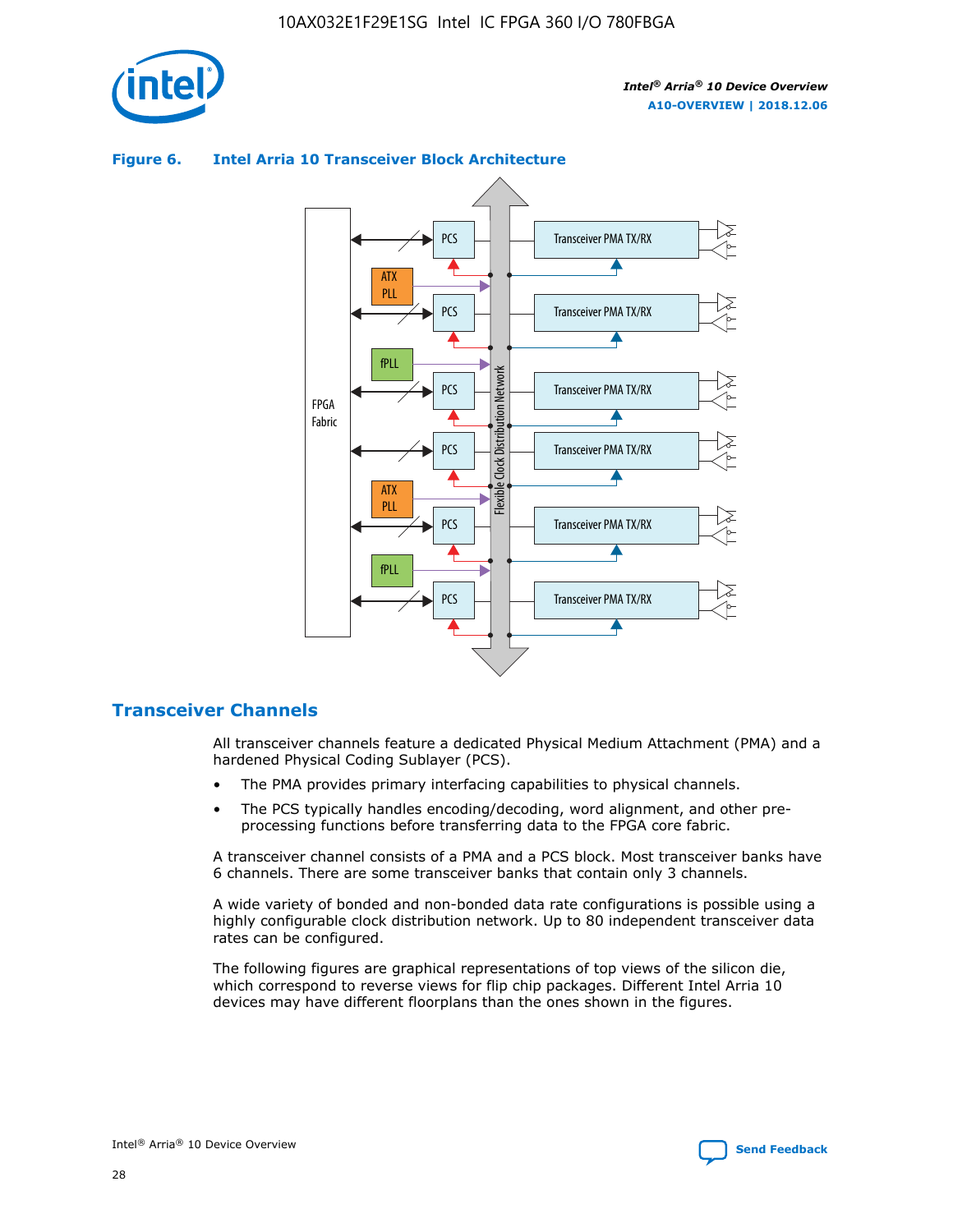

## **Figure 7. Device Chip Overview for Intel Arria 10 GX and GT Devices**



M20K Internal Memory Blocks Core Logic Fabric Transceiver Channels Hard IP Per Transceiver: Standard PCS and Enhanced PCS Hard IPs PCI Express Gen3 Hard IP Fractional PLLs M20K Internal Memory Blocks PCI Express Gen3 Hard IP Variable Precision DSP Blocks I/O PLLs Hard Memory Controllers, General-Purpose I/O Cells, LVDS Hard Processor Subsystem, Dual-Core ARM Cortex A9 M20K Internal Memory Blocks Variable Precision DSP Blocks M20K Internal Memory Blocks Core Logic Fabric I/O PLLs Hard Memory Controllers, General-Purpose I/O Cells, LVDS M20K Internal Memory Blocks Variable Precision DSP Blocks M20K Internal Memory Blocks Transceiver Channels Hard IP Per Transceiver: Standard PCS and Enhanced PCS Hard IPs PCI Express Gen3 Hard IP Fractional PLLs PCI Express Gen3 Hard IP Hard PCS Hard PCS Hard PCS Hard PCS Hard PCS Hard PCS Hard PCS Hard PCS Transceiver PMA Transceiver PMA Transceiver PMA Transceiver PMA Transceiver PMA Transceiver PMA Unused transceiver chann can be used as additional transceiver transmit PLLs Transceiver PMA Transceiver PMA Transceiver Clock Networks ATX (LC) **Transmit** PLL fPLL ATX (LC) Transmi PLL fPLL ATX (LC) **Transmit** PLL

# **PMA Features**

Intel Arria 10 transceivers provide exceptional signal integrity at data rates up to 25.8 Gbps. Clocking options include ultra-low jitter ATX PLLs (LC tank based), clock multiplier unit (CMU) PLLs, and fractional PLLs.

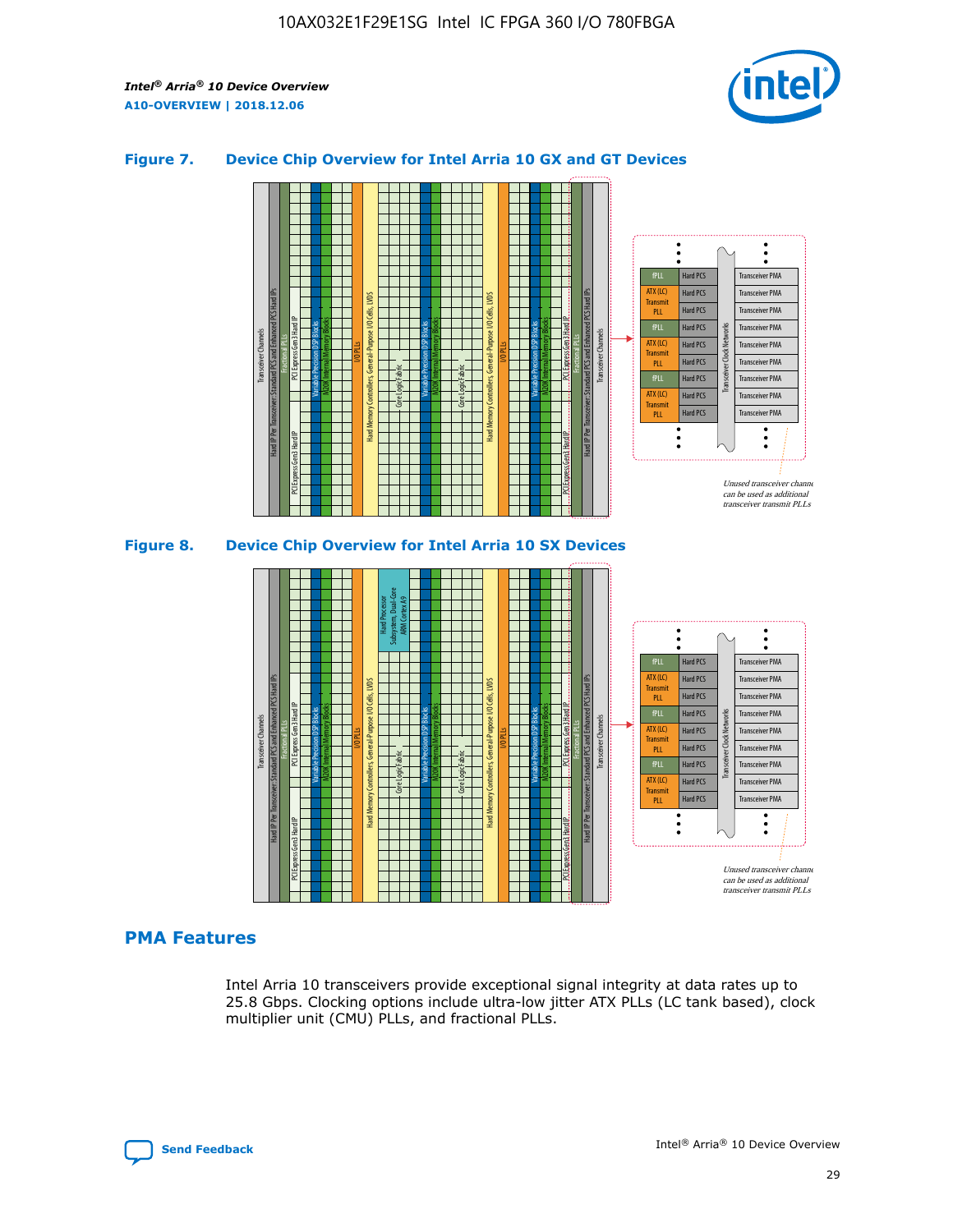

Each transceiver channel contains a channel PLL that can be used as the CMU PLL or clock data recovery (CDR) PLL. In CDR mode, the channel PLL recovers the receiver clock and data in the transceiver channel. Up to 80 independent data rates can be configured on a single Intel Arria 10 device.

## **Table 23. PMA Features of the Transceivers in Intel Arria 10 Devices**

| <b>Feature</b>                                             | <b>Capability</b>                                                                                                                                                                                                             |
|------------------------------------------------------------|-------------------------------------------------------------------------------------------------------------------------------------------------------------------------------------------------------------------------------|
| Chip-to-Chip Data Rates                                    | 1 Gbps to 17.4 Gbps (Intel Arria 10 GX devices)<br>1 Gbps to 25.8 Gbps (Intel Arria 10 GT devices)                                                                                                                            |
| <b>Backplane Support</b>                                   | Drive backplanes at data rates up to 12.5 Gbps                                                                                                                                                                                |
| <b>Optical Module Support</b>                              | SFP+/SFP, XFP, CXP, QSFP/QSFP28, CFP/CFP2/CFP4                                                                                                                                                                                |
| Cable Driving Support                                      | SFP+ Direct Attach, PCI Express over cable, eSATA                                                                                                                                                                             |
| Transmit Pre-Emphasis                                      | 4-tap transmit pre-emphasis and de-emphasis to compensate for system channel loss                                                                                                                                             |
| Continuous Time Linear<br>Equalizer (CTLE)                 | Dual mode, high-gain, and high-data rate, linear receive equalization to compensate for<br>system channel loss                                                                                                                |
| Decision Feedback Equalizer<br>(DFE)                       | 7-fixed and 4-floating tap DFE to equalize backplane channel loss in the presence of<br>crosstalk and noisy environments                                                                                                      |
| Variable Gain Amplifier                                    | Optimizes the signal amplitude prior to the CDR sampling and operates in fixed and<br>adaptive modes                                                                                                                          |
| Altera Digital Adaptive<br>Parametric Tuning (ADAPT)       | Fully digital adaptation engine to automatically adjust all link equalization parameters-<br>including CTLE, DFE, and variable gain amplifier blocks—that provide optimal link margin<br>without intervention from user logic |
| Precision Signal Integrity<br>Calibration Engine (PreSICE) | Hardened calibration controller to quickly calibrate all transceiver control parameters on<br>power-up, which provides the optimal signal integrity and jitter performance                                                    |
| Advanced Transmit (ATX)<br>PLL                             | Low jitter ATX (LC tank based) PLLs with continuous tuning range to cover a wide range of<br>standard and proprietary protocols                                                                                               |
| <b>Fractional PLLs</b>                                     | On-chip fractional frequency synthesizers to replace on-board crystal oscillators and reduce<br>system cost                                                                                                                   |
| Digitally Assisted Analog<br><b>CDR</b>                    | Superior jitter tolerance with fast lock time                                                                                                                                                                                 |
| <b>Dynamic Partial</b><br>Reconfiguration                  | Allows independent control of the Avalon memory-mapped interface of each transceiver<br>channel for the highest transceiver flexibility                                                                                       |
| Multiple PCS-PMA and PCS-<br>PLD interface widths          | 8-, 10-, 16-, 20-, 32-, 40-, or 64-bit interface widths for flexibility of deserialization width,<br>encoding, and reduced latency                                                                                            |

# **PCS Features**

This table summarizes the Intel Arria 10 transceiver PCS features. You can use the transceiver PCS to support a wide range of protocols ranging from 1 Gbps to 25.8 Gbps.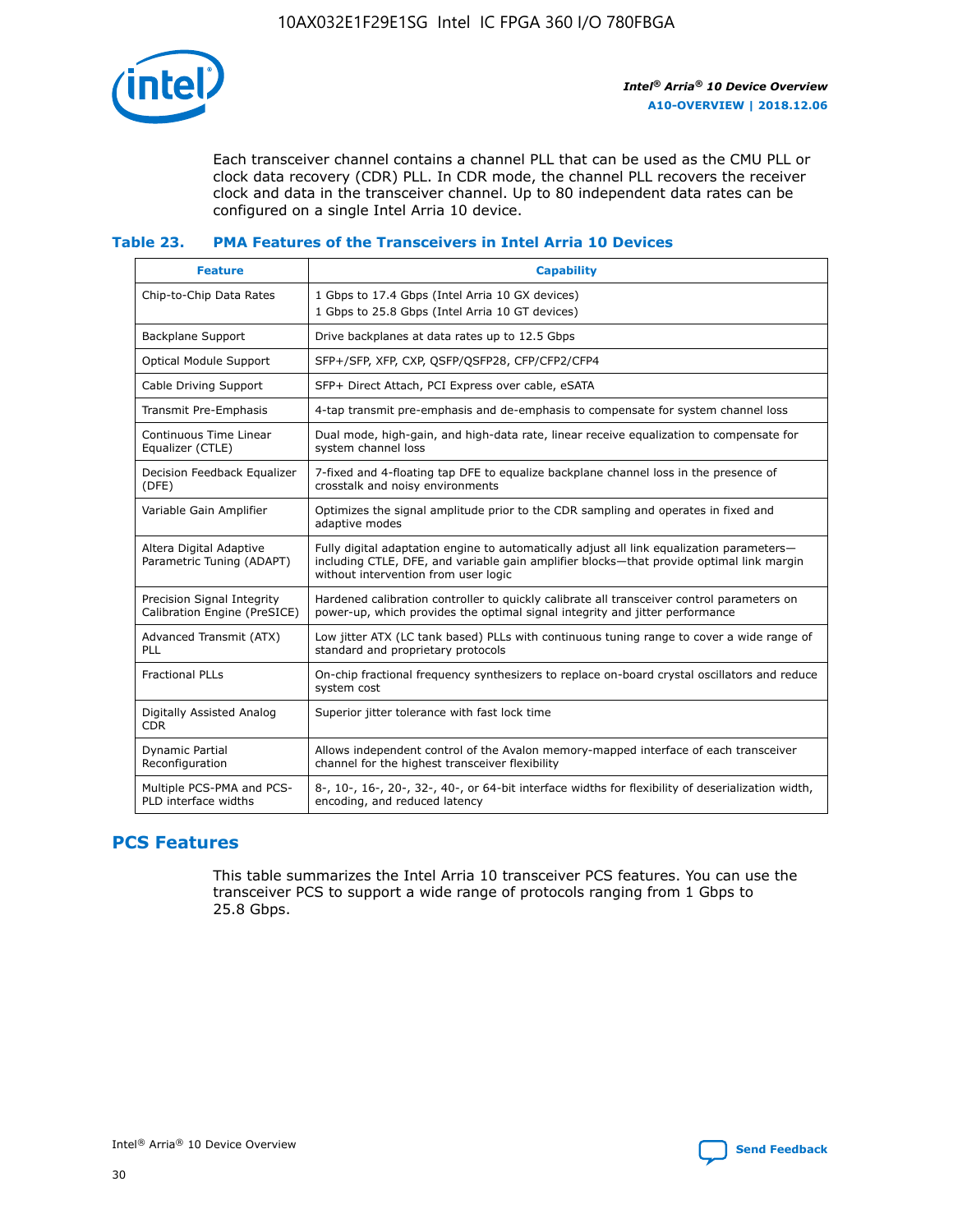

| <b>PCS</b>    | <b>Description</b>                                                                                                                                                                                                                                                                                                                                                                                             |
|---------------|----------------------------------------------------------------------------------------------------------------------------------------------------------------------------------------------------------------------------------------------------------------------------------------------------------------------------------------------------------------------------------------------------------------|
| Standard PCS  | Operates at a data rate up to 12 Gbps<br>Supports protocols such as PCI-Express, CPRI 4.2+, GigE, IEEE 1588 in Hard PCS<br>Implements other protocols using Basic/Custom (Standard PCS) transceiver<br>configuration rules.                                                                                                                                                                                    |
| Enhanced PCS  | Performs functions common to most serial data industry standards, such as word<br>alignment, encoding/decoding, and framing, before data is sent or received off-chip<br>through the PMA<br>• Handles data transfer to and from the FPGA fabric<br>Handles data transfer internally to and from the PMA<br>Provides frequency compensation<br>Performs channel bonding for multi-channel low skew applications |
| PCIe Gen3 PCS | Supports the seamless switching of Data and Clock between the Gen1, Gen2, and Gen3<br>data rates<br>Provides support for PIPE 3.0 features<br>Supports the PIPE interface with the Hard IP enabled, as well as with the Hard IP<br>bypassed                                                                                                                                                                    |

#### **Related Information**

- PCIe Gen1, Gen2, and Gen3 Hard IP on page 26
- Interlaken Support on page 26
- 10 Gbps Ethernet Support on page 26

# **PCS Protocol Support**

This table lists some of the protocols supported by the Intel Arria 10 transceiver PCS. For more information about the blocks in the transmitter and receiver data paths, refer to the related information.

| <b>Protocol</b>                                 | <b>Data Rate</b><br>(Gbps) | <b>Transceiver IP</b>       | <b>PCS Support</b>                      |
|-------------------------------------------------|----------------------------|-----------------------------|-----------------------------------------|
| PCIe Gen3 x1, x2, x4, x8                        | 8.0                        | Native PHY (PIPE)           | Standard PCS and PCIe<br>Gen3 PCS       |
| PCIe Gen2 x1, x2, x4, x8                        | 5.0                        | Native PHY (PIPE)           | <b>Standard PCS</b>                     |
| PCIe Gen1 x1, x2, x4, x8                        | 2.5                        | Native PHY (PIPE)           | Standard PCS                            |
| 1000BASE-X Gigabit Ethernet                     | 1.25                       | Native PHY                  | <b>Standard PCS</b>                     |
| 1000BASE-X Gigabit Ethernet with<br>IEEE 1588v2 | 1.25                       | Native PHY                  | Standard PCS                            |
| 10GBASE-R                                       | 10.3125                    | Native PHY                  | <b>Enhanced PCS</b>                     |
| 10GBASE-R with IEEE 1588v2                      | 10.3125                    | Native PHY                  | <b>Enhanced PCS</b>                     |
| 10GBASE-R with KR FEC                           | 10.3125                    | Native PHY                  | <b>Enhanced PCS</b>                     |
| 10GBASE-KR and 1000BASE-X                       | 10.3125                    | 1G/10GbE and 10GBASE-KR PHY | Standard PCS and<br><b>Enhanced PCS</b> |
| Interlaken (CEI-6G/11G)                         | 3.125 to 17.4              | Native PHY                  | <b>Enhanced PCS</b>                     |
| SFI-S/SFI-5.2                                   | 11.2                       | Native PHY                  | <b>Enhanced PCS</b>                     |
| $10G$ SDI                                       | 10.692                     | Native PHY                  | <b>Enhanced PCS</b>                     |
|                                                 |                            |                             | continued                               |

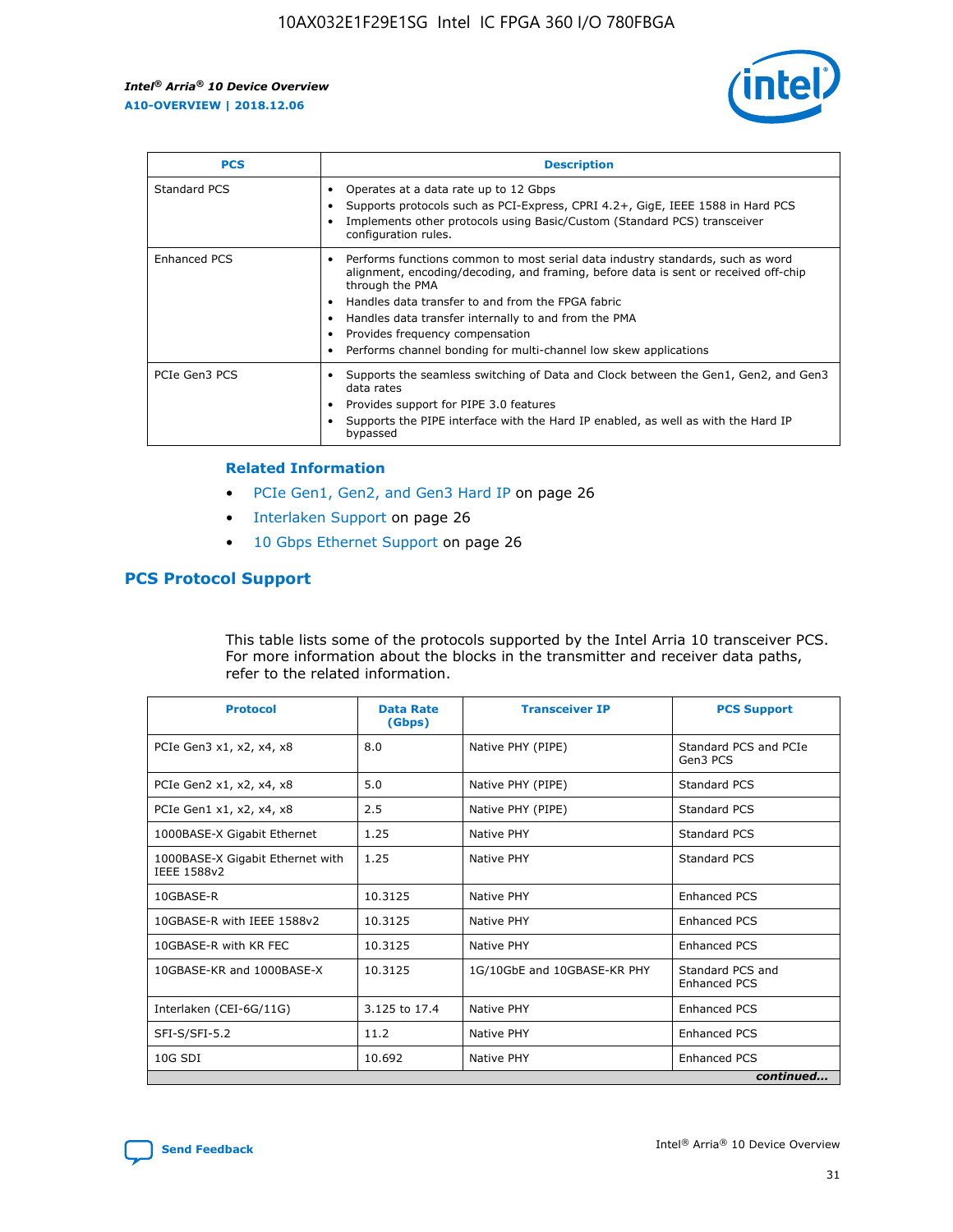

| <b>Protocol</b>      | <b>Data Rate</b><br>(Gbps) | <b>Transceiver IP</b> | <b>PCS Support</b> |
|----------------------|----------------------------|-----------------------|--------------------|
| CPRI 6.0 (64B/66B)   | 0.6144 to<br>10.1376       | Native PHY            | Enhanced PCS       |
| CPRI 4.2 (8B/10B)    | 0.6144 to<br>9.8304        | Native PHY            | Standard PCS       |
| OBSAI RP3 v4.2       | 0.6144 to 6.144            | Native PHY            | Standard PCS       |
| SD-SDI/HD-SDI/3G-SDI | $0.143(12)$ to<br>2.97     | Native PHY            | Standard PCS       |

# **Related Information**

#### [Intel Arria 10 Transceiver PHY User Guide](https://www.intel.com/content/www/us/en/programmable/documentation/nik1398707230472.html#nik1398707091164)

Provides more information about the supported transceiver protocols and PHY IP, the PMA architecture, and the standard, enhanced, and PCIe Gen3 PCS architecture.

# **SoC with Hard Processor System**

Each SoC device combines an FPGA fabric and a hard processor system (HPS) in a single device. This combination delivers the flexibility of programmable logic with the power and cost savings of hard IP in these ways:

- Reduces board space, system power, and bill of materials cost by eliminating a discrete embedded processor
- Allows you to differentiate the end product in both hardware and software, and to support virtually any interface standard
- Extends the product life and revenue through in-field hardware and software updates

 $(12)$  The 0.143 Gbps data rate is supported using oversampling of user logic that you must implement in the FPGA fabric.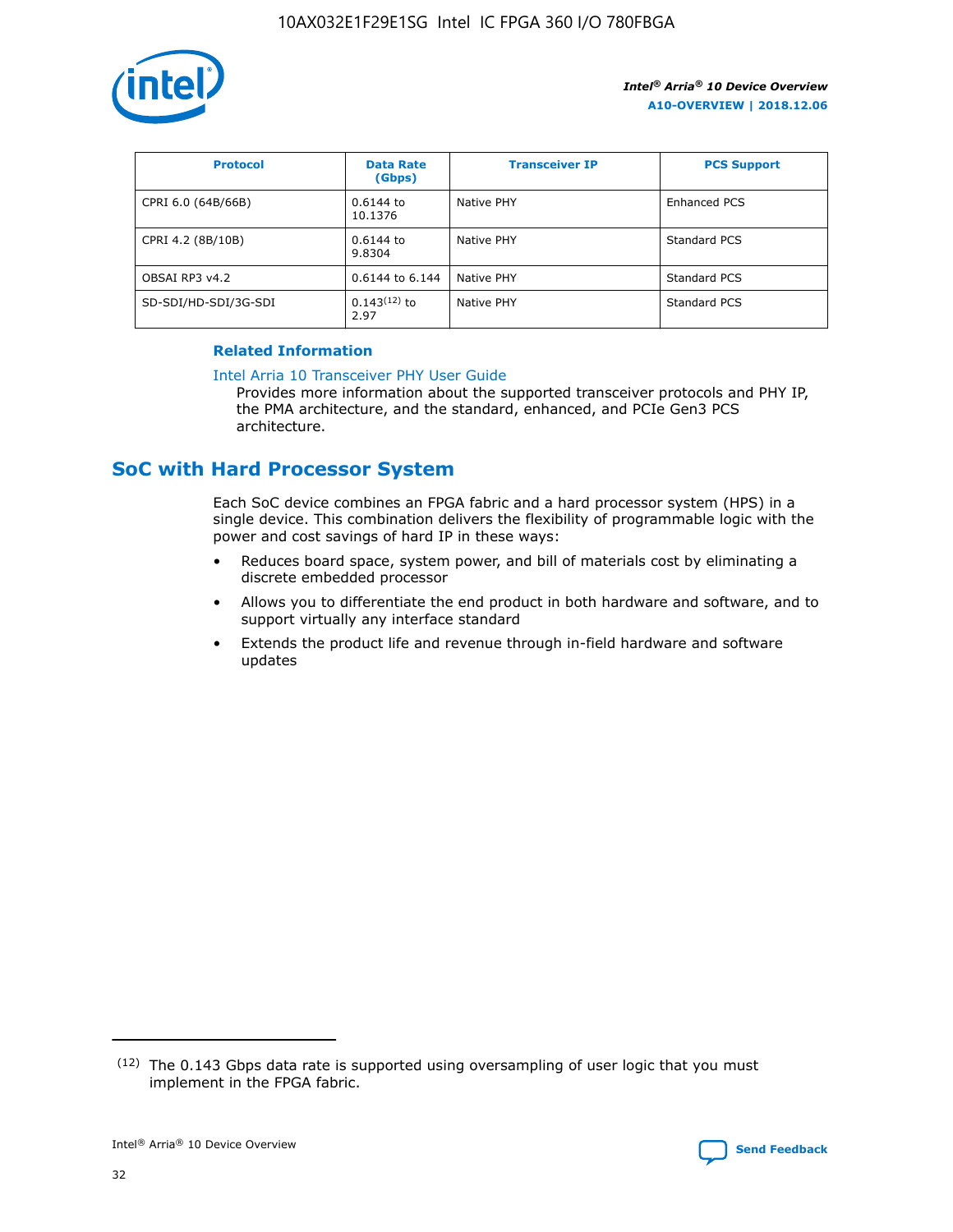

#### **Figure 9. HPS Block Diagram**

This figure shows a block diagram of the HPS with the dual ARM Cortex-A9 MPCore processor.



# **Key Advantages of 20-nm HPS**

The 20-nm HPS strikes a balance between enabling maximum software compatibility with 28-nm SoCs while still improving upon the 28-nm HPS architecture. These improvements address the requirements of the next generation target markets such as wireless and wireline communications, compute and storage equipment, broadcast and military in terms of performance, memory bandwidth, connectivity via backplane and security.

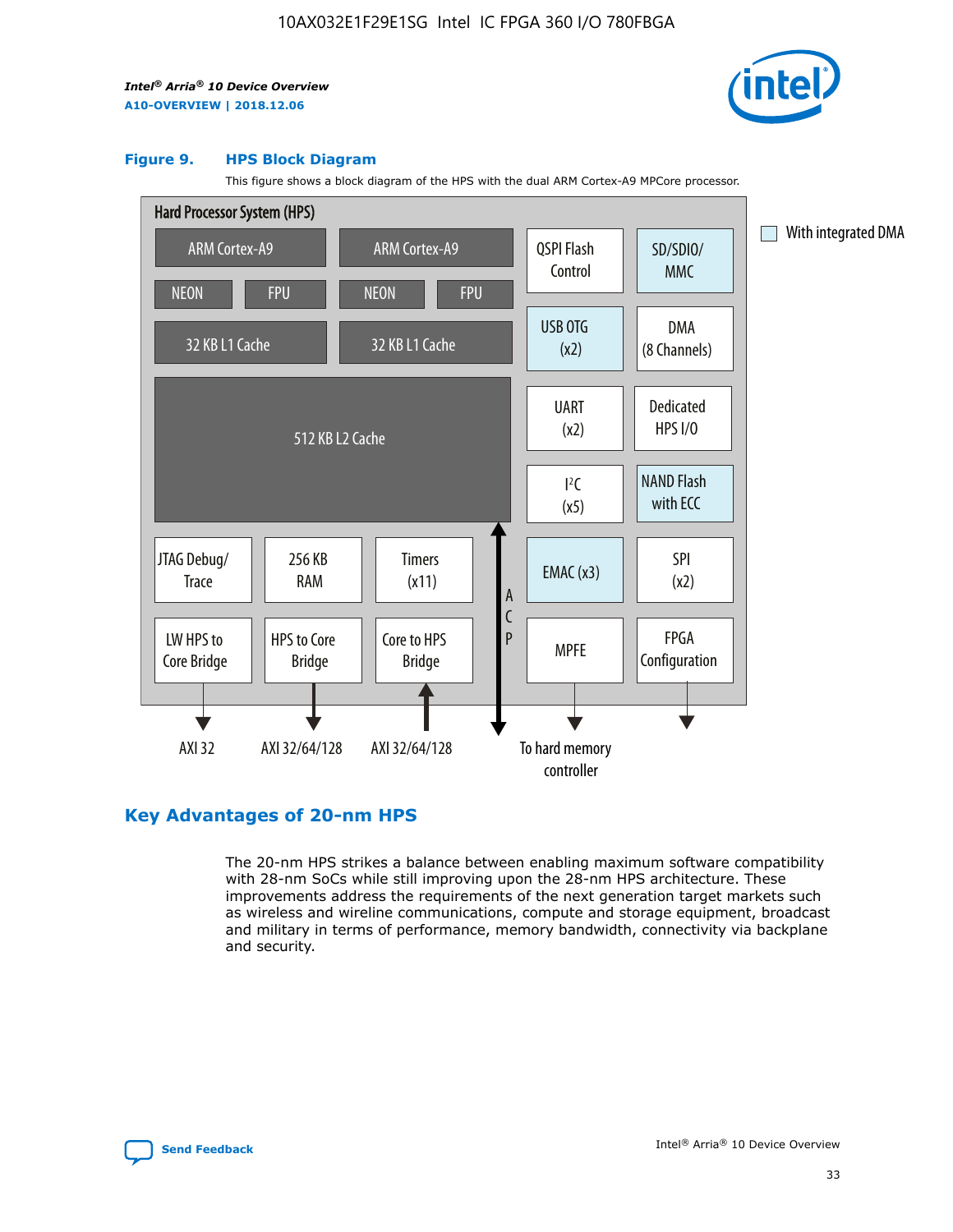

## **Table 24. Improvements in 20 nm HPS**

This table lists the key improvements of the 20 nm HPS compared to the 28 nm HPS.

| Advantages/<br><b>Improvements</b>                          | <b>Description</b>                                                                                                                                                                                                                                                                                                                                                                                                                                                                                                                                                                                                                                                                                                                                                                                                                   |
|-------------------------------------------------------------|--------------------------------------------------------------------------------------------------------------------------------------------------------------------------------------------------------------------------------------------------------------------------------------------------------------------------------------------------------------------------------------------------------------------------------------------------------------------------------------------------------------------------------------------------------------------------------------------------------------------------------------------------------------------------------------------------------------------------------------------------------------------------------------------------------------------------------------|
| Increased performance and<br>overdrive capability           | While the nominal processor frequency is 1.2 GHz, the 20 nm HPS offers an "overdrive"<br>feature which enables a higher processor operating frequency. This requires a higher supply<br>voltage value that is unique to the HPS and may require a separate requlator.                                                                                                                                                                                                                                                                                                                                                                                                                                                                                                                                                                |
| Increased processor memory<br>bandwidth and DDR4<br>support | Up to 64-bit DDR4 memory at 2,400 Mbps support is available for the processor. The hard<br>memory controller for the HPS comprises a multi-port front end that manages connections<br>to a single port memory controller. The multi-port front end allows logic core and the HPS<br>to share ports and thereby the available bandwidth of the memory controller.                                                                                                                                                                                                                                                                                                                                                                                                                                                                     |
| Flexible I/O sharing                                        | An advanced I/O pin muxing scheme allows improved sharing of I/O between the HPS and<br>the core logic. The following types of I/O are available for SoC:<br>17 dedicated I/Os-physically located inside the HPS block and are not accessible to<br>logic within the core. The 17 dedicated I/Os are used for HPS clock, resets, and<br>interfacing with boot devices, QSPI, and SD/MMC.<br>48 direct shared I/O-located closest to the HPS block and are ideal for high speed HPS<br>peripherals such as EMAC, USB, and others. There is one bank of 48 I/Os that supports<br>direct sharing where the 48 I/Os can be shared 12 I/Os at a time.<br>Standard (shared) I/O—all standard I/Os can be shared by the HPS peripherals and any<br>logic within the core. For designs where more than 48 I/Os are required to fully use all |
| <b>EMAC</b> core                                            | the peripherals in the HPS, these I/Os can be connected through the core logic.<br>Three EMAC cores are available in the HPS. The EMAC cores enable an application to                                                                                                                                                                                                                                                                                                                                                                                                                                                                                                                                                                                                                                                                |
|                                                             | support two redundant Ethernet connections; for example, backplane, or two EMAC cores<br>for managing IEEE 1588 time stamp information while allowing a third EMAC core for debug<br>and configuration. All three EMACs can potentially share the same time stamps, simplifying<br>the 1588 time stamping implementation. A new serial time stamp interface allows core<br>logic to access and read the time stamp values. The integrated EMAC controllers can be<br>connected to external Ethernet PHY through the provided MDIO or I <sup>2</sup> C interface.                                                                                                                                                                                                                                                                     |
| On-chip memory                                              | The on-chip memory is updated to 256 KB support and can support larger data sets and<br>real time algorithms.                                                                                                                                                                                                                                                                                                                                                                                                                                                                                                                                                                                                                                                                                                                        |
| <b>ECC</b> enhancements                                     | Improvements in L2 Cache ECC management allow identification of errors down to the<br>address level. ECC enhancements also enable improved error injection and status reporting<br>via the introduction of new memory mapped access to syndrome and data signals.                                                                                                                                                                                                                                                                                                                                                                                                                                                                                                                                                                    |
| HPS to FPGA Interconnect<br>Backbone                        | Although the HPS and the Logic Core can operate independently, they are tightly coupled<br>via a high-bandwidth system interconnect built from high-performance ARM AMBA AXI bus<br>bridges. IP bus masters in the FPGA fabric have access to HPS bus slaves via the FPGA-to-<br>HPS interconnect. Similarly, HPS bus masters have access to bus slaves in the core fabric<br>via the HPS-to-FPGA bridge. Both bridges are AMBA AXI-3 compliant and support<br>simultaneous read and write transactions. Up to three masters within the core fabric can<br>share the HPS SDRAM controller with the processor. Additionally, the processor can be used<br>to configure the core fabric under program control via a dedicated 32-bit configuration port.                                                                               |
| FPGA configuration and HPS<br>booting                       | The FPGA fabric and HPS in the SoCs are powered independently. You can reduce the clock<br>frequencies or gate the clocks to reduce dynamic power.<br>You can configure the FPGA fabric and boot the HPS independently, in any order, providing<br>you with more design flexibility.                                                                                                                                                                                                                                                                                                                                                                                                                                                                                                                                                 |
| Security                                                    | New security features have been introduced for anti-tamper management, secure boot,<br>encryption (AES), and authentication (SHA).                                                                                                                                                                                                                                                                                                                                                                                                                                                                                                                                                                                                                                                                                                   |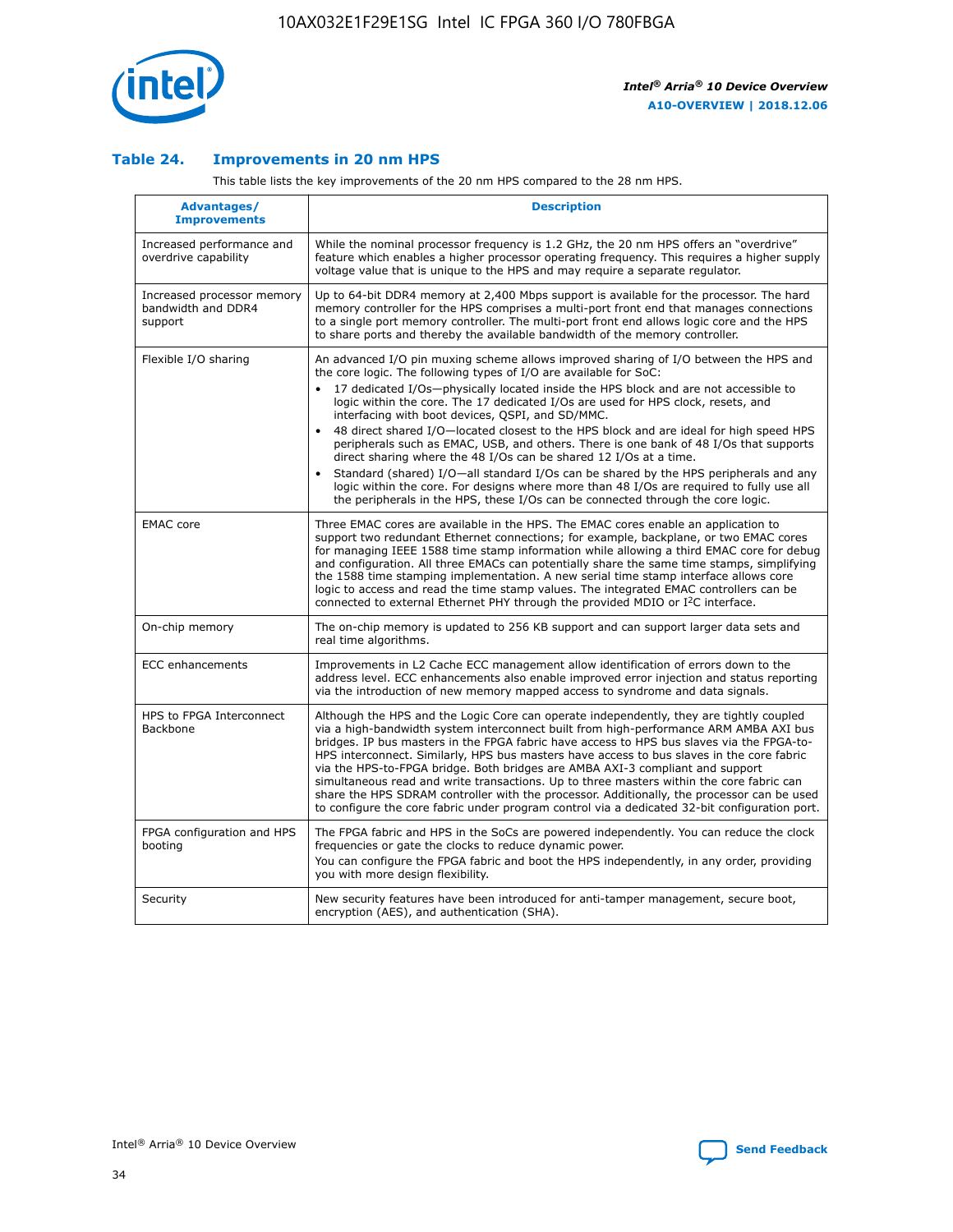

# **Features of the HPS**

The HPS has the following features:

- 1.2-GHz, dual-core ARM Cortex-A9 MPCore processor with up to 1.5-GHz via overdrive
	- ARMv7-A architecture that runs 32-bit ARM instructions, 16-bit and 32-bit Thumb instructions, and 8-bit Java byte codes in Jazelle style
	- Superscalar, variable length, out-of-order pipeline with dynamic branch prediction
	- Instruction Efficiency 2.5 MIPS/MHz, which provides total performance of 7500 MIPS at 1.5 GHz
- Each processor core includes:
	- 32 KB of L1 instruction cache, 32 KB of L1 data cache
	- Single- and double-precision floating-point unit and NEON media engine
	- CoreSight debug and trace technology
	- Snoop Control Unit (SCU) and Acceleration Coherency Port (ACP)
- 512 KB of shared L2 cache
- 256 KB of scratch RAM
- Hard memory controller with support for DDR3, DDR4 and optional error correction code (ECC) support
- Multiport Front End (MPFE) Scheduler interface to the hard memory controller
- 8-channel direct memory access (DMA) controller
- QSPI flash controller with SIO, DIO, QIO SPI Flash support
- NAND flash controller (ONFI 1.0 or later) with DMA and ECC support, updated to support 8 and 16-bit Flash devices and new command DMA to offload CPU for fast power down recovery
- Updated SD/SDIO/MMC controller to eMMC 4.5 with DMA with CE-ATA digital command support
- 3 10/100/1000 Ethernet media access control (MAC) with DMA
- 2 USB On-the-Go (OTG) controllers with DMA
- $\bullet$  5 I<sup>2</sup>C controllers (3 can be used by EMAC for MIO to external PHY)
- 2 UART 16550 Compatible controllers
- 4 serial peripheral interfaces (SPI) (2 Master, 2 Slaves)
- 62 programmable general-purpose I/Os, which includes 48 direct share I/Os that allows the HPS peripherals to connect directly to the FPGA I/Os
- 7 general-purpose timers
- 4 watchdog timers
- Anti-tamper, Secure Boot, Encryption (AES) and Authentication (SHA)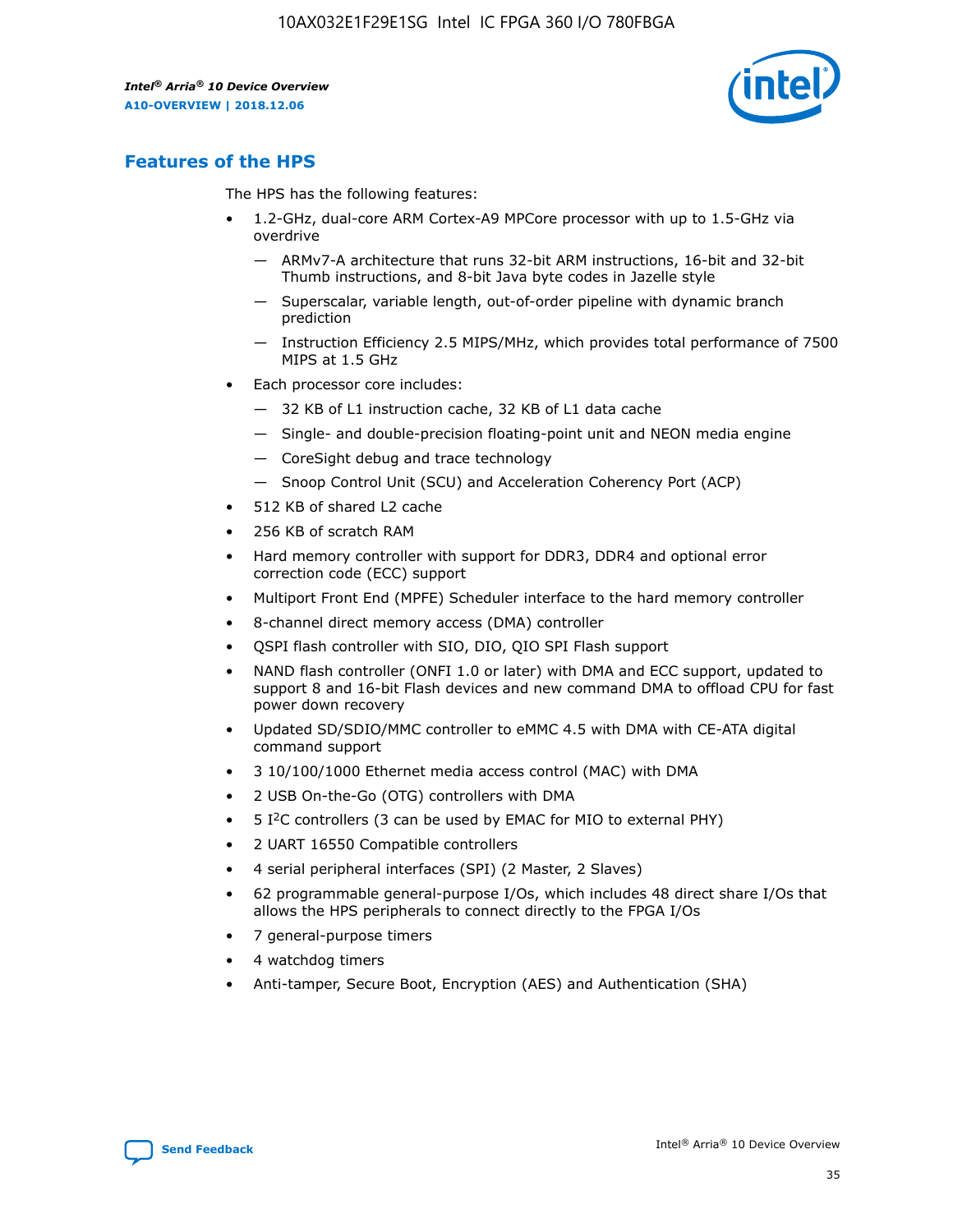

# **System Peripherals and Debug Access Port**

Each Ethernet MAC, USB OTG, NAND flash controller, and SD/MMC controller module has an integrated DMA controller. For modules without an integrated DMA controller, an additional DMA controller module provides up to eight channels of high-bandwidth data transfers. Peripherals that communicate off-chip are multiplexed with other peripherals at the HPS pin level. This allows you to choose which peripherals interface with other devices on your PCB.

The debug access port provides interfaces to industry standard JTAG debug probes and supports ARM CoreSight debug and core traces to facilitate software development.

#### **HPS–FPGA AXI Bridges**

The HPS–FPGA bridges, which support the Advanced Microcontroller Bus Architecture (AMBA) Advanced eXtensible Interface (AXI™) specifications, consist of the following bridges:

- FPGA-to-HPS AMBA AXI bridge—a high-performance bus supporting 32, 64, and 128 bit data widths that allows the FPGA fabric to issue transactions to slaves in the HPS.
- HPS-to-FPGA Avalon/AMBA AXI bridge—a high-performance bus supporting 32, 64, and 128 bit data widths that allows the HPS to issue transactions to slaves in the FPGA fabric.
- Lightweight HPS-to-FPGA AXI bridge—a lower latency 32 bit width bus that allows the HPS to issue transactions to soft peripherals in the FPGA fabric. This bridge is primarily used for control and status register (CSR) accesses to peripherals in the FPGA fabric.

The HPS–FPGA AXI bridges allow masters in the FPGA fabric to communicate with slaves in the HPS logic, and vice versa. For example, the HPS-to-FPGA AXI bridge allows you to share memories instantiated in the FPGA fabric with one or both microprocessors in the HPS, while the FPGA-to-HPS AXI bridge allows logic in the FPGA fabric to access the memory and peripherals in the HPS.

Each HPS–FPGA bridge also provides asynchronous clock crossing for data transferred between the FPGA fabric and the HPS.

#### **HPS SDRAM Controller Subsystem**

The HPS SDRAM controller subsystem contains a multiport SDRAM controller and DDR PHY that are shared between the FPGA fabric (through the FPGA-to-HPS SDRAM interface), the level 2 (L2) cache, and the level 3 (L3) system interconnect. The FPGA-to-HPS SDRAM interface supports AMBA AXI and Avalon® Memory-Mapped (Avalon-MM) interface standards, and provides up to six individual ports for access by masters implemented in the FPGA fabric.

The HPS SDRAM controller supports up to 3 masters (command ports), 3x 64-bit read data ports and 3x 64-bit write data ports.

To maximize memory performance, the SDRAM controller subsystem supports command and data reordering, deficit round-robin arbitration with aging, and high-priority bypass features.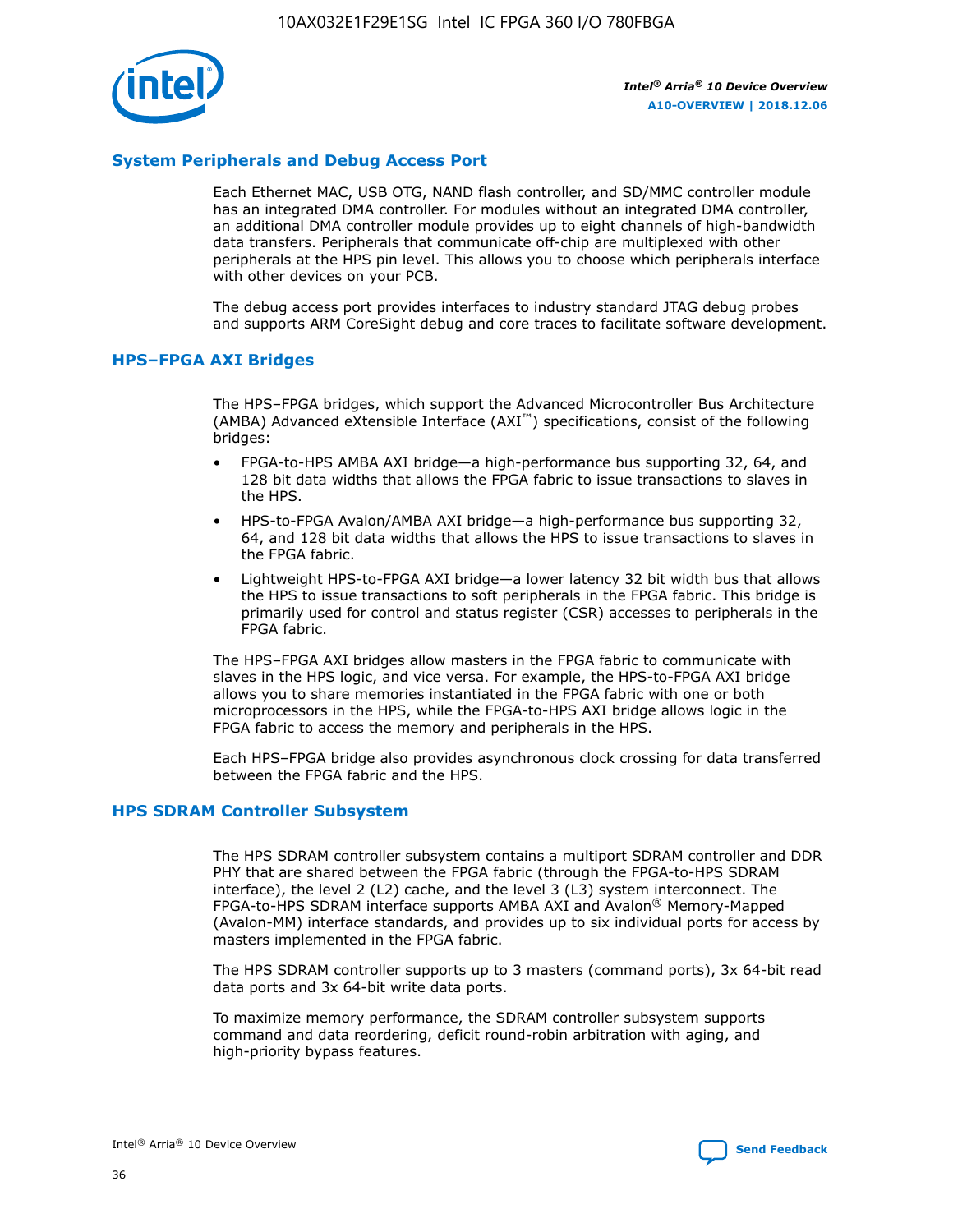

# **FPGA Configuration and HPS Booting**

The FPGA fabric and HPS in the SoC FPGA must be powered at the same time. You can reduce the clock frequencies or gate the clocks to reduce dynamic power.

Once powered, the FPGA fabric and HPS can be configured independently thus providing you with more design flexibility:

- You can boot the HPS independently. After the HPS is running, the HPS can fully or partially reconfigure the FPGA fabric at any time under software control. The HPS can also configure other FPGAs on the board through the FPGA configuration controller.
- Configure the FPGA fabric first, and then boot the HPS from memory accessible to the FPGA fabric.

## **Hardware and Software Development**

For hardware development, you can configure the HPS and connect your soft logic in the FPGA fabric to the HPS interfaces using the Platform Designer system integration tool in the Intel Quartus Prime software.

For software development, the ARM-based SoC FPGA devices inherit the rich software development ecosystem available for the ARM Cortex-A9 MPCore processor. The software development process for Intel SoC FPGAs follows the same steps as those for other SoC devices from other manufacturers. Support for Linux\*, VxWorks\*, and other operating systems are available for the SoC FPGAs. For more information on the operating systems support availability, contact the Intel FPGA sales team.

You can begin device-specific firmware and software development on the Intel SoC FPGA Virtual Target. The Virtual Target is a fast PC-based functional simulation of a target development system—a model of a complete development board. The Virtual Target enables the development of device-specific production software that can run unmodified on actual hardware.

# **Dynamic and Partial Reconfiguration**

The Intel Arria 10 devices support dynamic and partial reconfiguration. You can use dynamic and partial reconfiguration simultaneously to enable seamless reconfiguration of both the device core and transceivers.

# **Dynamic Reconfiguration**

You can reconfigure the PMA and PCS blocks while the device continues to operate. This feature allows you to change the data rates, protocol, and analog settings of a channel in a transceiver bank without affecting on-going data transfer in other transceiver banks. This feature is ideal for applications that require dynamic multiprotocol or multirate support.

# **Partial Reconfiguration**

Using partial reconfiguration, you can reconfigure some parts of the device while keeping the device in operation.

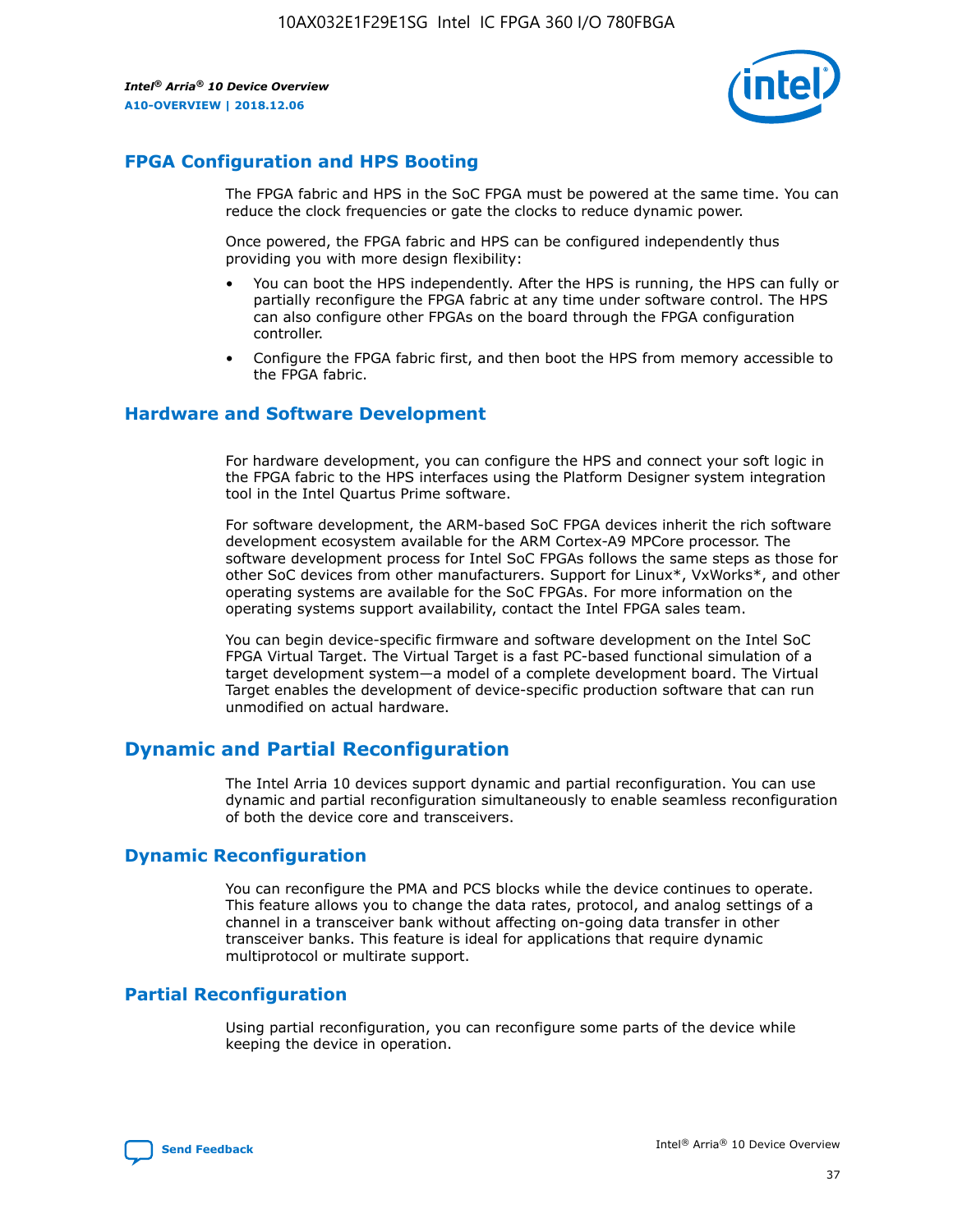

Instead of placing all device functions in the FPGA fabric, you can store some functions that do not run simultaneously in external memory and load them only when required. This capability increases the effective logic density of the device, and lowers cost and power consumption.

In the Intel solution, you do not have to worry about intricate device architecture to perform a partial reconfiguration. The partial reconfiguration capability is built into the Intel Quartus Prime design software, making such time-intensive task simple.

Intel Arria 10 devices support partial reconfiguration in the following configuration options:

- Using an internal host:
	- All supported configuration modes where the FPGA has access to external memory devices such as serial and parallel flash memory.
	- Configuration via Protocol [CvP (PCIe)]
- Using an external host—passive serial (PS), fast passive parallel (FPP) x8, FPP x16, and FPP x32 I/O interface.

# **Enhanced Configuration and Configuration via Protocol**

## **Table 25. Configuration Schemes and Features of Intel Arria 10 Devices**

Intel Arria 10 devices support 1.8 V programming voltage and several configuration schemes.

| <b>Scheme</b>                                                          | <b>Data</b><br><b>Width</b> | <b>Max Clock</b><br>Rate<br>(MHz) | <b>Max Data</b><br>Rate<br>(Mbps)<br>(13) | <b>Decompression</b> | <b>Design</b><br>Security <sup>(1</sup><br>4) | <b>Partial</b><br><b>Reconfiguration</b><br>(15) | <b>Remote</b><br><b>System</b><br><b>Update</b> |
|------------------------------------------------------------------------|-----------------------------|-----------------------------------|-------------------------------------------|----------------------|-----------------------------------------------|--------------------------------------------------|-------------------------------------------------|
| <b>JTAG</b>                                                            | 1 bit                       | 33                                | 33                                        |                      |                                               | Yes(16)                                          |                                                 |
| Active Serial (AS)<br>through the<br>EPCO-L<br>configuration<br>device | 1 bit,<br>4 bits            | 100                               | 400                                       | Yes                  | Yes                                           | $Y_{PS}(16)$                                     | Yes                                             |
| Passive serial (PS)<br>through CPLD or<br>external<br>microcontroller  | 1 bit                       | 100                               | 100                                       | Yes                  | Yes                                           | Yes(16)                                          | Parallel<br>Flash<br>Loader<br>(PFL) IP<br>core |
|                                                                        |                             |                                   |                                           |                      |                                               |                                                  | continued                                       |

<sup>(13)</sup> Enabling either compression or design security features affects the maximum data rate. Refer to the Intel Arria 10 Device Datasheet for more information.

<sup>(14)</sup> Encryption and compression cannot be used simultaneously.

 $<sup>(15)</sup>$  Partial reconfiguration is an advanced feature of the device family. If you are interested in</sup> using partial reconfiguration, contact Intel for support.

 $(16)$  Partial configuration can be performed only when it is configured as internal host.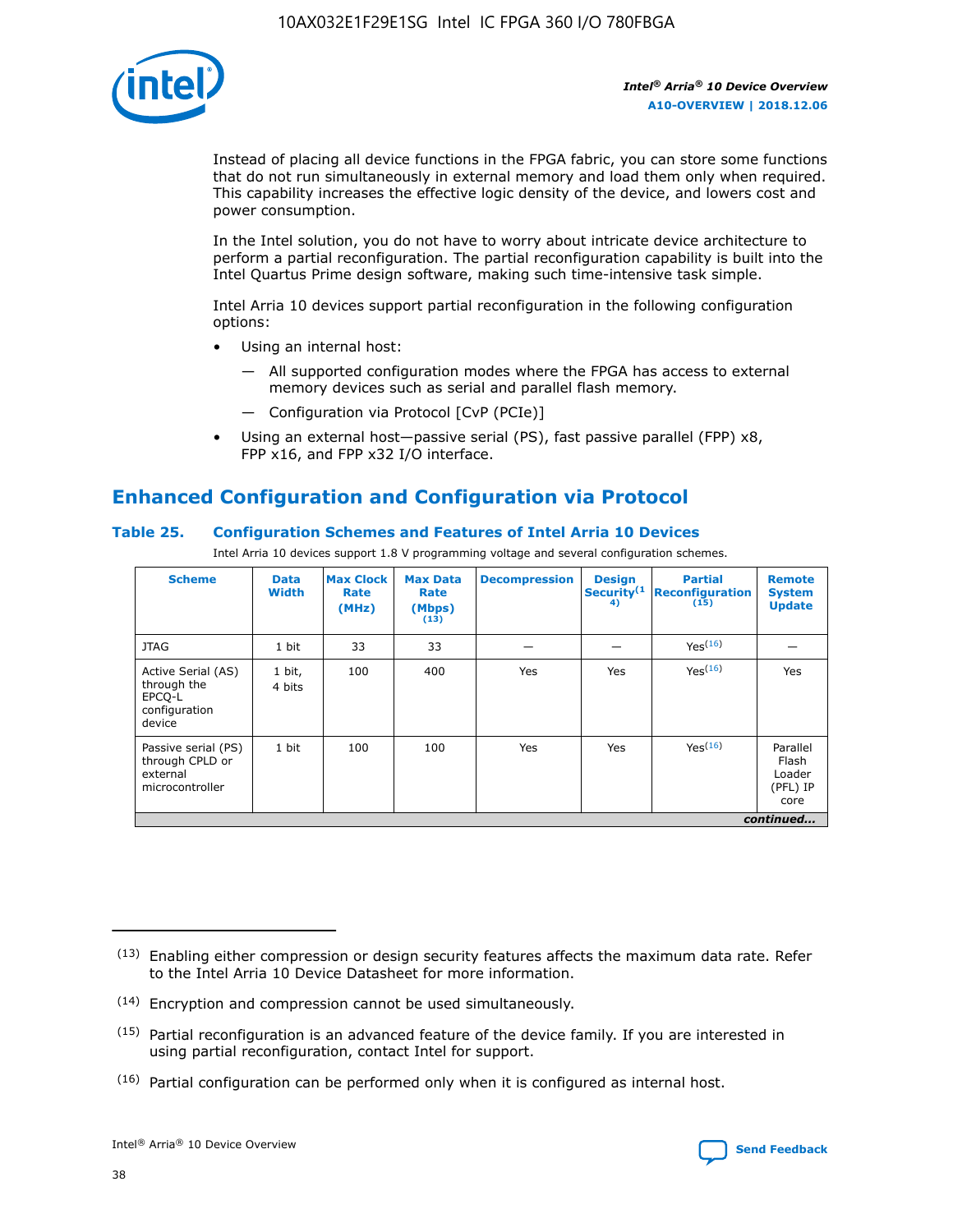

| <b>Scheme</b>                                   | <b>Data</b><br><b>Width</b> | <b>Max Clock</b><br>Rate<br>(MHz) | <b>Max Data</b><br>Rate<br>(Mbps)<br>(13) | <b>Decompression</b> | <b>Design</b><br>Security <sup>(1</sup><br>4) | <b>Partial</b><br><b>Reconfiguration</b><br>(15) | <b>Remote</b><br><b>System</b><br><b>Update</b> |
|-------------------------------------------------|-----------------------------|-----------------------------------|-------------------------------------------|----------------------|-----------------------------------------------|--------------------------------------------------|-------------------------------------------------|
| Fast passive                                    | 8 bits                      | 100                               | 3200                                      | Yes                  | Yes                                           | Yes <sup>(17)</sup>                              | PFL IP                                          |
| parallel (FPP)<br>through CPLD or               | 16 bits                     |                                   |                                           | Yes                  | Yes                                           |                                                  | core                                            |
| external<br>microcontroller                     | 32 bits                     |                                   |                                           | Yes                  | Yes                                           |                                                  |                                                 |
| Configuration via                               | 16 bits                     | 100                               | 3200                                      | Yes                  | Yes                                           | Yes <sup>(17)</sup>                              |                                                 |
| <b>HPS</b>                                      | 32 bits                     |                                   |                                           | Yes                  | Yes                                           |                                                  |                                                 |
| Configuration via<br>Protocol [CvP<br>$(PCIe*)$ | x1, x2,<br>x4, x8<br>lanes  |                                   | 8000                                      | Yes                  | Yes                                           | Yes(16)                                          |                                                 |

You can configure Intel Arria 10 devices through PCIe using Configuration via Protocol (CvP). The Intel Arria 10 CvP implementation conforms to the PCIe 100 ms power-up-to-active time requirement.

#### **Related Information**

[Configuration via Protocol \(CvP\) Implementation in Intel FPGAs User Guide](https://www.intel.com/content/www/us/en/programmable/documentation/dsu1441819344145.html#dsu1442269728522) Provides more information about the CvP configuration scheme.

# **SEU Error Detection and Correction**

Intel Arria 10 devices offer robust and easy-to-use single-event upset (SEU) error detection and correction circuitry.

The detection and correction circuitry includes protection for Configuration RAM (CRAM) programming bits and user memories. The CRAM is protected by a continuously running CRC error detection circuit with integrated ECC that automatically corrects one or two errors and detects higher order multi-bit errors. When more than two errors occur, correction is available through reloading of the core programming file, providing a complete design refresh while the FPGA continues to operate.

The physical layout of the Intel Arria 10 CRAM array is optimized to make the majority of multi-bit upsets appear as independent single-bit or double-bit errors which are automatically corrected by the integrated CRAM ECC circuitry. In addition to the CRAM protection, the M20K memory blocks also include integrated ECC circuitry and are layout-optimized for error detection and correction. The MLAB does not have ECC.

(14) Encryption and compression cannot be used simultaneously.

<sup>(17)</sup> Supported at a maximum clock rate of 100 MHz.



 $(13)$  Enabling either compression or design security features affects the maximum data rate. Refer to the Intel Arria 10 Device Datasheet for more information.

 $(15)$  Partial reconfiguration is an advanced feature of the device family. If you are interested in using partial reconfiguration, contact Intel for support.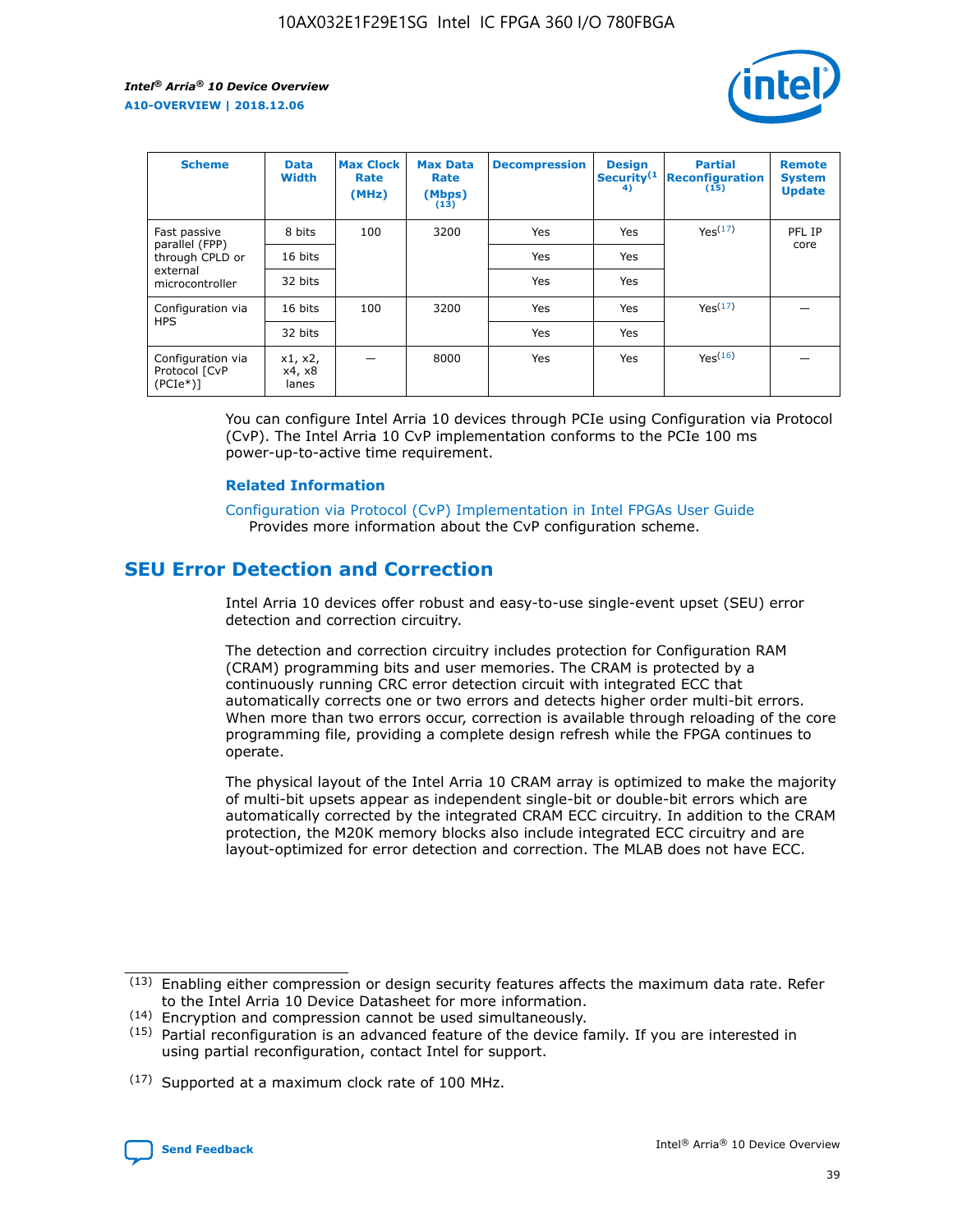

# **Power Management**

Intel Arria 10 devices leverage the advanced 20 nm process technology, a low 0.9 V core power supply, an enhanced core architecture, and several optional power reduction techniques to reduce total power consumption by as much as 40% compared to Arria V devices and as much as 60% compared to Stratix V devices.

The optional power reduction techniques in Intel Arria 10 devices include:

- **SmartVID**—a code is programmed into each device during manufacturing that allows a smart regulator to operate the device at lower core  $V_{CC}$  while maintaining performance
- **Programmable Power Technology**—non-critical timing paths are identified by the Intel Quartus Prime software and the logic in these paths is biased for low power instead of high performance
- **Low Static Power Options**—devices are available with either standard static power or low static power while maintaining performance

Furthermore, Intel Arria 10 devices feature Intel's industry-leading low power transceivers and include a number of hard IP blocks that not only reduce logic resources but also deliver substantial power savings compared to soft implementations. In general, hard IP blocks consume up to 90% less power than the equivalent soft logic implementations.

# **Incremental Compilation**

The Intel Quartus Prime software incremental compilation feature reduces compilation time and helps preserve performance to ease timing closure. The incremental compilation feature enables the partial reconfiguration flow for Intel Arria 10 devices.

Incremental compilation supports top-down, bottom-up, and team-based design flows. This feature facilitates modular, hierarchical, and team-based design flows where different designers compile their respective design sections in parallel. Furthermore, different designers or IP providers can develop and optimize different blocks of the design independently. These blocks can then be imported into the top level project.

# **Document Revision History for Intel Arria 10 Device Overview**

| <b>Document</b><br><b>Version</b> | <b>Changes</b>                                                                                                                                                                                                                                                              |
|-----------------------------------|-----------------------------------------------------------------------------------------------------------------------------------------------------------------------------------------------------------------------------------------------------------------------------|
| 2018.12.06                        | Added links to Intel Arria 10 device errata documents.<br>Removed automotive temperature option from the Intel Arria 10 GX devices.<br>Removed -3 fabric speed grade from the Intel Arria 10 GT devices.<br>Updated power options for the Intel Arria 10 GX and GT devices. |
| 2018.04.09                        | Updated the lowest $V_{CC}$ from 0.83 V to 0.82 V in the topic listing a summary of the device features.                                                                                                                                                                    |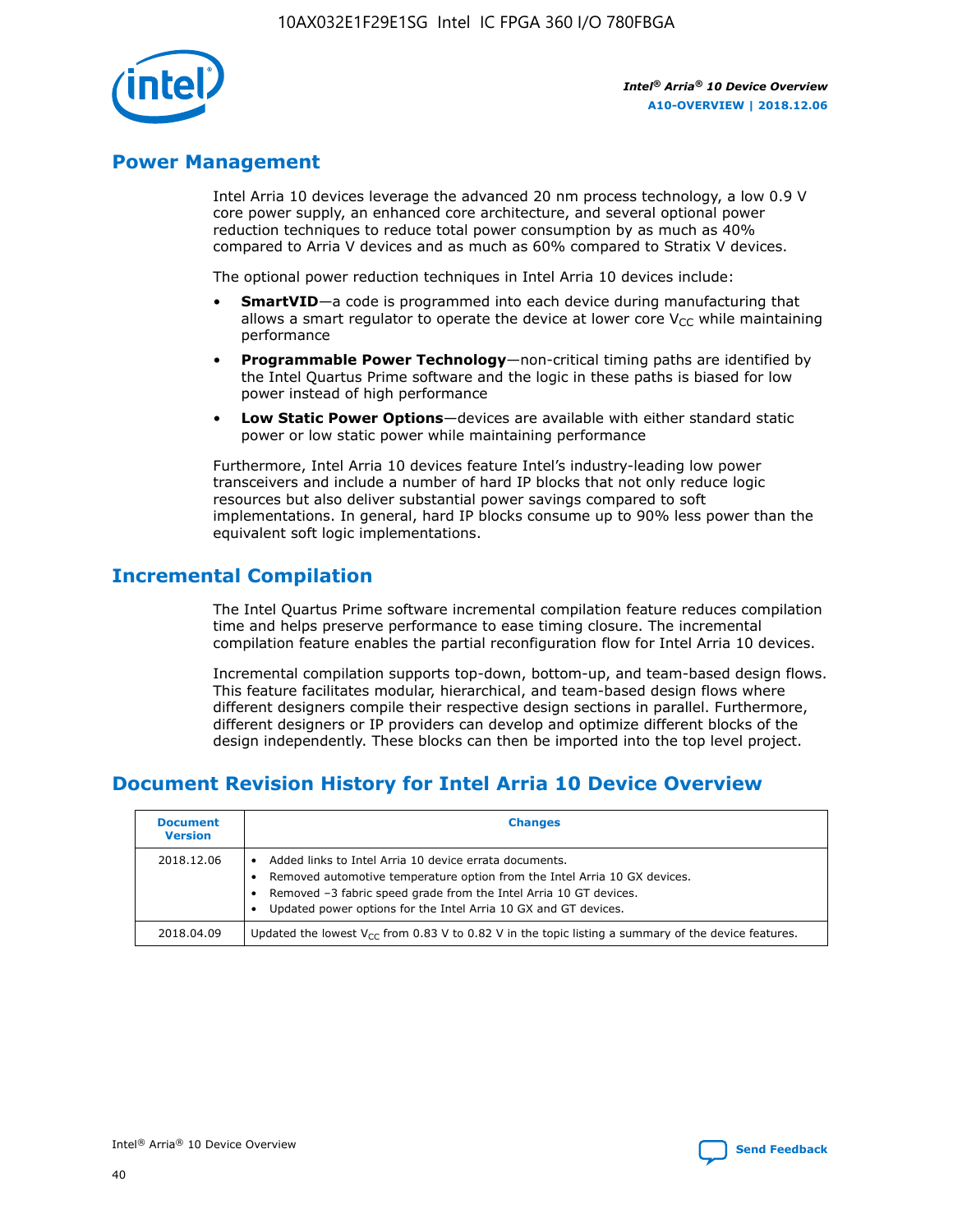F

 $\mathsf{r}$ 



| January 2018<br>Updated the maximum data rate for HPS (Intel Arria 10 SX devices<br>2018.01.17<br>external memory interface DDR3 controller from 2,166 Mbps to 2,133<br>Mbps.<br>$\bullet$<br>+ SRAM to 633 MHz in Memory Standards Supported by the Soft<br>Memory Controller table.<br>Updated transceiver backplane capability to 12.5 Gbps.<br>$\bullet$<br>Removed transceiver speed grade 5 in Sample Ordering Core and<br>Available Options for Intel Arria 10 GX Devices figure.<br>Available Options for Intel Arria 10 GT Devices figure.<br>Updated short reach transceiver rate for Intel Arria 10 GT devices to<br>$\bullet$<br>25.8 Gbps.<br>Removed On-Die Instrumentation - EyeQ and Jitter Margin Tool<br>table.<br>2017.09.20<br>September 2017<br>1,333 MHz/2,666 Mbps to 1,200 MHz/2,400 Mbps.<br>July 2017<br>2017.07.13<br>Corrected the automotive temperature range in the figure showing the<br>available options for the Intel Arria 10 GX devices from "-40°C to 100°C"<br>to "-40°C to 125°C".<br>July 2017<br>2017.07.06<br>Added automotive temperature option to Intel Arria 10 GX device family.<br>2017.05.08<br>Corrected protocol names with "1588" to "IEEE 1588v2".<br>May 2017<br>$\bullet$<br>Updated the vertical migration table to remove vertical migration<br>$\bullet$<br>between Intel Arria 10 GX and Intel Arria 10 SX device variants.<br>Removed all "Preliminary" marks.<br>2017.03.15<br>March 2017<br>Removed the topic about migration from Intel Arria 10 to Intel Stratix<br>10 devices.<br>Rebranded as Intel.<br>$\bullet$<br>October 2016<br>2016.10.31<br>Removed package F36 from Intel Arria 10 GX devices.<br>$\bullet$<br>Updated Intel Arria 10 GT sample ordering code and maximum GX<br>$\bullet$<br>transceiver count. Intel Arria 10 GT devices are available only in the<br>SF45 package option with a maximum of 72 transceivers.<br>May 2016<br>2016.05.02<br>Updated the FPGA Configuration and HPS Booting topic.<br>Remove $V_{CC}$ PowerManager from the Summary of Features, Power<br>Management and Arria 10 Device Variants and packages topics. This<br>feature is no longer supported in Arria 10 devices.<br>Removed LPDDR3 from the Memory Standards Supported by the HPS<br>Hard Memory Controller table in the Memory Standards Supported by<br>Intel Arria 10 Devices topic. This standard is only supported by the<br>FPGA.<br>Removed transceiver speed grade 5 from the Device Variants and<br>Packages topic for Arria 10 GX and SX devices.<br>Changed the maximum Arria 10 GT datarate to 25.8 Gbps and the<br>February 2016<br>2016.02.11<br>minimum datarate to 1 Gbps globally.<br>Revised the state for Core clock networks in the Summary of Features<br>$\bullet$<br>topic.<br>• Changed the transceiver parameters in the "Summary of Features for<br>Arria 10 Devices" table.<br>for Arria 10 GT Devices" table.<br>• Changed the package availability for GT devices in the "Package Plan<br>for Arria 10 GT Devices" table.<br>Changed the package configurations for GT devices in the "Migration"<br>Capability Across Arria 10 Product Lines" figure. | <b>Date</b> | <b>Version</b> | <b>Changes</b>                                                                                                                                                                                                                                                                               |
|----------------------------------------------------------------------------------------------------------------------------------------------------------------------------------------------------------------------------------------------------------------------------------------------------------------------------------------------------------------------------------------------------------------------------------------------------------------------------------------------------------------------------------------------------------------------------------------------------------------------------------------------------------------------------------------------------------------------------------------------------------------------------------------------------------------------------------------------------------------------------------------------------------------------------------------------------------------------------------------------------------------------------------------------------------------------------------------------------------------------------------------------------------------------------------------------------------------------------------------------------------------------------------------------------------------------------------------------------------------------------------------------------------------------------------------------------------------------------------------------------------------------------------------------------------------------------------------------------------------------------------------------------------------------------------------------------------------------------------------------------------------------------------------------------------------------------------------------------------------------------------------------------------------------------------------------------------------------------------------------------------------------------------------------------------------------------------------------------------------------------------------------------------------------------------------------------------------------------------------------------------------------------------------------------------------------------------------------------------------------------------------------------------------------------------------------------------------------------------------------------------------------------------------------------------------------------------------------------------------------------------------------------------------------------------------------------------------------------------------------------------------------------------------------------------------------------------------------------------------------------------------------------------------------------------------------------------------------------------------------------------------------------------------------------------------------------------------------------------------------------------------------------------------|-------------|----------------|----------------------------------------------------------------------------------------------------------------------------------------------------------------------------------------------------------------------------------------------------------------------------------------------|
|                                                                                                                                                                                                                                                                                                                                                                                                                                                                                                                                                                                                                                                                                                                                                                                                                                                                                                                                                                                                                                                                                                                                                                                                                                                                                                                                                                                                                                                                                                                                                                                                                                                                                                                                                                                                                                                                                                                                                                                                                                                                                                                                                                                                                                                                                                                                                                                                                                                                                                                                                                                                                                                                                                                                                                                                                                                                                                                                                                                                                                                                                                                                                                |             |                | Updated maximum frequency supported for half rate QDRII and QDRII<br>Removed package code 40, low static power, SmartVID, industrial, and<br>military operating temperature support from Sample Ordering Core and<br>support from PMA Features of the Transceivers in Intel Arria 10 Devices |
|                                                                                                                                                                                                                                                                                                                                                                                                                                                                                                                                                                                                                                                                                                                                                                                                                                                                                                                                                                                                                                                                                                                                                                                                                                                                                                                                                                                                                                                                                                                                                                                                                                                                                                                                                                                                                                                                                                                                                                                                                                                                                                                                                                                                                                                                                                                                                                                                                                                                                                                                                                                                                                                                                                                                                                                                                                                                                                                                                                                                                                                                                                                                                                |             |                | Updated the maximum speed of the DDR4 external memory interface from                                                                                                                                                                                                                         |
|                                                                                                                                                                                                                                                                                                                                                                                                                                                                                                                                                                                                                                                                                                                                                                                                                                                                                                                                                                                                                                                                                                                                                                                                                                                                                                                                                                                                                                                                                                                                                                                                                                                                                                                                                                                                                                                                                                                                                                                                                                                                                                                                                                                                                                                                                                                                                                                                                                                                                                                                                                                                                                                                                                                                                                                                                                                                                                                                                                                                                                                                                                                                                                |             |                |                                                                                                                                                                                                                                                                                              |
|                                                                                                                                                                                                                                                                                                                                                                                                                                                                                                                                                                                                                                                                                                                                                                                                                                                                                                                                                                                                                                                                                                                                                                                                                                                                                                                                                                                                                                                                                                                                                                                                                                                                                                                                                                                                                                                                                                                                                                                                                                                                                                                                                                                                                                                                                                                                                                                                                                                                                                                                                                                                                                                                                                                                                                                                                                                                                                                                                                                                                                                                                                                                                                |             |                |                                                                                                                                                                                                                                                                                              |
|                                                                                                                                                                                                                                                                                                                                                                                                                                                                                                                                                                                                                                                                                                                                                                                                                                                                                                                                                                                                                                                                                                                                                                                                                                                                                                                                                                                                                                                                                                                                                                                                                                                                                                                                                                                                                                                                                                                                                                                                                                                                                                                                                                                                                                                                                                                                                                                                                                                                                                                                                                                                                                                                                                                                                                                                                                                                                                                                                                                                                                                                                                                                                                |             |                |                                                                                                                                                                                                                                                                                              |
|                                                                                                                                                                                                                                                                                                                                                                                                                                                                                                                                                                                                                                                                                                                                                                                                                                                                                                                                                                                                                                                                                                                                                                                                                                                                                                                                                                                                                                                                                                                                                                                                                                                                                                                                                                                                                                                                                                                                                                                                                                                                                                                                                                                                                                                                                                                                                                                                                                                                                                                                                                                                                                                                                                                                                                                                                                                                                                                                                                                                                                                                                                                                                                |             |                |                                                                                                                                                                                                                                                                                              |
|                                                                                                                                                                                                                                                                                                                                                                                                                                                                                                                                                                                                                                                                                                                                                                                                                                                                                                                                                                                                                                                                                                                                                                                                                                                                                                                                                                                                                                                                                                                                                                                                                                                                                                                                                                                                                                                                                                                                                                                                                                                                                                                                                                                                                                                                                                                                                                                                                                                                                                                                                                                                                                                                                                                                                                                                                                                                                                                                                                                                                                                                                                                                                                |             |                |                                                                                                                                                                                                                                                                                              |
|                                                                                                                                                                                                                                                                                                                                                                                                                                                                                                                                                                                                                                                                                                                                                                                                                                                                                                                                                                                                                                                                                                                                                                                                                                                                                                                                                                                                                                                                                                                                                                                                                                                                                                                                                                                                                                                                                                                                                                                                                                                                                                                                                                                                                                                                                                                                                                                                                                                                                                                                                                                                                                                                                                                                                                                                                                                                                                                                                                                                                                                                                                                                                                |             |                |                                                                                                                                                                                                                                                                                              |
|                                                                                                                                                                                                                                                                                                                                                                                                                                                                                                                                                                                                                                                                                                                                                                                                                                                                                                                                                                                                                                                                                                                                                                                                                                                                                                                                                                                                                                                                                                                                                                                                                                                                                                                                                                                                                                                                                                                                                                                                                                                                                                                                                                                                                                                                                                                                                                                                                                                                                                                                                                                                                                                                                                                                                                                                                                                                                                                                                                                                                                                                                                                                                                |             |                | Changed the transceiver parameters in the "Maximum Resource Counts"<br>continued                                                                                                                                                                                                             |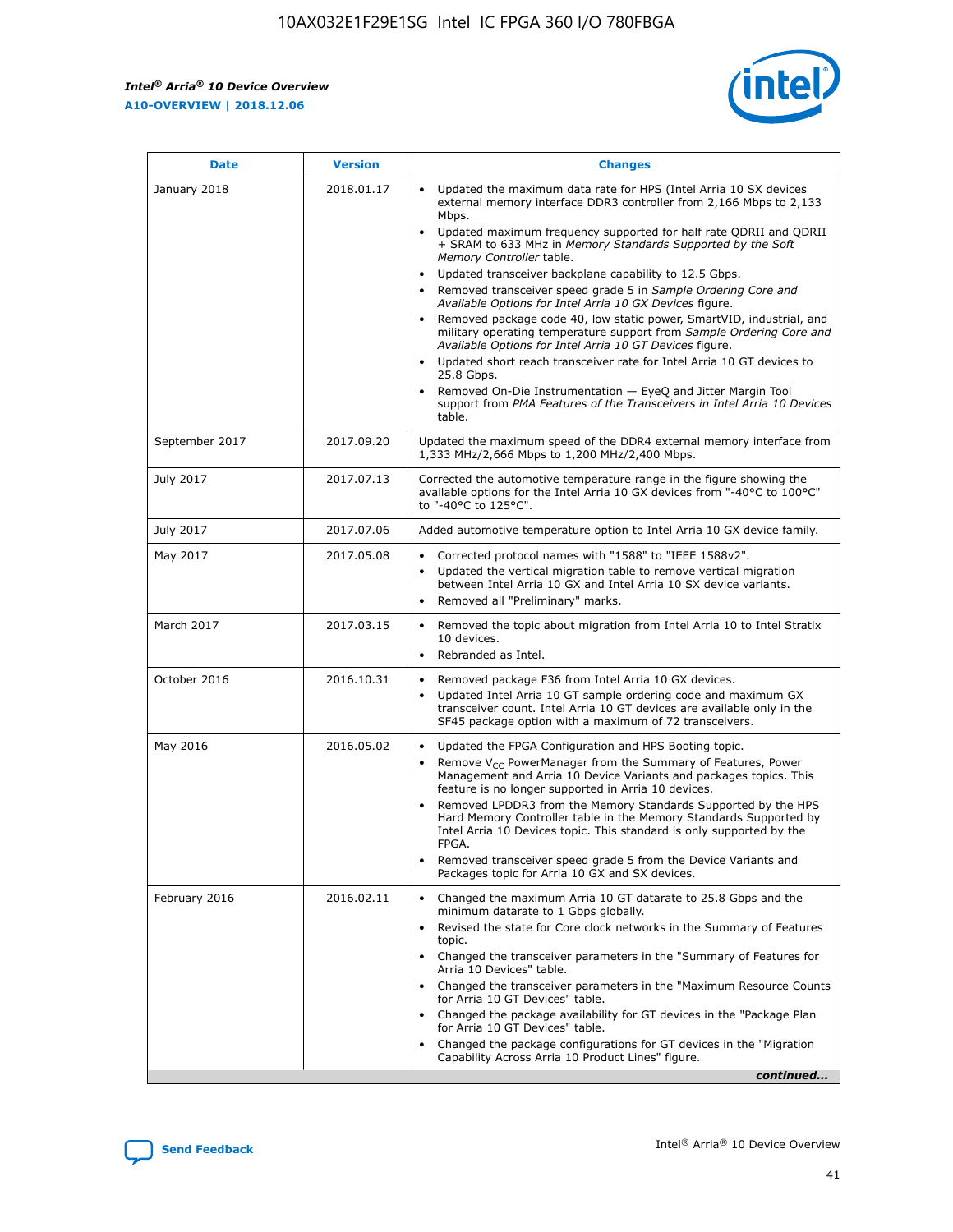

| <b>Date</b>   | <b>Version</b> | <b>Changes</b>                                                                                                                                                               |
|---------------|----------------|------------------------------------------------------------------------------------------------------------------------------------------------------------------------------|
|               |                | • Changed transceiver parameters in the "Low Power Serial Transceivers"<br>section.                                                                                          |
|               |                | Changed the transceiver descriptions in the "Device Variants for the<br>Arria 10 Device Family" table.                                                                       |
|               |                | Changed the "Sample Ordering Code and Available Options for Arria 10<br>GT Devices" figure.                                                                                  |
|               |                | Changed the datarates for GT devices in the "PMA Features" section.                                                                                                          |
|               |                | Changed the datarates for GT devices in the "PCS Features" section.                                                                                                          |
| December 2015 | 2015.12.14     | Updated the number of M20K memory blocks for Arria 10 GX 660 from<br>2133 to 2131 and corrected the total RAM bit from 48,448 Kb to<br>48,408 Kb.                            |
|               |                | Corrected the number of DSP blocks for Arria 10 GX 660 from 1688 to<br>$\bullet$<br>1687 in the table listing floating-point arithmetic resources.                           |
| November 2015 | 2015.11.02     | Updated the maximum resources for Arria 10 GX 220, GX 320, GX 480,<br>GX 660, SX 220, SX 320, SX 480, and SX 660.                                                            |
|               |                | • Updated resource count for Arria 10 GX 320, GX 480, GX 660, SX 320,<br>SX 480, a SX 660 devices in Number of Multipliers in Intel Arria 10<br><b>Devices</b> table.        |
|               |                | Updated the available options for Arria 10 GX, GT, and SX.                                                                                                                   |
|               |                | Changed instances of Quartus II to Quartus Prime.<br>$\bullet$                                                                                                               |
| June 2015     | 2015.06.15     | Corrected label for Intel Arria 10 GT product lines in the vertical migration<br>figure.                                                                                     |
| May 2015      | 2015.05.15     | Corrected the DDR3 half rate and quarter rate maximum frequencies in the<br>table that lists the memory standards supported by the Intel Arria 10 hard<br>memory controller. |
| May 2015      | 2015.05.04     | • Added support for 13.5G JESD204b in the Summary of Features table.<br>Added a link to Arria 10 GT Channel Usage in the Arria 10 GT Package<br>$\bullet$<br>Plan topic.     |
|               |                | • Added a note to the table, Maximum Resource Counts for Arria 10 GT<br>devices.                                                                                             |
|               |                | • Updated the power requirements of the transceivers in the Low Power<br>Serial Transceivers topic.                                                                          |
| January 2015  | 2015.01.23     | • Added floating point arithmetic features in the Summary of Features<br>table.                                                                                              |
|               |                | • Updated the total embedded memory from 38.38 megabits (Mb) to<br>65.6 Mb.                                                                                                  |
|               |                | • Updated the table that lists the memory standards supported by Intel<br>Arria 10 devices.                                                                                  |
|               |                | Removed support for DDR3U, LPDDR3 SDRAM, RLDRAM 2, and DDR2.                                                                                                                 |
|               |                | Moved RLDRAM 3 support from hard memory controller to soft memory<br>controller. RLDRAM 3 support uses hard PHY with soft memory<br>controller.                              |
|               |                | Added soft memory controller support for QDR IV.<br>$\bullet$                                                                                                                |
|               |                | Updated the maximum resource count table to include the number of<br>$\bullet$<br>hard memory controllers available in each device variant.                                  |
|               |                | Updated the transceiver PCS data rate from 12.5 Gbps to 12 Gbps.<br>$\bullet$                                                                                                |
|               |                | Updated the max clock rate of PS, FPP x8, FPP x16, and Configuration<br>via HPS from 125 MHz to 100 MHz.                                                                     |
|               |                | Added a feature for fractional synthesis PLLs: PLL cascading.<br>$\bullet$                                                                                                   |
|               |                | Updated the HPS programmable general-purpose I/Os from 54 to 62.                                                                                                             |
|               |                | continued                                                                                                                                                                    |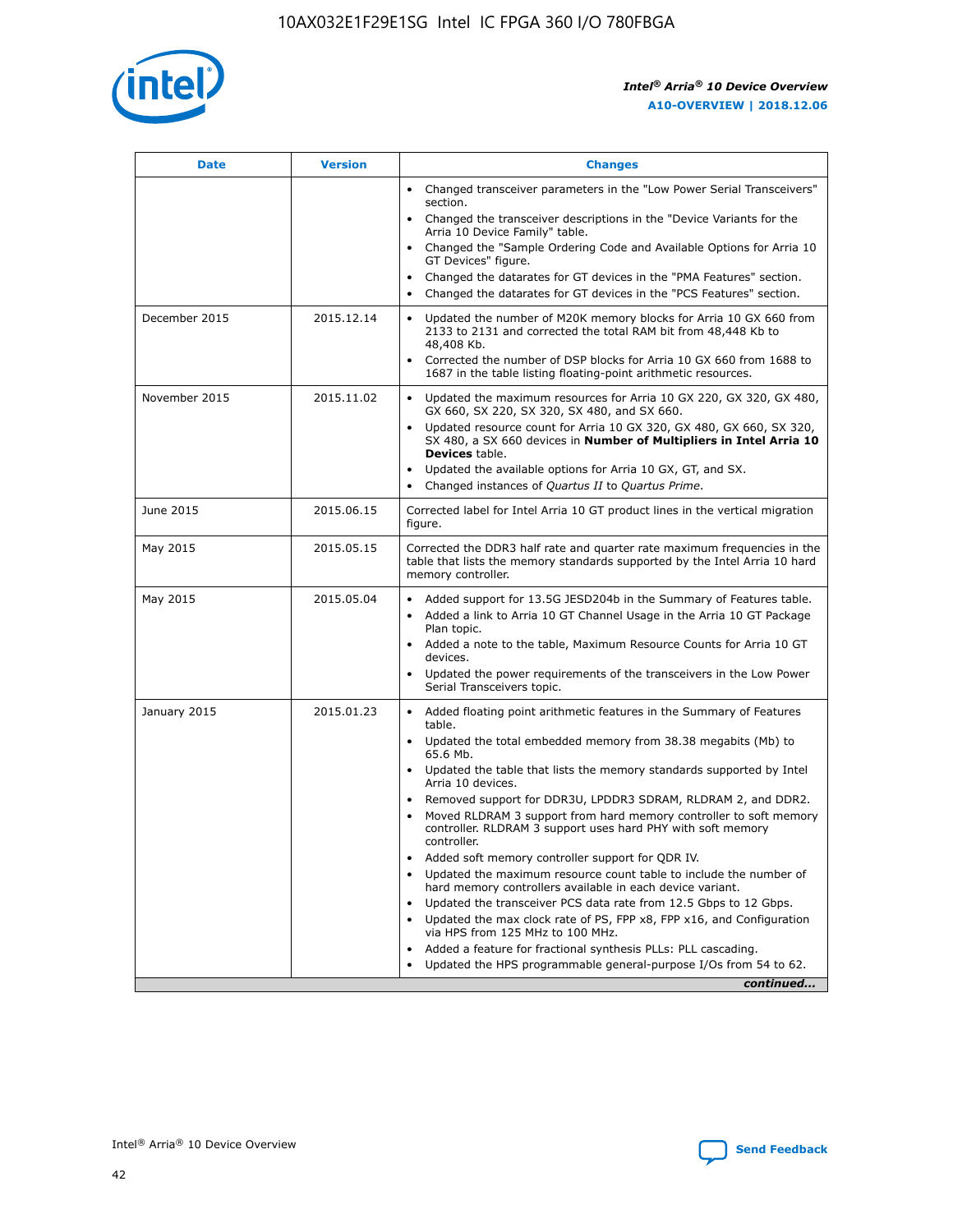

| <b>Date</b>    | <b>Version</b> | <b>Changes</b>                                                                                                                                                                                                                                                                                                                                                                                                                                                                                                                                                   |
|----------------|----------------|------------------------------------------------------------------------------------------------------------------------------------------------------------------------------------------------------------------------------------------------------------------------------------------------------------------------------------------------------------------------------------------------------------------------------------------------------------------------------------------------------------------------------------------------------------------|
| September 2014 | 2014.09.30     | Corrected the 3 V I/O and LVDS I/O counts for F35 and F36 packages<br>$\bullet$<br>of Arria 10 GX.<br>Corrected the 3 V I/O, LVDS I/O, and transceiver counts for the NF40<br>$\bullet$<br>package of the Arria GX 570 and 660.<br>Removed 3 V I/O, LVDS I/O, and transceiver counts for the NF40<br>$\bullet$<br>package of the Arria GX 900 and 1150. The NF40 package is not<br>available for Arria 10 GX 900 and 1150.                                                                                                                                       |
| August 2014    | 2014.08.18     | Updated Memory (Kb) M20K maximum resources for Arria 10 GX 660<br>$\bullet$<br>devices from 42,660 to 42,620.<br>Added GPIO columns consisting of LVDS I/O Bank and 3V I/O Bank in<br>$\bullet$<br>the Package Plan table.<br>Added how to use memory interface clock frequency higher than 533<br>$\bullet$<br>MHz in the I/O vertical migration.<br>Added information to clarify that RLDRAM3 support uses hard PHY with<br>$\bullet$<br>soft memory controller.<br>Added variable precision DSP blocks support for floating-point<br>$\bullet$<br>arithmetic. |
| June 2014      | 2014.06.19     | Updated number of dedicated I/Os in the HPS block to 17.                                                                                                                                                                                                                                                                                                                                                                                                                                                                                                         |
| February 2014  | 2014.02.21     | Updated transceiver speed grade options for GT devices in Figure 2.                                                                                                                                                                                                                                                                                                                                                                                                                                                                                              |
| February 2014  | 2014.02.06     | Updated data rate for Arria 10 GT devices from 28.1 Gbps to 28.3 Gbps.                                                                                                                                                                                                                                                                                                                                                                                                                                                                                           |
| December 2013  | 2013.12.10     | Updated the HPS memory standards support from LPDDR2 to LPDDR3.<br>٠<br>Updated HPS block diagram to include dedicated HPS I/O and FPGA<br>$\bullet$<br>Configuration blocks as well as repositioned SD/SDIO/MMC, DMA, SPI<br>and NAND Flash with ECC blocks.                                                                                                                                                                                                                                                                                                    |
| December 2013  | 2013.12.02     | Initial release.                                                                                                                                                                                                                                                                                                                                                                                                                                                                                                                                                 |